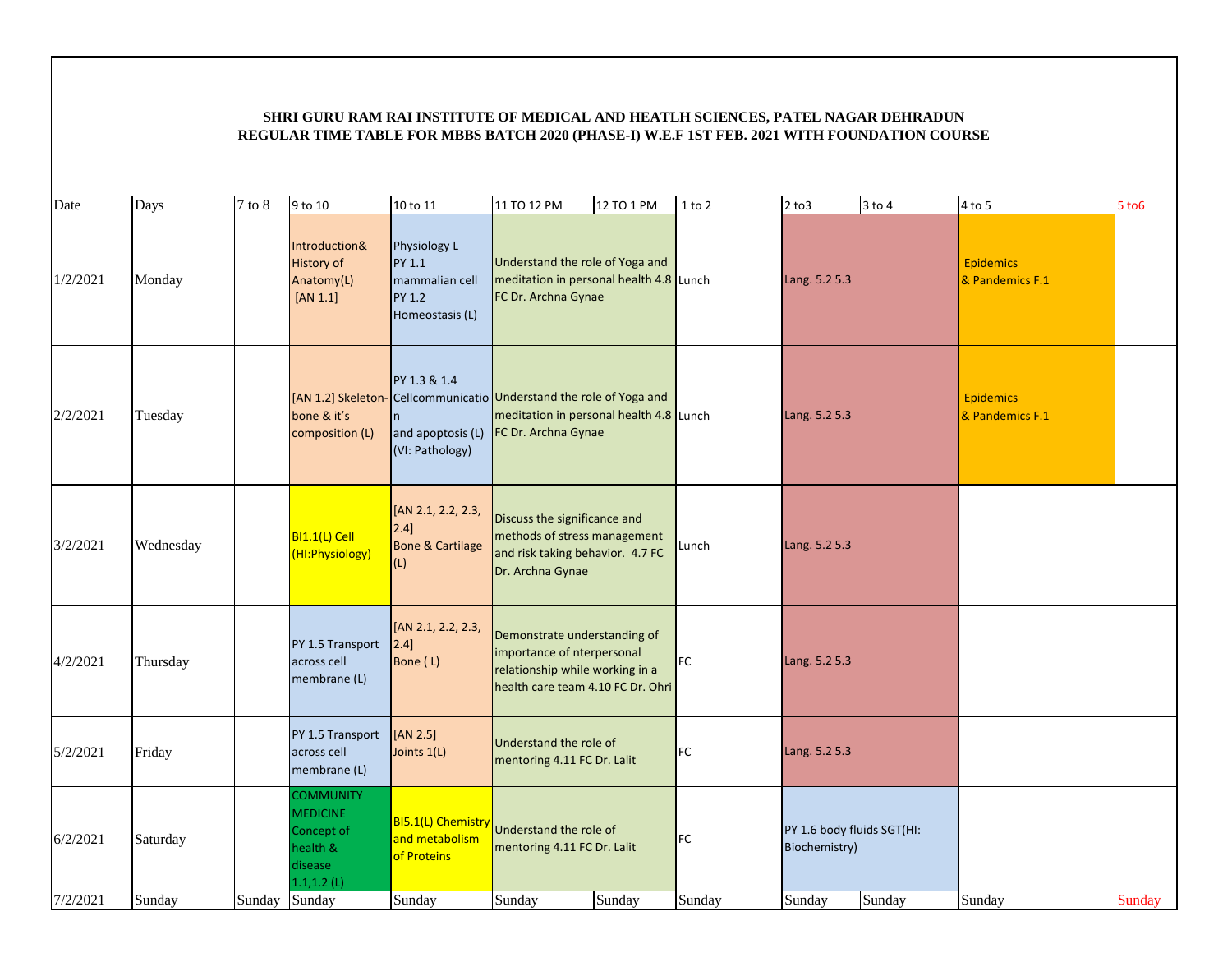| Date       | Days      | $7$ to $8$ | 9 to 10                                                                                                                                                                       | 10 to 11                                                                                   | 11 TO 12 PM                                            | 12 TO 1 PM                                                                                                                                                                                                                    | $1$ to $2$                                                                                 | $2$ to $3$                                            | $3$ to $4$                     | 4 to 5                                                                       | $5$ to $6$ |
|------------|-----------|------------|-------------------------------------------------------------------------------------------------------------------------------------------------------------------------------|--------------------------------------------------------------------------------------------|--------------------------------------------------------|-------------------------------------------------------------------------------------------------------------------------------------------------------------------------------------------------------------------------------|--------------------------------------------------------------------------------------------|-------------------------------------------------------|--------------------------------|------------------------------------------------------------------------------|------------|
| 8/2/2021   | Monday    |            | [AN 2.6]<br>Joints 2(L)                                                                                                                                                       | and metabolism<br>of Proteins                                                              | Dr. S Kumar                                            | Demonstrate understanding of<br>the concept of Professionalism<br>BI5.1(L) Chemistry and ethics among health care<br>professionals and discuss the<br>Lunch<br>consequences of unprofessional<br>and unethical behavior 4.1FC |                                                                                            | Lang. 5.2 5.3                                         |                                |                                                                              |            |
| 9/2/2021   | Tuesday   |            | AN 3.1 Muscle-<br>1(L)                                                                                                                                                        | PY 1.5 Transport<br>across cell<br>membrane (L)                                            | Discuss disability COmpetencies<br>4.5 FC, Ortho       |                                                                                                                                                                                                                               | Lunch                                                                                      | resources<br>Computer Fundamental- (IT<br>Department) | FC-5.4 & 5.5- accessing online |                                                                              |            |
| 10/2/2021  | Wednesday |            | PY 1.8 RMP and<br>AP(L)                                                                                                                                                       | <b>COMMUNITY</b><br><b>MEDICINE</b><br>Concept of<br>health &<br>disease<br>$1.1, 1.2$ (L) | Discuss disability COmpetencies<br>4.5 FC, Dr.Ohri Eye |                                                                                                                                                                                                                               | Lunch                                                                                      | resources<br>Computer Fundamental- (IT<br>Department) | FC-5.4 & 5.5- accessing online |                                                                              |            |
| 11/2/2021  | Thursday  |            | PY 1.8 RMP and<br>AP(L)                                                                                                                                                       | AN 3.2,3.3 Muscle Collaborated learining 4.15 FC Dr.<br>$-2(L)$                            | Ohri                                                   |                                                                                                                                                                                                                               | Lunch                                                                                      | PY 1.9 General Physiology<br>AppliedSGT               |                                |                                                                              |            |
| 12/2/2021  | Friday    |            |                                                                                                                                                                               |                                                                                            |                                                        |                                                                                                                                                                                                                               |                                                                                            |                                                       |                                |                                                                              |            |
| 13/02/2021 | Saturday  |            | Orient themselves to the college campus,<br>facilities, faculty, administrative structure, support<br>systems and processes of the institution 1.5FC<br>Academic Cell, MEU CC |                                                                                            |                                                        | Lunch                                                                                                                                                                                                                         | structure, support systems and processes of the institution 1.5FC<br>Academic Cell, MEU CC |                                                       |                                | Orient themselves to the college campus, facilities, faculty, administrative |            |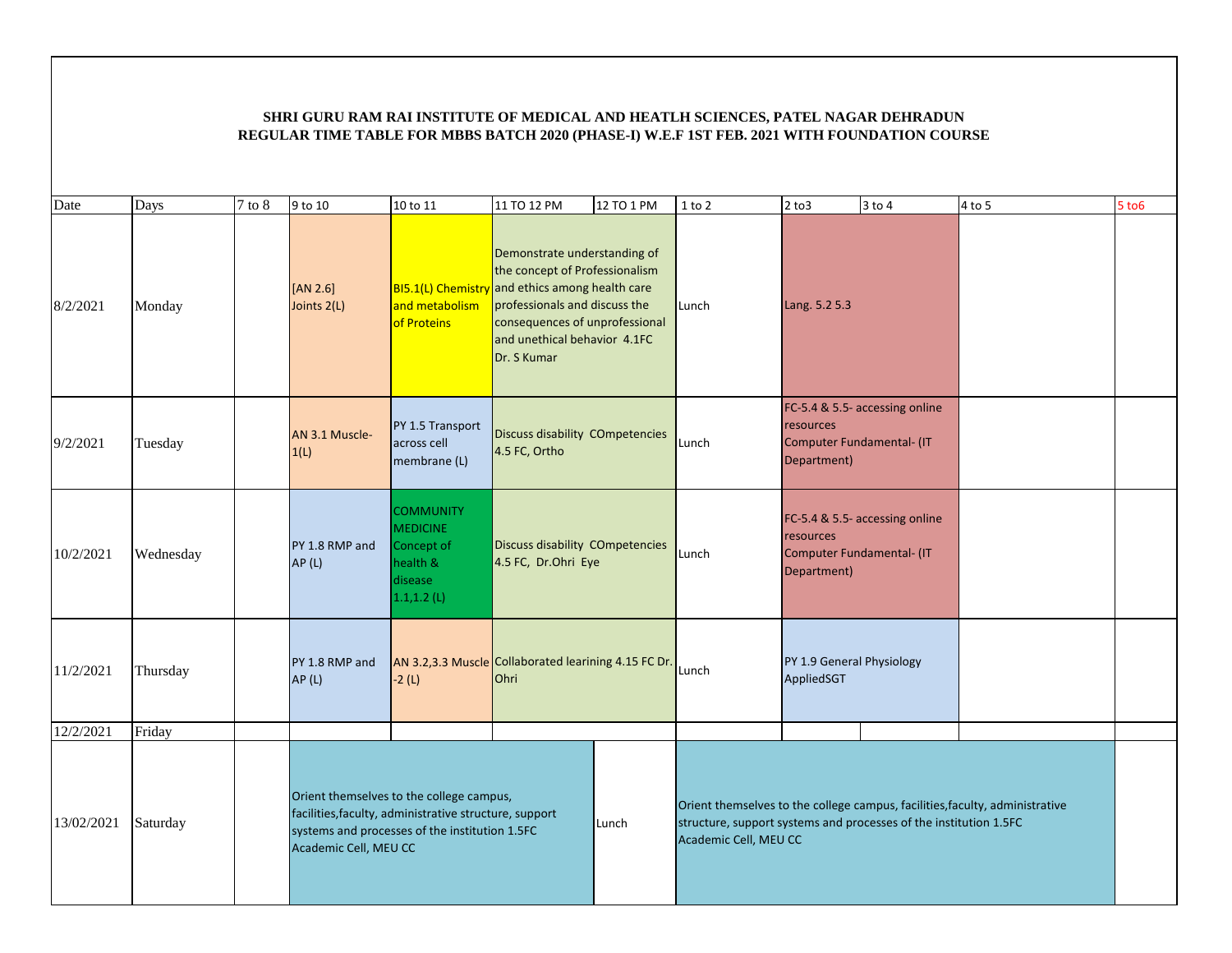| Date       | Days      | $7$ to $8$ | 9 to 10                                                                                                                                                                                                                                                                                                                                  | 10 to 11                                                                                                                                                                                                                                        | 11 TO 12 PM | 12 TO 1 PM | 1 to 2                                                                                                                        | $2$ to $3$                                                            | $3$ to 4                                                                                  | 4 to 5                                                                                | $5$ to $6$                                                                                     |
|------------|-----------|------------|------------------------------------------------------------------------------------------------------------------------------------------------------------------------------------------------------------------------------------------------------------------------------------------------------------------------------------------|-------------------------------------------------------------------------------------------------------------------------------------------------------------------------------------------------------------------------------------------------|-------------|------------|-------------------------------------------------------------------------------------------------------------------------------|-----------------------------------------------------------------------|-------------------------------------------------------------------------------------------|---------------------------------------------------------------------------------------|------------------------------------------------------------------------------------------------|
| 14/02/2021 | Sunday    |            | Orient themselves to the college campus,<br>facilities, faculty, administrative structure, support<br>systems and processes of the institution 1.5FC<br>Academic Cell, MEU CC                                                                                                                                                            |                                                                                                                                                                                                                                                 |             | Lunch      | structure, support systems and processes of the institution 1.5FC<br>Academic Cell, MEU CC                                    |                                                                       |                                                                                           | Orient themselves to the college campus, facilities, faculty, administrative          |                                                                                                |
| 15/02/2022 | Monday    | Yoga       | to the career pathways 1.7 FC                                                                                                                                                                                                                                                                                                            | Discuss the various career pathways and<br>opportunities for personal growth 1.6FC<br>Demonstrate understanding of the overview of MBBS<br>curriculum, its structure and outcomes and its relation<br>(Panel Discussion, Academic Cell, MEU CC) |             | Lunch      | Demonstrates understanding of the process of group<br>learning and group dynamics 4.12FC, Dr. Anjali, Dr. Ohri & Dr. S. KUMAR |                                                                       |                                                                                           |                                                                                       |                                                                                                |
| 16/02/2021 | Tuesday   | Yoga       | Demonstrate understanding that compassion, altruism,<br>integrity, duty, responsibility and trust are the core<br>values that defines the nature of the physician's work<br>4.2FC<br>Discuss the value, honesty and respect during<br>interaction with peers, seniors, faculty, other health<br>care workers and patients 4.3FC Dr. Ohri |                                                                                                                                                                                                                                                 |             | Lunch      | <b>Batch A</b><br>(30 students)<br>2A.Skills Module:<br>First Aid 2.1 FC                                                      | <b>Batch B</b><br>(30 students)<br>2B.Skills<br>Module: BLS<br>2.1 FC | <b>Batch C</b><br>(30 students)<br>2C.Skills Module:<br>Universal<br>precautions<br>2.3FC | <b>Batch D</b><br>(30 students)<br>2D. Skills Module: Waste<br>management 2.4, 2.7 FC | <b>Batch E</b><br>(30)<br>students)<br>2E.Skills<br>Module:<br>Immunizat<br>ion 2.5,<br>2.6 FC |
| 17/02/2021 | Wednesday | Yoga       | AN 6.1 Lymphatic<br>System-1 (L)                                                                                                                                                                                                                                                                                                         | 4.2 and 4.3 Contin. Dr. Ohri                                                                                                                                                                                                                    |             | Lunch      | 2B.Skills Module:<br><b>BLS 2.1 FC</b>                                                                                        | 2C.Skills<br>Module:<br>Universal<br>precautions<br>2.3FC             | 2D.Skills Module:<br>Waste<br>2.7 FC                                                      | 2E.Skills Module:<br>management 2.4, Immunization 2.5, 2.6 FC                         | 2A.Skills<br>Module:<br><b>First Aid</b><br>2.1 FC                                             |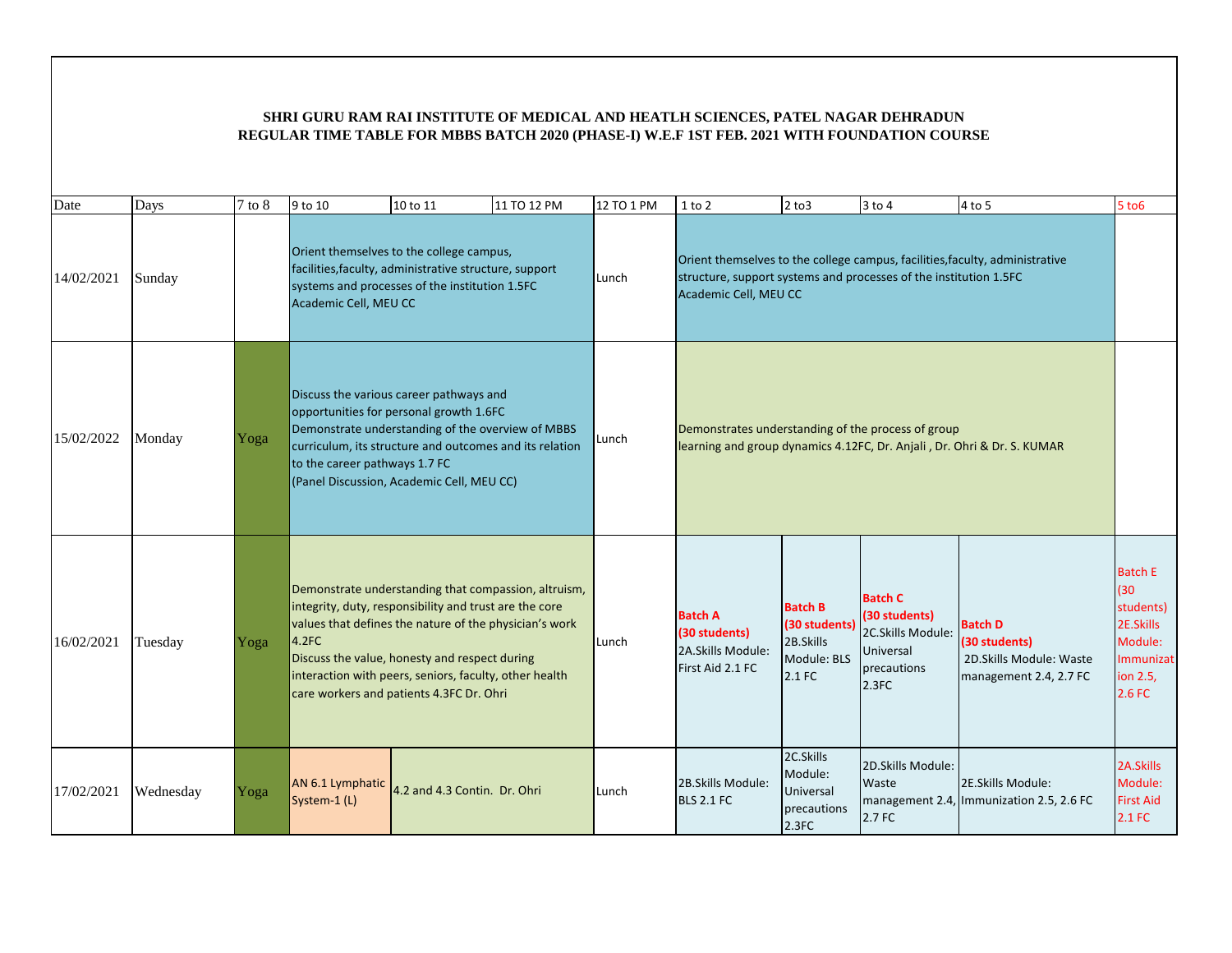| Date       | Days     | $7$ to $8$ | 9 to 10                                                                                                    | 10 to 11                                                    | 11 TO 12 PM                                         | 12 TO 1 PM | $1$ to $2$                                                                                                          | $2$ to $3$                                                             | $3$ to $4$                                                                                        | 4 to 5                                                               | 5 to 6                                                            |
|------------|----------|------------|------------------------------------------------------------------------------------------------------------|-------------------------------------------------------------|-----------------------------------------------------|------------|---------------------------------------------------------------------------------------------------------------------|------------------------------------------------------------------------|---------------------------------------------------------------------------------------------------|----------------------------------------------------------------------|-------------------------------------------------------------------|
| 18/02/2021 | Thursday | Yoga       | PY 1.7 Buffer<br>systems (L) (HI:<br>Biochemistry)                                                         | Batch A FC3.3, 3.5<br>Batch B FC 3.4<br>Batch C FC 3.5, 3.6 | (50 Students in each batch CM Dept)                 | Lunch      | 2C.Skills Module:<br>Universal<br>precautions 2.3FC                                                                 | 2D.Skills<br>Module:<br>Waste<br>management 2.5, 2.6 FC<br>2.4, 2.7 FC | 2E.Skills Module:<br>Immunization                                                                 | 2A.Skills Module: First Aid<br>2.1 FC                                | 2B.Skills<br>Module:<br><b>BLS 2.1 FC</b>                         |
| 19/02/2021 | Friday   | Yoga       | BI5.2(L) Chemistry<br>and metabolism<br>of Proteins<br>(VI: Pathology,<br>Gen.Medicine.<br>HI: Physiology) | Batch A 3.4 FC<br>Batch B 3.5,3.6<br>Batch C 3.3, 3.5       | (50 Students in each batch CM Dept)                 | Lunch      | 2D.Skills Module:<br>Waste<br>management 2.4,<br>2.7 FC                                                             | 2E.Skills<br>Module:<br>2.5, 2.6 FC                                    | 2A.Skills Module:<br>Immunization First Aid 2.1 FC                                                | 2B. Skills Module: BLS 2.1 FC                                        | 2C.Skills<br>Module:<br><b>Universal</b><br>precautio<br>ns 2.3FC |
| 20/02/2021 | Saturday | Yoga       | <b>COMMUNITY</b><br><b>MEDICINE</b><br>Concept of health<br>disease 1.5,1.6 (L)                            | Batch A 3.5, 3.6<br>Batch B 3.4<br>Batch C 3. 3, 3.5        | (50 Students in each batch CM Dept)                 | Lunch      | 2E.Skills Module:<br>Immunization 2.5,<br>2.6 FC                                                                    | 2A.Skills<br>Module: First<br>Aid 2.1 FC                               | <b>BLS 2.1 FC</b>                                                                                 | 2B. Skills Module: 2C. Skills Module: Universal<br>precautions 2.3FC | 2D.Skills<br>Module:<br>Waste<br>managem<br>ent 2.4,<br>2.7 FC    |
| 21/02/2021 | Sunday   | Sunday     |                                                                                                            |                                                             |                                                     | Lunch      |                                                                                                                     |                                                                        | <b>Sports</b>                                                                                     |                                                                      |                                                                   |
| 22/02/2021 | Monday   | Yoga       | <b>INTRODUCTION -1</b><br>normal anatomical position, various<br>planes<br>AN1.1<br>Practical              |                                                             | BI5.3(L) Protein<br>metabolism<br>(VI: Paediatrics) | Lunch      | <b>Physiology Practical</b><br>Batch A: Hemat PY 2.11<br>Batch B: Clinical PY 5.12<br>Batch C: Experimental PY 3.18 |                                                                        | <b>Physiology Practical</b><br>Batch A: Ex.PY 3.18<br>Batch B: He. PY 2.11<br>Batch C: Cl.PY 5.12 |                                                                      | Lang. 5.2<br>5.3                                                  |
| 23/02/2021 | Tuesday  | Yoga       | Concept of health & disease 1.9 (DOAP)                                                                     |                                                             |                                                     | Lunch      | AN 3.1 Muscle-1(L)                                                                                                  | <b>INTRODUCTION -2</b><br><b>AN1.1</b><br>Practical                    |                                                                                                   | normal anatomical position, various planes, History                  | Lang. 5.2<br>5.3                                                  |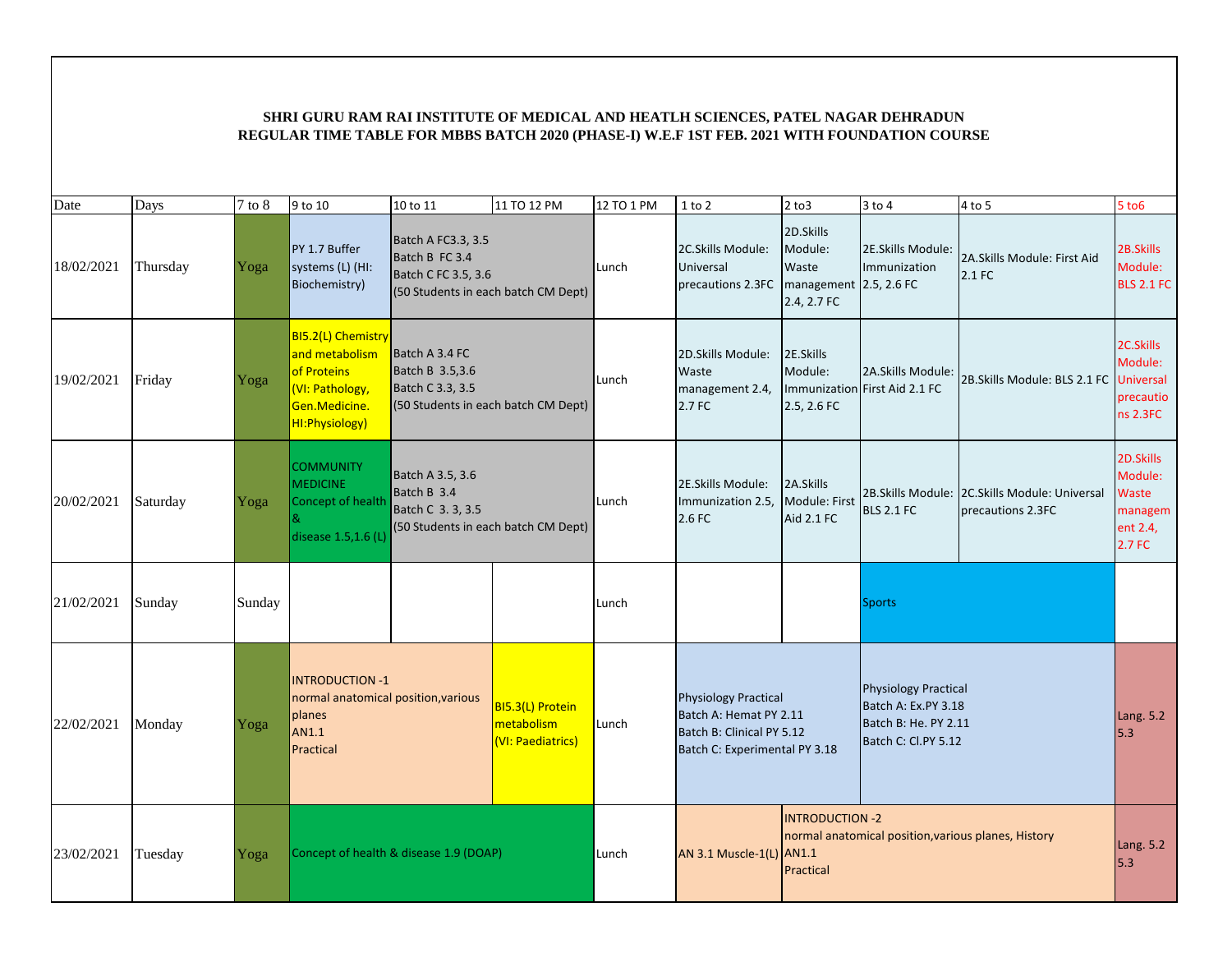| Date       | Days      | 7 to 8 | 9 to 10                                                                                           | 10 to 11                                     | 11 TO 12 PM                                                  | 12 TO 1 PM | $1$ to $2$                                             | $2$ to $3$                                         | 3 to 4                                             | $4$ to 5                                                                                                                                         | $5$ to $6$       |
|------------|-----------|--------|---------------------------------------------------------------------------------------------------|----------------------------------------------|--------------------------------------------------------------|------------|--------------------------------------------------------|----------------------------------------------------|----------------------------------------------------|--------------------------------------------------------------------------------------------------------------------------------------------------|------------------|
| 24/02/2021 | Wednesday | Yoga   | <b>Bone</b><br>AN 1.2, AN 2.1, AN 2.2<br>Practical                                                |                                              | AN 6.2, 6.3, 23.7<br>Lymphatic System-Lunch<br>2(L)          |            | PY 2.1 Blood<br>composition and<br>function (L)        |                                                    | BI11.16 Auto Analyzers(ECE-1) Visit to Central Lab |                                                                                                                                                  | Lang. 5.2<br>5.3 |
| 25/02/2021 | Thursday  | Yoga   | <b>Physiology Practical</b><br>Batch A: Ex.PY 3.18<br>Batch B: He. PY 2.11<br>Batch C: Cl.PY 5.12 |                                              | AN 8.2,<br>8.3,13.1,13.2<br>introduction of<br>upper limb(L) | Lunch      | PY 2.2 Plasma<br>proteins (L) (HI:<br>Biochemistry)    | Bone<br>AN 1.2, AN 2.1, AN 2.2<br>Practical        |                                                    |                                                                                                                                                  | Lang. 5.2<br>5.3 |
| 26/02/2021 | Friday    | Yoga   | Introduction to<br>Histology<br>(practical)<br>batch -1<br>AN-65.1,2                              | <b>BI11.6 (Pract.)</b><br><b>Colorimetry</b> | AN 9.1 Pectoral<br>region (L)                                | Lunch      | <b>PY 2.3</b><br>Haemoglobin (L)<br>(HI: Biochemistry) | <b>AN 9.2</b><br>Pectoral<br>region<br>-Breast (L) | BI5.4(L) Protein<br>metabolism<br>(VI: Pediatrics) | Prof. Develop. Including<br><b>Ethics</b><br><b>AETCOMModule 5: The</b><br>cadaver as our first teacher<br>Session1<br>(SGT)<br>Dept. of Anatomy | Lang. 5.2<br>5.3 |
| 27/02/2021 | Saturday  | Yoga   | Introduction to<br>Histology<br>(practical) batch -<br>AN-65.1,2                                  | <b>BI11.6 (Pract.)</b><br><b>Colorimetry</b> | <b>PY 2.4</b><br>Erythropoiesis (L)                          | Lunch      | AN 10.1, 10.2<br>Axilla-1(L)                           | <b>PY 2.5</b><br>Anaemias<br>(L)(VI:Patholo<br>gy) | <b>SGT</b><br>2.2 Plasma proteins                  | PY 2.1 Blood composition and function 2.1, PY                                                                                                    | Lang. 5.2<br>5.3 |
| 28/02/2021 | Sunday    |        | <b>Community</b><br>medicine 4.2<br>(SDL)<br>Importance of<br>Personal                            |                                              | Bone-Clavicle,<br>scapula SDL<br>AN8.3                       |            |                                                        |                                                    | Sports                                             |                                                                                                                                                  |                  |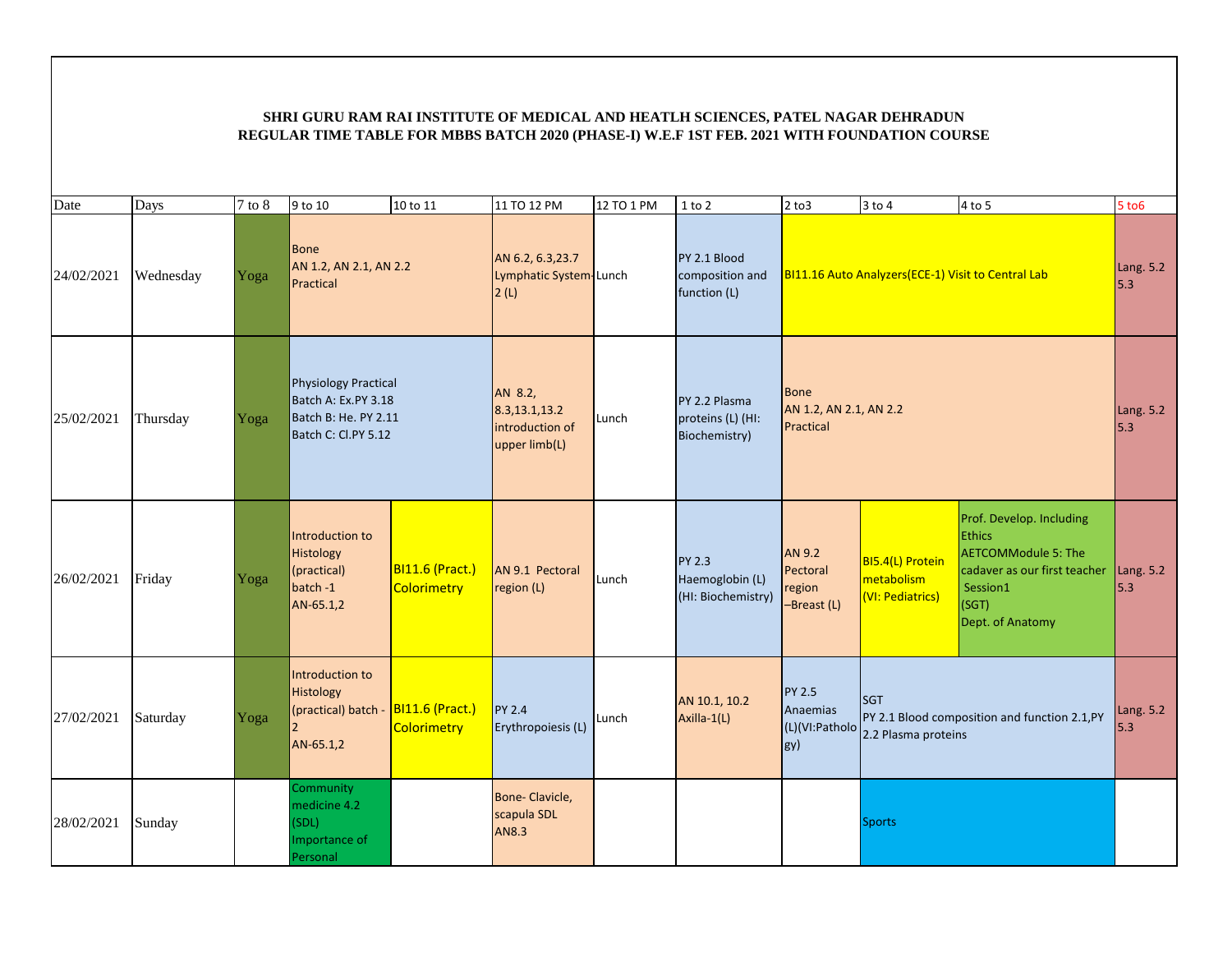| Date     | Days      | $7$ to $8$ | 9 to 10<br>10 to 11                                                                        | 11 TO 12 PM                                            | 12 TO 1 PM | $1$ to $2$                                                                                 | $2$ to $3$                                                          | $3$ to $4$      | $4$ to 5                                                                    | $5$ to $6$                                |
|----------|-----------|------------|--------------------------------------------------------------------------------------------|--------------------------------------------------------|------------|--------------------------------------------------------------------------------------------|---------------------------------------------------------------------|-----------------|-----------------------------------------------------------------------------|-------------------------------------------|
| 1/3/2021 | Monday    | Yoga       | <b>JOINTS</b><br>AN 2.5, AN 2.6<br>Practical                                               | BI5.4(L) Protein<br>metabolism (VI:<br>Pediatrics)     | Lunch      | Physiology practical<br>Batch A: Cl.PY 5.12<br>Batch B: Ex.PY 3.18<br>Batch C: He. PY 2.11 |                                                                     | and AnaemiasSGT | PY 2.3 Haemoglobin 2.4 & 2.5 Erythropoiesis                                 | Lang. 5.2<br>5.3                          |
| 2/3/2021 | Tuesday   | Yoga       | ECE 1: Case based<br>PY 1.2 and 1.6: dysfunctional homeostasis and fluid<br>therapy        |                                                        | Lunch      | AN 10.1, 10.2, 10.3 AN 2.5, AN 2.6<br>Axilla -1 (L)                                        | <b>JOINTS</b><br>Practical                                          |                 |                                                                             | Lang. 5.2<br>5.3                          |
| 3/3/2021 | Wednesday | Yoga       | <b>Muscular tissue</b><br>AN 3.1,<br>AN 3.2,<br>AN 3.3<br>Practical                        | AN 10.4, 10.5,<br>10.6, 35.3,<br>35.4<br>Axilla -2 (L) | Lunch      | (HI: Biochemistry)                                                                         | <b>Biohazrads</b>                                                   |                 | PY 2.5 Jaundice (L) BI11.1(SGT) Introduction of Biochemistry laboratory and | Infection<br>Control:<br>Part - I<br>F1.1 |
| 4/3/2021 | Thursday  | Yoga       | Physiology practical<br>Batch A: Cl.PY 5.12<br>Batch B: Ex.PY 3.18<br>Batch C: He. PY 2.11 | AN 77.1, 77.2,<br>$77.3$<br>Gamatogenesis<br>(L)       | Lunch      | <b>PY 2.6 WBC</b><br>formation (L)                                                         | <b>Muscular tissue</b><br>AN 3.1,<br>AN 3.2,<br>AN 3.3<br>Practical |                 |                                                                             | Infection<br>Control:<br>Part - I<br>F1.1 |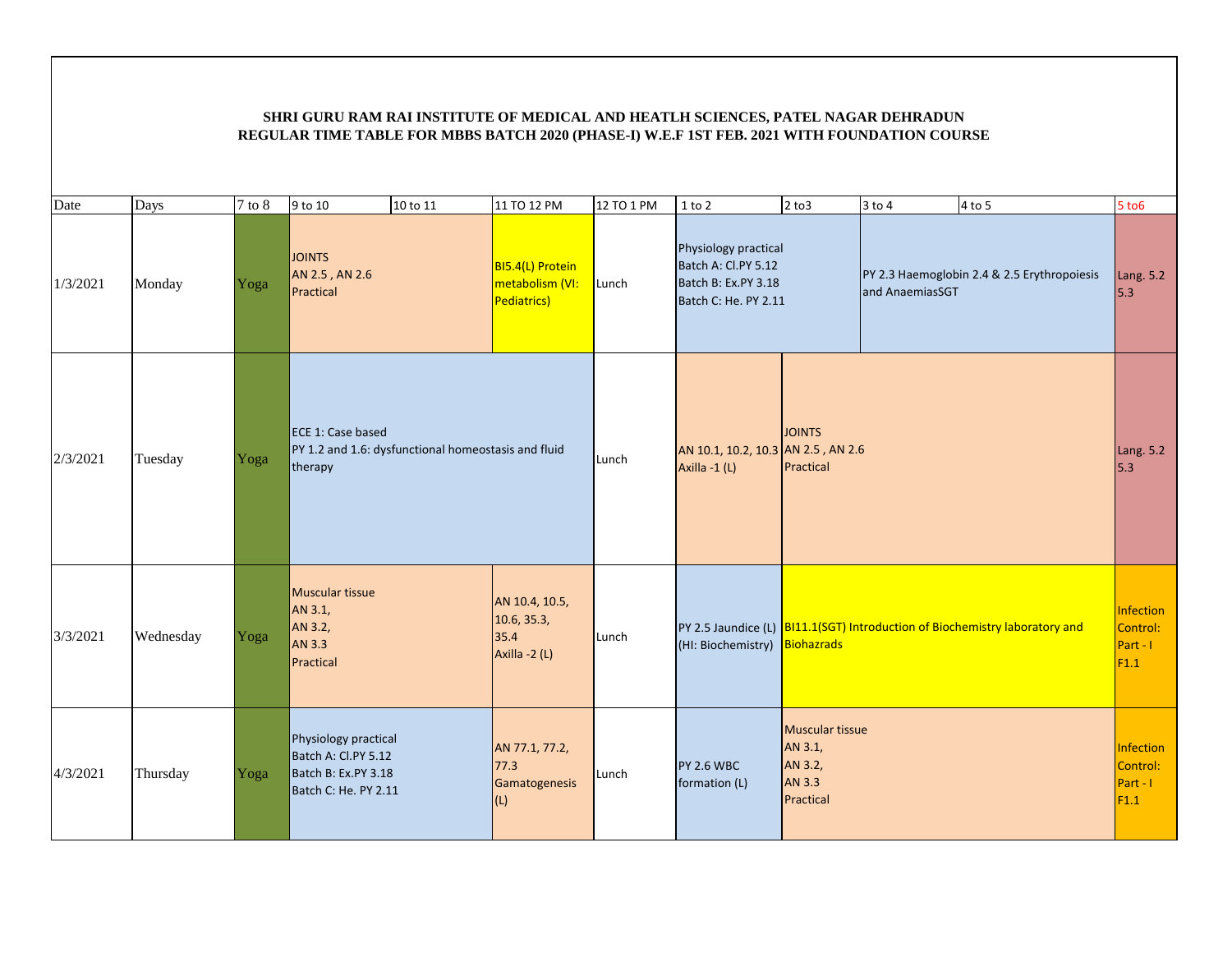| Date      | Days      | $7$ to $8$ | 9 to 10                                                                                    | 10 to 11                                        | 11 TO 12 PM                                                                                    | 12 TO 1 PM | $1$ to $2$                                                                                 | $2$ to $3$                                             | $3$ to $4$                                                                       | $4$ to 5                                                                                                                                                     | $5$ to $6$                                       |
|-----------|-----------|------------|--------------------------------------------------------------------------------------------|-------------------------------------------------|------------------------------------------------------------------------------------------------|------------|--------------------------------------------------------------------------------------------|--------------------------------------------------------|----------------------------------------------------------------------------------|--------------------------------------------------------------------------------------------------------------------------------------------------------------|--------------------------------------------------|
| 5/3/2021  | Friday    | Yoga       | Histology<br>Epithelium<br>AN-65.1<br>Practical                                            | <b>BI11.8 (Pract.)</b><br>Protein<br>estimation | AN 10.6, 10.7<br><b>Vertical</b><br>integration with<br>surgery on<br>brachial plexus<br>palsy | Lunch      | PY 2.7 Platelets (L)                                                                       | AN 10.9,<br>10.10<br>Shoulder<br>region (L)            | BI5.4(L) Protein<br>metabolism (VI:<br>Pediatrics)                               | Prof. Develop. Including<br><b>Ethics</b><br><b>AETCOMModule 5: The</b><br>cadaver as our first teacher<br>Session <sub>2</sub><br>(SGT)<br>Dept. of Anatomy | <b>Infection</b><br>Control:<br>Part - I<br>F1.1 |
| 6/3/2021  | Saturday  | Yoga       | Histology<br>Epithelium<br>AN-65.1<br>Practical                                            | <b>BI11.8 (Pract.)</b><br>Protein<br>estimation | BI5.4 (L) Disorder<br>associated with<br>protein<br>metabolism (VI:<br>Pediatrics)             | Lunch      | AN 11.1<br>$Arm-1(L)$                                                                      | <b>PY 2.8</b><br>Haemostasis<br>(L) (VI:<br>Pathology) | <b>COMMUNITY</b><br><b>MEDICINE</b><br>Concept of<br>health &<br>disease 1.7 (L) | AN 10.12<br>Shoulder region(L)                                                                                                                               | <b>Infection</b><br>Control:<br>Part - I<br>F1.1 |
| 7/3/2021  | Sunday    |            | <b>SDL</b><br>2.7 Platelets 2.8<br>Haemostasis                                             |                                                 | Skin & Fascia<br>An-4.1-5<br><b>SDL</b>                                                        |            |                                                                                            |                                                        | <b>Sports</b>                                                                    |                                                                                                                                                              |                                                  |
| 8/3/2021  | Monday    | Yoga       | Pectoral region<br>AN9.1, 9.2<br>Practical                                                 |                                                 | BI5.4 (L) Disorder<br>associated with<br>protein<br>metabolism (VI:<br>Pediatrics)             | Lunch      | Physiology practical<br>Batch A: Cl.PY 5.12<br>Batch B: Ex.PY 3.18<br>Batch C: He. PY 2.11 |                                                        | <b>SGT</b><br>PY 2.5 Anaemias                                                    |                                                                                                                                                              |                                                  |
| 9/3/2021  | Tuesday   | Yoga       | Physiology practical<br>Batch A: Cl.PY 5.12<br>Batch B: Ex.PY 3.18<br>Batch C: He. PY 2.11 |                                                 |                                                                                                | Lunch      | AN 11.1, 11.2<br>Arm (L)                                                                   | Pectoral region<br>AN9.1, 9.2<br>Practical             |                                                                                  |                                                                                                                                                              |                                                  |
| 10/3/2021 | Wednesday | Yoga       | <b>Axilla</b><br>AN10.1-AN10.6<br>Practical                                                |                                                 | AN 11.3, 11.5<br>Cubital fossa and<br><b>Brachial Artery(L)</b>                                | Lunch      | PY 2.9 Blood group<br>(L) (VI: Pathology)                                                  |                                                        | BI11.1(SGT) Glassware & Lab Equipments                                           |                                                                                                                                                              |                                                  |
| 11/3/2021 | Thursday  |            |                                                                                            |                                                 |                                                                                                |            |                                                                                            |                                                        |                                                                                  |                                                                                                                                                              |                                                  |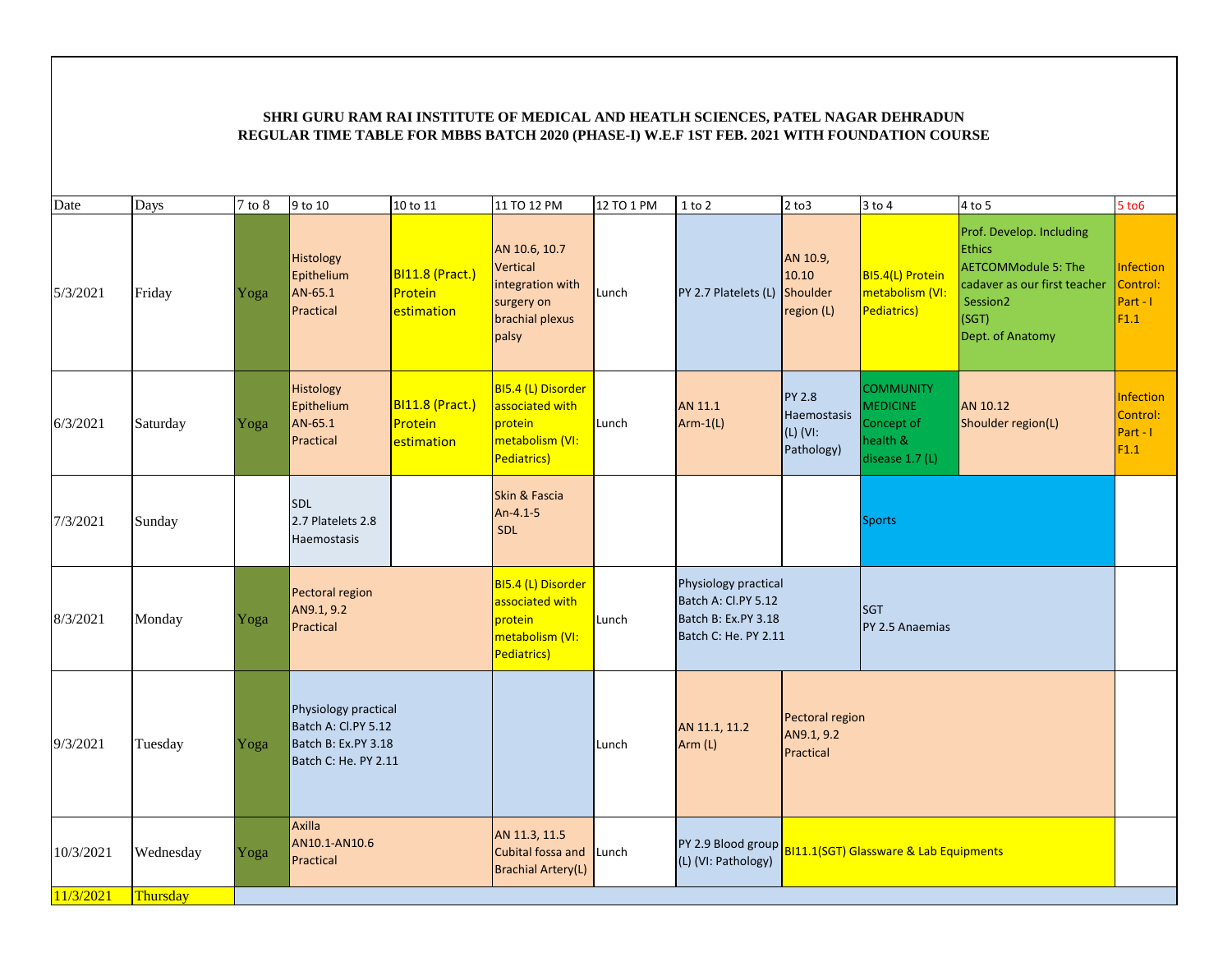| Date       | Days      | $7$ to $8$ | 9 to 10                                                                                        | 10 to 11                                                     | 11 TO 12 PM                                                                        | 12 TO 1 PM | $1$ to $2$                                                                                 | $2$ to $3$                                                                | $3$ to $4$                                                                       | 4 to 5                                                                                                                                                                                                                | 5 to 6 |
|------------|-----------|------------|------------------------------------------------------------------------------------------------|--------------------------------------------------------------|------------------------------------------------------------------------------------|------------|--------------------------------------------------------------------------------------------|---------------------------------------------------------------------------|----------------------------------------------------------------------------------|-----------------------------------------------------------------------------------------------------------------------------------------------------------------------------------------------------------------------|--------|
| 12/3/2021  | Friday    | Yoga       | Histology<br>Connective tissue BI2.2 (Pract.)<br>AN-66.1                                       | <b>Enzyme activity</b><br>Practical (Batch 1) of SGOT & SGPT | AN 77.4, 78.3,<br>Fertilization &<br>Implantation (L)                              | Lunch      | PY 2.10 Immunity<br>(L)                                                                    | Vertical<br>integration<br>with<br>orthopaedics<br>on SNP(L)<br>[AN 11.4] | associated with<br><b>I</b> protein<br>metabolism (VI:<br>Pediatrics)            | Prof. Develop. Including<br><b>Ethics</b><br><b>BI5.4 (L) Disorder AETCOM Module 5: The</b><br>cadaver as our first teacher<br>Session 3<br>Reflection of Session 1,2&<br>Cadaveric Oath Ceremony<br>Dept. of Anatomy |        |
| 13/03/2021 | Saturday  |            | Histology<br>Connective tissue BI2.2 (Pract.)<br>AN-66.1<br>Practical (Batch 2) of SGOT & SGPT | <b>Enzyme activity thology</b>                               | <b>BI6.12 (L) Haem</b><br>Metabolism (VI:Pa<br>GeneralMedicine<br>;HI:Phy siology) | Lunch      | AN 11.6, 13.3<br>elbow joint and<br>Anastomosis<br>around it (L)                           | <b>PY 2.10</b><br>Immunity (L)                                            | <b>COMMUNITY</b><br><b>MEDICINE</b><br>Concept of<br>health<br>& disease 1.8 (L) | AN 12.1, 12.3<br>Front of forearm & flexor<br>retinaculum (L)                                                                                                                                                         |        |
| 14/03/2021 | Sunday    |            | <b>SDL</b><br>PY 2.10 Immunity                                                                 |                                                              | <b>Bone Humerus</b><br><b>SDL</b><br><b>AN8.4</b>                                  |            |                                                                                            |                                                                           | <b>Sports</b>                                                                    |                                                                                                                                                                                                                       |        |
| 15/03/2022 | Monday    |            | Axilla<br>AN10.1-AN10.6<br>Practical                                                           |                                                              | BI10.3(L)<br>Immunity(VI:Obs.<br>& Gynae., Gen.<br>Surgery,<br>Pathology)          | Lunch      | Physiology practical<br>Batch A: Cl.PY 5.12<br>Batch B: Ex.PY 3.18<br>Batch C: He. PY 2.11 |                                                                           | <b>SGT</b><br>PY 2.10 Immunity                                                   |                                                                                                                                                                                                                       |        |
| 16/03/2021 | Tuesday   |            | Physiology practical<br>Batch A: Cl.PY 5.12<br>Batch B: Ex.PY 3.18<br>Batch C: He. PY 2.11     |                                                              | sgt<br>PY 2.5 Jaundice                                                             | Lunch      | AN 12.11<br>Back of fore arm &<br>extensor<br>retinaculum (L)                              | <b>Muscles of Back</b><br>AN10.7-AN10.8<br>Practical                      |                                                                                  |                                                                                                                                                                                                                       |        |
| 17/03/2021 | Wednesday |            | vertical integration with Radiology<br>An.54.1                                                 | (Anatomy Department) Topic- Features of Plain X-ray          |                                                                                    | Lunch      | PY 3.1 Neuron and<br>neuroglia (L) (HI:<br>Anatomy)                                        | <b>BI11.19(SGT)</b>                                                       | <b>Instruments and applications</b>                                              |                                                                                                                                                                                                                       |        |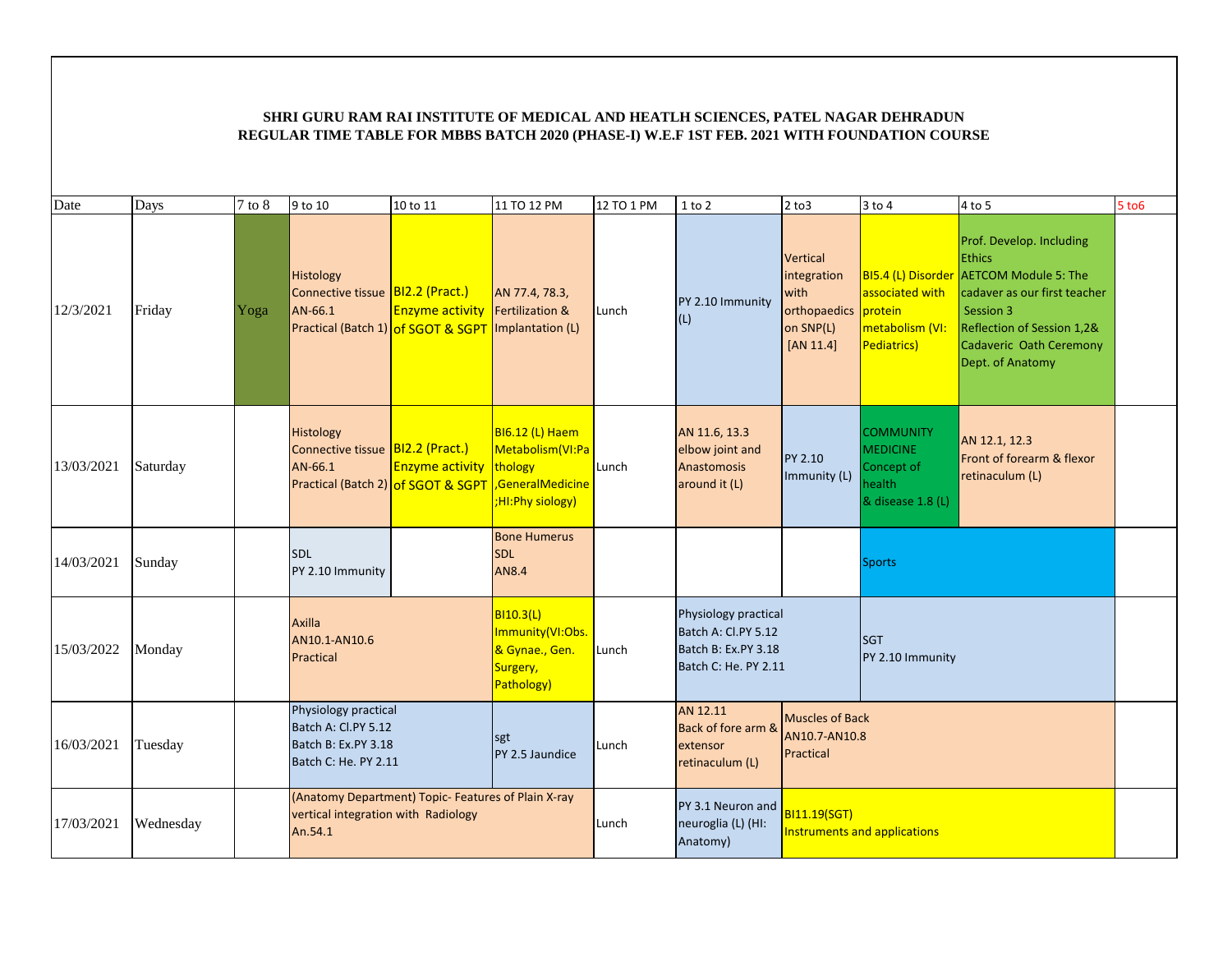| Date       | Days     | $7$ to $8$ | 9 to 10                                                                                                             | 10 to 11                                                                          | 11 TO 12 PM                                                                                                                   | 12 TO 1 PM | $1$ to $2$                                                                                                          | $2$ to $3$                                                  | $3$ to $4$                                                                                | 4 to 5                                                                                                                                                                                                        | 5 to 6 |
|------------|----------|------------|---------------------------------------------------------------------------------------------------------------------|-----------------------------------------------------------------------------------|-------------------------------------------------------------------------------------------------------------------------------|------------|---------------------------------------------------------------------------------------------------------------------|-------------------------------------------------------------|-------------------------------------------------------------------------------------------|---------------------------------------------------------------------------------------------------------------------------------------------------------------------------------------------------------------|--------|
| 18/03/2021 | Thursday |            | Physiology practical<br>Batch A: Cl.PY 5.12<br>Batch B: Ex.PY 3.18<br>Batch C: He. PY 2.11                          |                                                                                   | AN 78.1,<br>78.2,80.1<br>Formation of<br>Germ Layer -1 (L)                                                                    | Lunch      | PY 3.2 and 3.3<br>Nerve fibres (L)<br>(VI: Medicine)                                                                | Shoulder region<br>AN10.9-AN10.10<br>Practical              |                                                                                           |                                                                                                                                                                                                               |        |
| 19/03/2021 | Friday   |            | Histology<br>Muscle tissue<br>AN-67.1<br>Practical                                                                  | <b>BI11.14 (Pract.)</b><br><b>Estimation of</b><br><b>Alkaline</b><br>Phosphatase | AN 12.7, 12.9,<br>12.10<br><b>Arterial Arches &amp;</b><br>spaces of hand (L)                                                 | Lunch      | <b>PY 3.4</b><br>Neuromuscular<br>junction (L) (VI:<br>Anaesthesiology)                                             | Injury to<br>axillary nerve<br>AN10.3                       | <b>BI10.3 (L)</b><br>Immunity(VI:Obs. Patient<br>&Gyna e., Gen.<br>Surgery,<br>Pathology) | Prof. Develop. Including<br><b>Ethics</b><br><b>AETCOM Module 2:</b><br>What is means to be a<br>Session 1<br><b>Experience of being a</b><br>patient<br><b>Small group Discussions</b><br>Dept of Physiology |        |
| 20/03/2021 | Saturday |            | Histology<br>Muscle tissue<br>AN-67.1<br>Practical                                                                  | <b>BI11.14 (Pract.)</b><br><b>Estimation of</b><br><b>Alkaline</b><br>Phosphatase | PY 3.7 Muscle<br>fibres (L) (HI:<br>Anatomy)                                                                                  | Lunch      | AN 13.3 Radio-<br>ulnar joint and<br>movement of<br>hand (L)                                                        | $PY$ 3.8 and<br>3.9 Muscle<br>fibres<br>contraction<br>(L)  |                                                                                           | PY 3.8 and 3.9 Muscle fibres contraction SGT                                                                                                                                                                  |        |
| 21/03/2021 | Sunday   |            | BI1.1(SDL) Cell<br>(HI:Physiology)                                                                                  |                                                                                   |                                                                                                                               |            |                                                                                                                     |                                                             | <b>Sports</b>                                                                             |                                                                                                                                                                                                               |        |
| 22/03/2021 | Monday   |            | Shoulder region<br>AN10.11-AN10.13<br>Practical                                                                     |                                                                                   | BI10.4/BI10.5(L)<br>Immunity<br>VI:Gen.<br>Medicine,<br>Pathology,<br>Pediaatrics, Micro<br>biology HI:<br><b>Physiology)</b> | Lunch      | <b>Physiology Practical</b><br>Batch A: Hemat PY 2.11<br>Batch B: Clinical PY 5.12<br>Batch C: Experimental PY 3.18 |                                                             |                                                                                           | PY 5.2 Properties of cardiac muscleSGT                                                                                                                                                                        |        |
| 23/03/2021 | Tuesday  |            | <b>Physiology Practical</b><br>Batch A: Hemat PY 2.11<br>Batch B: Clinical PY 5.12<br>Batch C: Experimental PY 3.18 |                                                                                   | <b>SGT</b><br><b>PY 3.4</b><br>Neuromuscular<br><i>iunction</i>                                                               | Lunch      | AN 12.2,12.7<br>Major nerve<br>supply of upper<br>limb(L)                                                           | <b>Arm</b><br>AN 11.1<br>AN 11.2,<br>Dissection (Practical) |                                                                                           |                                                                                                                                                                                                               |        |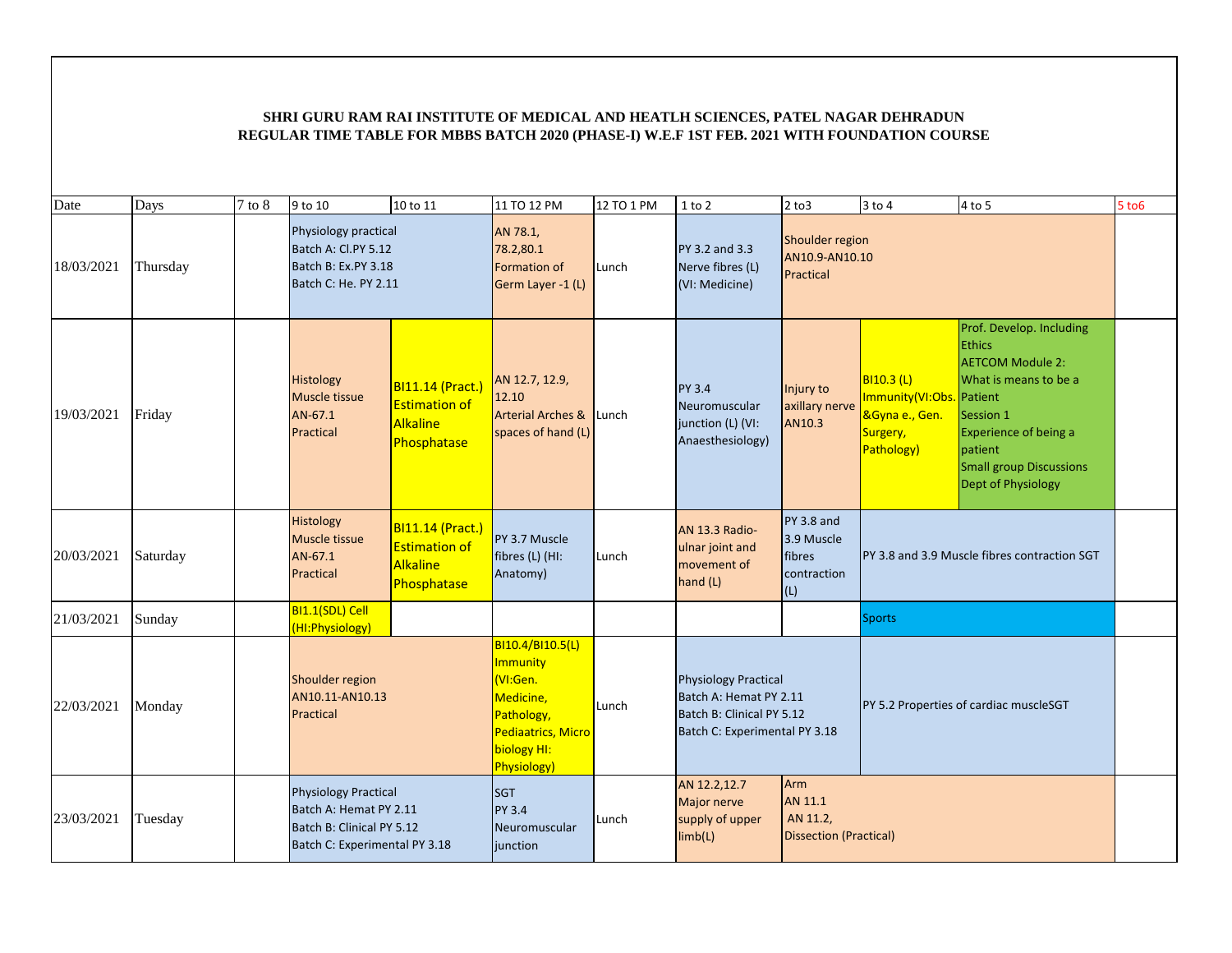| Date       | Days      | 7 to 8               | 9 to 10                                                                                                             | 10 to 11                                                                             | 11 TO 12 PM                                                                                        | 12 TO 1 PM | $1$ to $2$                                                                                            | $2$ to $3$                                        | $3$ to $4$                                           | 4 to 5                                                                                                                                                                                          | $5$ to $6$ |
|------------|-----------|----------------------|---------------------------------------------------------------------------------------------------------------------|--------------------------------------------------------------------------------------|----------------------------------------------------------------------------------------------------|------------|-------------------------------------------------------------------------------------------------------|---------------------------------------------------|------------------------------------------------------|-------------------------------------------------------------------------------------------------------------------------------------------------------------------------------------------------|------------|
| 24/03/2021 | Wednesday |                      | <b>Arm</b><br>AN 11.1<br>AN 11.2, AN11.3<br><b>Dissection (Practical)</b>                                           |                                                                                      | AN 78.4, 79.1-<br>79.3,79.4<br>Formation of<br>Germ Layer -2(L)                                    | Lunch      | PY 3.12 and 3.13<br>Applied muscle<br>physiology (L) (VI:<br>Medicine, HI:<br>Anatomy for PY<br>3.13) | BI11.6(SGT) Colorimetry                           |                                                      |                                                                                                                                                                                                 |            |
| 25/03/2021 | Thursday  |                      | <b>Physiology Practical</b><br>Batch A: Hemat PY 2.11<br>Batch B: Clinical PY 5.12<br>Batch C: Experimental PY 3.18 |                                                                                      | AN 13.3<br><b>Cutaneous</b><br>innervations,<br>venous Drainage<br>& lymphatic<br>drainage of U.L. | Lunch      | <b>PY 5.1 CVS</b><br>introduction (L)<br>(HI: Anatomy)                                                | AN 11.6<br><b>Dissection (Practical)</b>          | Cubital Fossa & Elbow Joint AN 11.5                  |                                                                                                                                                                                                 |            |
| 26/03/2021 | Friday    |                      | Histology<br>Muscle tissue<br>AN-67.2, AN67.3<br>Practical                                                          | BI11.14 Repeat<br>(Pract.)<br><b>Estimation of</b><br>Alkaline<br><b>Phosphatase</b> | Anatomical basis<br>of wrist drop<br>AN12.13                                                       | Lunch      | PY 5.2 Properties<br>of cardiac muscle<br>(L)                                                         | AN13.4<br>Small joints<br>of upper<br>Limb<br>(L) | <b>BI3.1 (L)</b><br>Carbohydrate<br><b>Chemistry</b> | Prof. Develop. Including<br><b>Ethics</b><br><b>AETCOM Module 2:</b><br>What is means to be a<br>Patient<br>Session 2<br>Experience of being a<br>patient<br>(SGT)<br><b>Dept of Physiology</b> |            |
| 27/03/2021 | Saturday  |                      |                                                                                                                     |                                                                                      |                                                                                                    |            |                                                                                                       |                                                   |                                                      |                                                                                                                                                                                                 |            |
| 28/03/2021 | Sunday    |                      |                                                                                                                     |                                                                                      |                                                                                                    |            |                                                                                                       |                                                   |                                                      |                                                                                                                                                                                                 |            |
| 29/03/2021 | Monday    | <b>HOLI VACATION</b> |                                                                                                                     |                                                                                      |                                                                                                    |            |                                                                                                       |                                                   |                                                      |                                                                                                                                                                                                 |            |
| 30/03/2021 | Tuesday   |                      |                                                                                                                     |                                                                                      |                                                                                                    |            |                                                                                                       |                                                   |                                                      |                                                                                                                                                                                                 |            |
| 31/03/2021 | Wednesday |                      |                                                                                                                     |                                                                                      |                                                                                                    |            |                                                                                                       |                                                   |                                                      |                                                                                                                                                                                                 |            |
| 1/4/2021   | Thursday  |                      | <b>Physiology Practical</b><br>Batch A: Hemat PY 2.11<br>Batch B: Clinical PY 5.12<br>Batch C: Experimental PY 3.18 |                                                                                      | AN21.1, 21.2,<br>21.3,47.14, 35.9<br><b>Inlet and Outlet</b><br>of thorax (L)                      | Lunch      | PY 5.3 Cardiac<br>cycle (L)                                                                           | AN 12.1, 12.3<br>Practical                        | Front of forearm & flexor retinaculum                |                                                                                                                                                                                                 |            |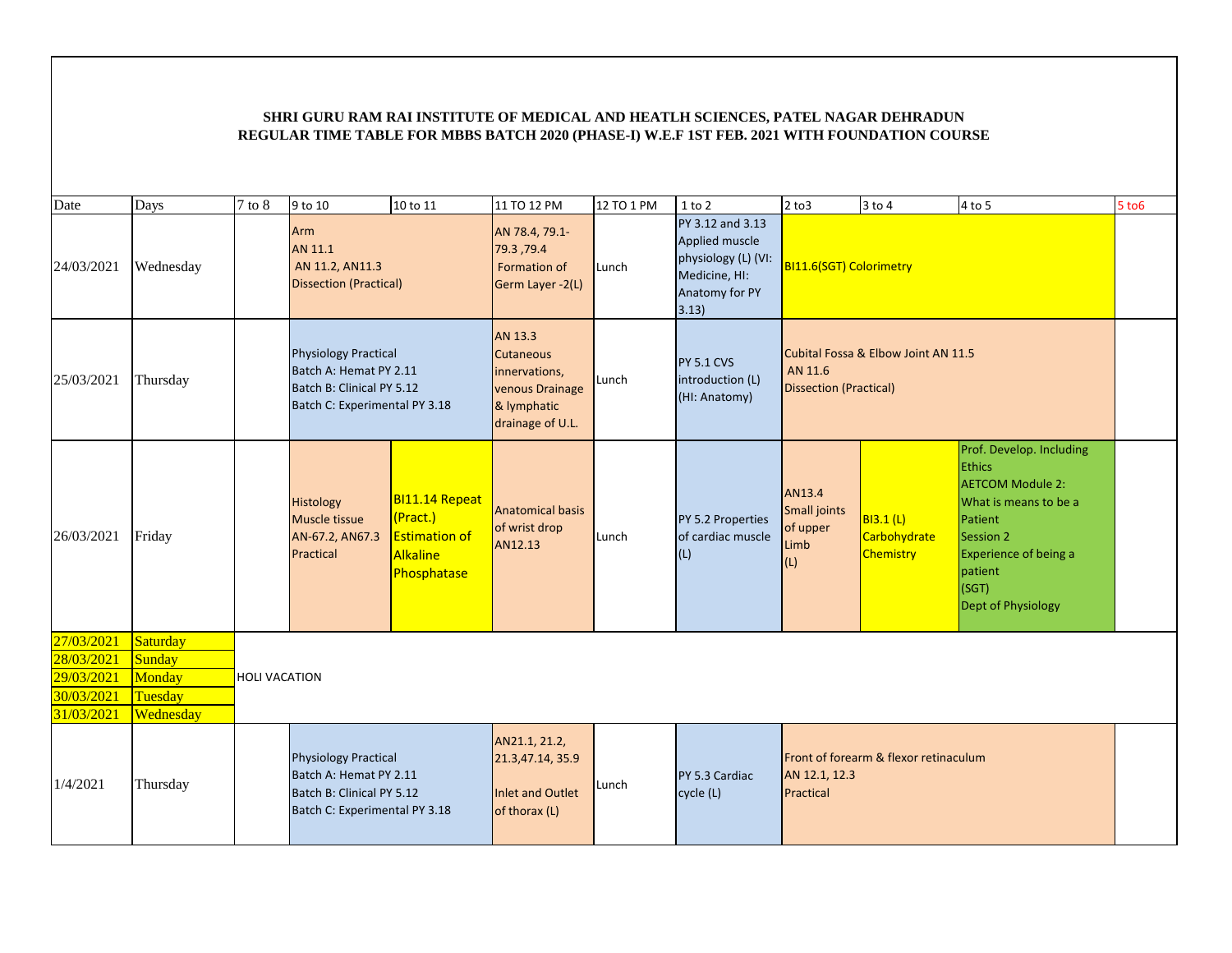| Date     | Days      | 7 to 8 | 9 to 10                                                                  | 10 to 11                                                                                      | 11 TO 12 PM                                                           | 12 TO 1 PM | 1 to 2                                                                                                              | $2$ to $3$                                    | $3$ to $4$                                                                         | 4 to 5                                                                                                                                                                                                           | $5$ to $6$ |
|----------|-----------|--------|--------------------------------------------------------------------------|-----------------------------------------------------------------------------------------------|-----------------------------------------------------------------------|------------|---------------------------------------------------------------------------------------------------------------------|-----------------------------------------------|------------------------------------------------------------------------------------|------------------------------------------------------------------------------------------------------------------------------------------------------------------------------------------------------------------|------------|
| 2/4/2021 | Friday    |        | Histology<br>Muscle tissue<br>AN-67.2, AN67.3<br>Practical               | <b>BI11.7 (Pract.)</b><br><b>Est of Serum</b><br>creatinine and<br>its clearance              | Dvelopment and<br>congenital<br>anomalies of<br>diaphragm.            | Lunch      | PY 5.4 Cardiac<br>impulse (L)                                                                                       | Anatomy<br>Lecture                            | BI3.2/BI3.3(L)<br>Carbohydrat e<br><b>Digestion</b>                                | Prof. Develop. Including<br><b>Ethics</b><br><b>AETCOM Module 2:</b><br>What is means to be a<br>Patient<br>Session 3<br>SDL: Report Writing/<br>Reflection on Sessions 1 & 2<br><b>Department of Physiology</b> |            |
| 3/4/2021 | Saturday  |        | Histology<br>AN-67.2                                                     | BI11.7 (Pract.)<br><b>Est of Serum</b><br>creatinine and<br>its clearance                     | <b>BI3.4 (L)</b><br>Carbohydrate<br>Metabolism<br>VI:Gen.Medicine     | Lunch      | AN 21.6, 21.7<br>Intercostal vessels<br>& nerves                                                                    | PY 5.5 ECG (L) Social &                       | <b>COMMUNITY</b><br><b>MEDICINE</b><br><b>Behavioural</b><br>sciences 2.1 (L)      | AN21.11<br>Mediastinum<br>(L)                                                                                                                                                                                    |            |
| 4/4/2021 | Sunday    |        | <b>SDL</b><br><b>PY 5.5 ECG</b>                                          |                                                                                               | Radiographs of<br>Small bones of<br>hands-SDL<br>AN13.5               |            |                                                                                                                     |                                               | <b>Sports</b>                                                                      |                                                                                                                                                                                                                  |            |
| 5/4/2021 | Monday    |        | Back of fore arm & extensor<br>retinaculum<br>AN 12.11<br>Practical      |                                                                                               | <b>BI3.4(L)</b><br>Carbohydrate<br>Metabolism<br>VI:Gen.Med<br>icine) | Lunch      | <b>Physiology Practical</b><br>Batch A: Hemat PY 2.11<br>Batch B: Clinical PY 5.12<br>Batch C: Experimental PY 3.18 |                                               | <b>SGT</b>                                                                         | PY 5.3 Cardiac cycle PY 5.4 Cardiac impulse                                                                                                                                                                      |            |
| 6/4/2021 | Tuesday   |        | ECE 2: Video assisted<br>in blood during storage                         | PY 2.8 and 2.9: method of collection of blood,<br>storage of blood and the changes that occur |                                                                       | Lunch      | <b>Branches</b><br><b>&amp;relation of Arch</b><br>of Aorta<br>AN23.4                                               | <b>Dissection</b>                             | Intrinsic & extrinsic muscles of hand & Arches<br>AN 12.4, 12.5, 12.7, 12.9, 12.10 |                                                                                                                                                                                                                  |            |
| 7/4/2021 | Wednesday |        | Joints of forearm & Hand and<br>movement of hand<br>AN 13.3<br>Practical |                                                                                               | <b>General features</b><br>of cardiovascular<br>system-1<br>AN-5.1-4  | Lunch      | PY 5.5 ECG (L) (VI:<br>Medicine                                                                                     | B111.16(SGT)<br><b>Biochemical techniques</b> |                                                                                    |                                                                                                                                                                                                                  |            |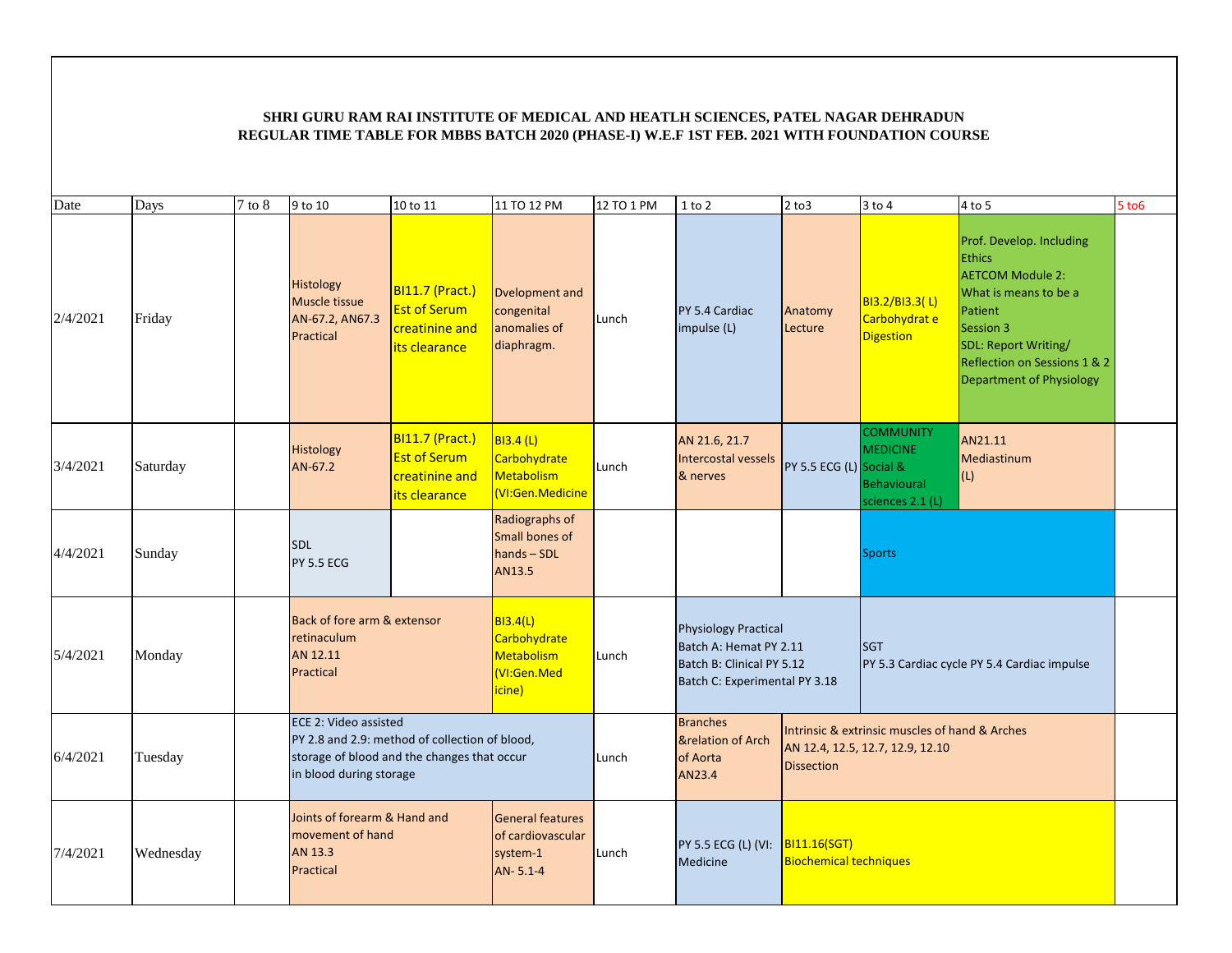| Date       | Days      | $7$ to $8\,$ | 9 to 10                                                                                                             | 10 to 11                                           | 11 TO 12 PM                                                                                                               | 12 TO 1 PM | $1$ to $2$                                                                                                          | $2$ to $3$                        | 3 to 4                                                                                      | 4 to 5                                                                                                                                                                                               | $5$ to $6$ |
|------------|-----------|--------------|---------------------------------------------------------------------------------------------------------------------|----------------------------------------------------|---------------------------------------------------------------------------------------------------------------------------|------------|---------------------------------------------------------------------------------------------------------------------|-----------------------------------|---------------------------------------------------------------------------------------------|------------------------------------------------------------------------------------------------------------------------------------------------------------------------------------------------------|------------|
| 8/4/2021   | Thursday  |              | <b>Physiology Practical</b><br>Batch A: Hemat PY 2.11<br>Batch B: Clinical PY 5.12<br>Batch C: Experimental PY 3.18 |                                                    | AN 22.5, 22.6,<br>22.2<br>Heart-1 (L)                                                                                     | Lunch      | <b>PY 5.7</b><br>Hemodynamic(L)                                                                                     | AN 13.3<br>Practical              | Joints of forearm & Hand and movement of hand                                               |                                                                                                                                                                                                      |            |
| 9/4/2021   | Friday    |              | Histology<br>AN-67.2                                                                                                | BI11.12 (Pract.)<br>Bilirubin<br><b>Estimation</b> | AN 22.3, 22.7<br>Heart-2 (L)                                                                                              | Lunch      | <b>PY 5.7</b><br>Hemodynamic(L)                                                                                     | An 22.1<br>Pericardium<br>(L)     | B13.4(L)<br>Carbohydrate<br>Metabolism<br>(VI:Gen.Med<br>icine)                             | Prof. Develop. Including<br><b>Ethics</b><br><b>AETCOM Module 2:</b><br>What is means to be a<br>Patient<br>Session 4<br>SDL: Report Writing/<br>Reflection on Sessions 1 & 2<br>Dept. of Physiology |            |
| 10/4/2021  | Saturday  |              | Histology<br>AN-67.3                                                                                                | BI11.12 (Pract.)<br><b>Bilirubin</b><br>Estimation | <b>BI3.5 (L)</b><br><b>Regulation of</b><br>Carbohydrate<br><b>Metabolism and</b><br>asso. Diseases(VI:<br>Gen. Medicine) | Lunch      | AN 23.1, 23.2<br>trachea,<br>oesophagus&thora regulation (L)<br>cic duct (L)e                                       | <b>PY 5.8 CVS</b>                 | <b>COMMUNITY</b><br><b>MEDICINE</b><br>Social &<br><b>Behavioural</b><br>sciences $2.1$ (L) | AN 23.3,23.5 Azygos,<br>hemiazygos veins & thoracic<br>sympathetic trunk (L)                                                                                                                         |            |
| 11/4/2021  | Sunday    |              | <b>SDL</b><br>PY 6.1 Respiratory<br>system<br>introduction                                                          |                                                    | Radiographs of<br><b>Bone-Radius</b><br>&UIna<br><b>SDL</b><br>AN13.5                                                     |            |                                                                                                                     |                                   | <b>Sports</b>                                                                               |                                                                                                                                                                                                      |            |
| 12/4/2021  | Monday    |              | <b>Surface Projections of Upper Limb</b><br>AN13.7<br>Practical                                                     |                                                    | <b>BI3.5(L)</b><br><b>Regulation of</b><br>Carbohydrate<br>Metabolism and<br>asso. Diseases(VI:<br>Gen. Medicine)         | Lunch      | <b>Physiology Practical</b><br>Batch A: Hemat PY 2.11<br>Batch B: Clinical PY 5.12<br>Batch C: Experimental PY 3.18 |                                   | <b>SGT</b><br>PY 5.8 CVS regulation                                                         |                                                                                                                                                                                                      |            |
| 13/04/2021 | Tuesday   |              | <b>Physiology Practical</b><br>Batch A: Hemat PY 2.11<br>Batch B: Clinical PY 5.12<br>Batch C: Experimental PY 3.18 |                                                    | <b>SGT</b><br><b>PY 5.7</b><br>Hemodynamic                                                                                | Lunch      | AN 24.1<br><b>Pleural cavities</b><br>(L)                                                                           | <b>Thoracic Cage</b><br>Practical | AN21.3, AN 21.4, AN21.5                                                                     |                                                                                                                                                                                                      |            |
| 14/04/2021 | Wednesday |              | AMBEDKAR JYANTI                                                                                                     |                                                    |                                                                                                                           |            |                                                                                                                     |                                   |                                                                                             |                                                                                                                                                                                                      |            |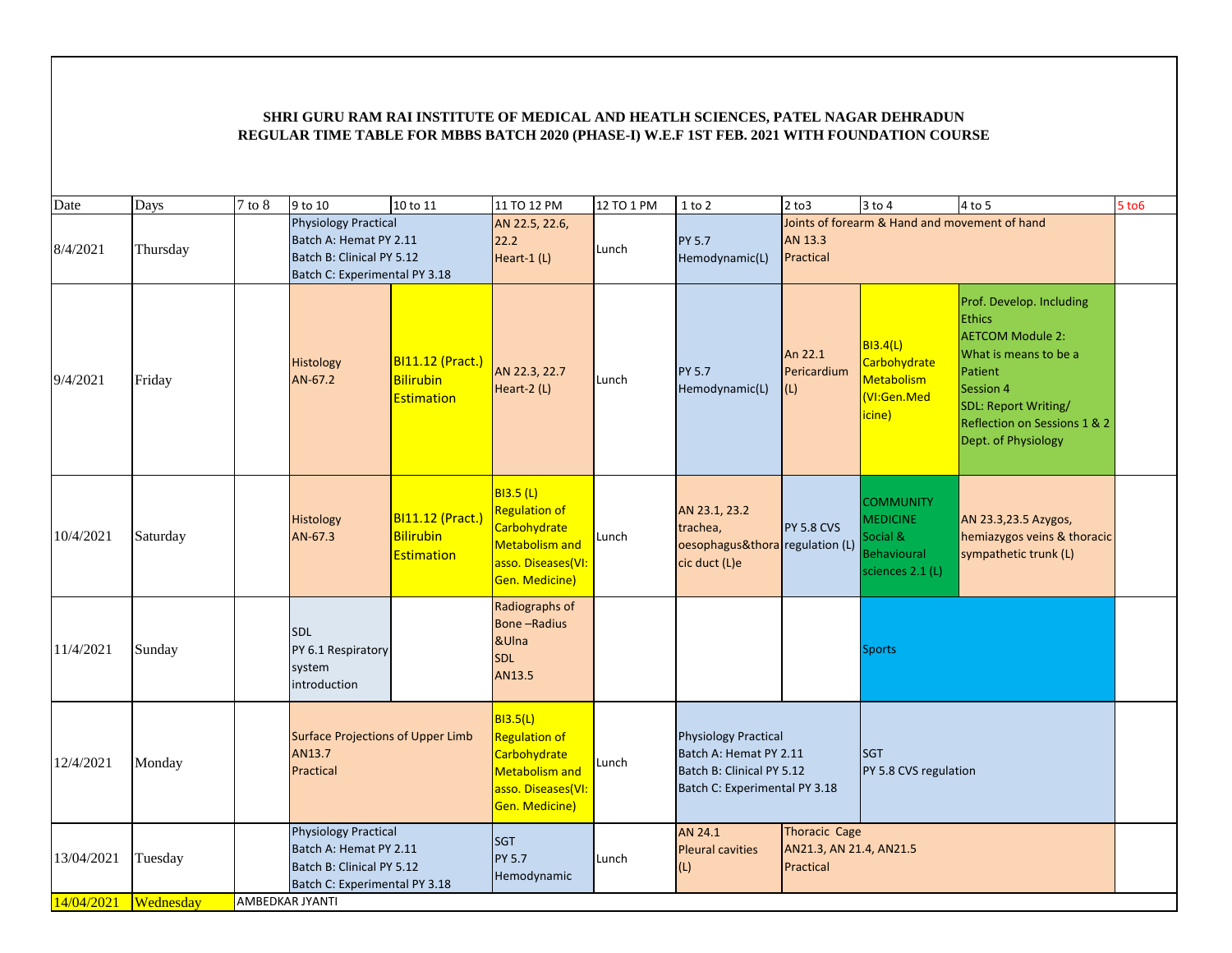| Date       | Days      | $7$ to $8\,$     | 9 to 10                                                                                                                | 10 to 11                                                                      | 11 TO 12 PM                                                    | 12 TO 1 PM | $1$ to $2$                                                                                                          | $2$ to $3$                                                                     | $3$ to $4$                                                                                   | $4$ to 5                                                                                                                                                                                                                   | $5$ to $6$ |
|------------|-----------|------------------|------------------------------------------------------------------------------------------------------------------------|-------------------------------------------------------------------------------|----------------------------------------------------------------|------------|---------------------------------------------------------------------------------------------------------------------|--------------------------------------------------------------------------------|----------------------------------------------------------------------------------------------|----------------------------------------------------------------------------------------------------------------------------------------------------------------------------------------------------------------------------|------------|
| 15/04/2022 | Thursday  |                  | <b>Physiology Practical</b><br>Batch A: Hemat PY 2.11<br>Batch B: Clinical PY 5.12<br>Batch C: Experimental PY 3.18    |                                                                               | AN 24.2,<br>24.3,24.6<br>Lung-1(L)                             | Lunch      | <b>PY 5.8 CVS</b><br>regulation (L)                                                                                 | <b>Thoracic Cage</b><br>AN21.3, AN 21.4, AN21.5<br><b>Dissection-Practical</b> |                                                                                              |                                                                                                                                                                                                                            |            |
| 16/04/2021 | Friday    |                  | Histology<br>AN-67.3                                                                                                   | BI11.10 (Pract.) AN 24.3,24.5<br><b>Estimation of</b><br><b>Triglycerides</b> | Lung-2 (L)                                                     | Lunch      | PY 5.9 Cardiac<br>output (L)                                                                                        | AN 24.3,24.5<br>Lung-3 $(L)$                                                   | <b>BI3.5 (L)</b><br><b>Regulation of</b><br>Carbohydrate<br>Metabolism and<br>Gen. Medicine) | Prof. Develop. Including<br><b>Ethics</b><br><b>AETCOM Module 2:</b><br>What is means to be a<br>Patient<br>Session 5<br>asso. Diseases(VI: Reflection Sharing & Closure<br>of Module 2<br><b>Department of Physiology</b> |            |
| 17/04/2021 | Saturday  |                  | Histology<br>AN-68.2                                                                                                   | <b>BI11.10 (Pract.)</b><br><b>Estimation of</b><br><b>Triglycerides</b>       | PY 5.10 Regional<br>circulation (L)                            | Lunch      | <b>Anatomical basis</b><br>of Ishaemic heart<br>disease<br>AN22.4                                                   | PY 5.11<br>Shock, heart<br>failure (L)                                         | <b>SGT</b><br>PY 5.9 Cardiac output                                                          |                                                                                                                                                                                                                            |            |
| 18/04/2021 | Sunday    |                  | <b>BI5.2(SDL)</b><br>Chemistry and<br>metabolism of<br>Proteins (VI:<br>Pathology, Gen.<br>Medicine.<br>HI:Physiology) |                                                                               | AN 21.8,21.11<br>Joints of Thorax<br><b>SDL</b>                |            |                                                                                                                     |                                                                                | <b>Sports</b>                                                                                |                                                                                                                                                                                                                            |            |
| 19/04/2021 | Monday    |                  | <b>Thoracic Cage</b><br>AN21.8, AN 21.9,<br><b>Dissection-Practical</b>                                                |                                                                               | BI6.9(L) Minerals<br>VI:Gen Medicine; Lunch<br>HI: Physiology) |            | <b>Physiology Practical</b><br>Batch A: Hemat PY 2.11<br>Batch B: Clinical PY 5.12<br>Batch C: Experimental PY 3.18 |                                                                                |                                                                                              |                                                                                                                                                                                                                            |            |
| 20/04/2021 | Tuesday   |                  | <b>Physiology Practical</b><br>Batch A: Hemat PY 2.11<br>Batch B: Clinical PY 5.12<br>Batch C: Experimental PY 3.18    |                                                                               | <b>SGT</b><br>PY 5.11 Shock,<br>heart failure                  | Lunch      | AN 44.1, 44.3,<br>Anterior<br><b>Abdominal Wall-1</b><br>(L)                                                        | <b>Heart</b><br>AN22.1, AN 22.2 AN22.3<br>Dissection - Practical               |                                                                                              |                                                                                                                                                                                                                            |            |
| 21/04/2021 | Wednesday | <b>RAM NAVMI</b> |                                                                                                                        |                                                                               |                                                                |            |                                                                                                                     |                                                                                |                                                                                              |                                                                                                                                                                                                                            |            |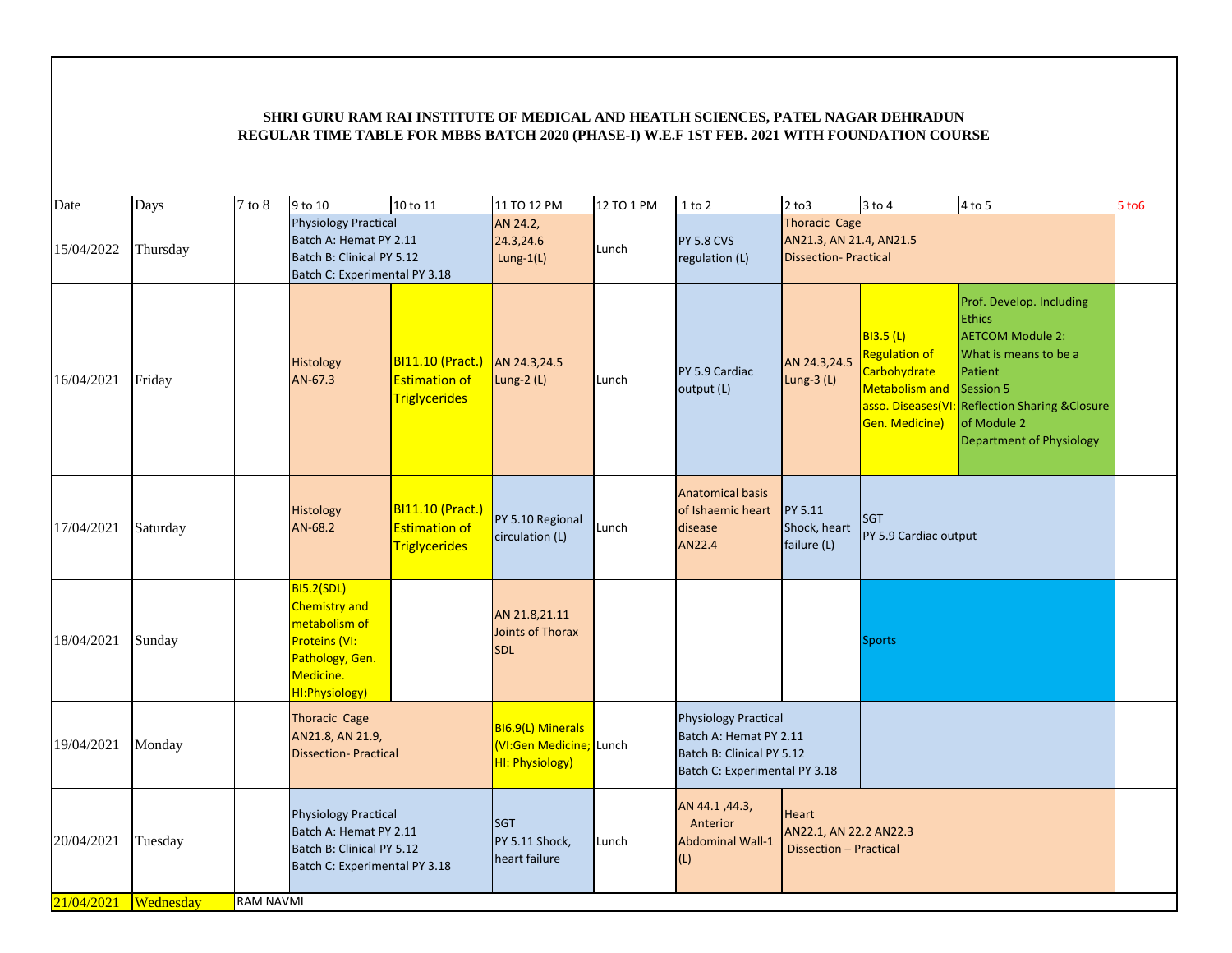| Date       | Days     | $7$ to $8$ | 9 to 10                                                                                                             | 10 to 11                                          | 11 TO 12 PM                                                                                           | 12 TO 1 PM | $1$ to $2$                                                                                                          | $2$ to $3$                                                             | 3 to 4                                 | 4 to 5                                                                                                                                                                                                                                                              | $5$ to $6$ |
|------------|----------|------------|---------------------------------------------------------------------------------------------------------------------|---------------------------------------------------|-------------------------------------------------------------------------------------------------------|------------|---------------------------------------------------------------------------------------------------------------------|------------------------------------------------------------------------|----------------------------------------|---------------------------------------------------------------------------------------------------------------------------------------------------------------------------------------------------------------------------------------------------------------------|------------|
| 22/04/2021 | Thursday |            | <b>Physiology Practical</b><br>Batch A: Hemat PY 2.11<br>Batch B: Clinical PY 5.12<br>Batch C: Experimental PY 3.18 |                                                   | Vertical<br>Integration<br>(General Surgery)<br>Topic: Abdominal Lunch<br><b>Incisions</b><br>AN-44.7 |            | PY 5.11 Shock,<br>heart failure (L)                                                                                 | <b>Heart</b><br>AN 22.2 AN22.3 AN22.5<br><b>Dissection - Practical</b> |                                        |                                                                                                                                                                                                                                                                     |            |
| 23/04/2021 | Friday   |            | Histology<br>AN-68.2                                                                                                | BI11.16 (Pract.)<br><b>Quality Control</b>        | AN 44.6, 52.4<br>Anterior<br>Abdominal Wall-2 Lunch<br>(L)                                            |            | PY 6.1 Respiratory<br>system<br>introduction (L)                                                                    | Splanchnic<br>nerves<br>AN23.6                                         | VI:Gen<br>Medicine; HI:<br>Physiology) | Prof. Develop. Including<br><b>Ethics</b><br><b>AETCOM Module 3:</b><br>BI6.9 (L) Minerals Doctor-Patient Relationship<br>Session 1<br>Interactive Lecture on<br><b>Fundamentals of Doctor-</b><br><b>Patient Relationship</b><br><b>Department of Biochemistry</b> |            |
| 24/04/2021 | Saturday |            | Histology<br>AN-68.3                                                                                                | <b>BI11.16 (Pract.)</b><br><b>Quality Control</b> | PY 6.2 Mechanics<br>of respiration (L)                                                                | Lunch      | AN 44.4, 44.5<br>Inguinal canal-1 (L)                                                                               | PY 6.2<br>Mechanics of SGT<br>respiration<br>(L)                       | PY 6.2 Mechanics of respiration        |                                                                                                                                                                                                                                                                     |            |
| 25/04/2021 | Sunday   |            | Community<br>medicine<br>13.3 (SDL)<br>Man-made<br>disasters                                                        |                                                   | <b>Typical &amp; atypical</b><br><b>Ribs</b><br><b>SDL</b><br>AN 21.1, 21.2                           |            |                                                                                                                     |                                                                        | <b>Sports</b>                          |                                                                                                                                                                                                                                                                     |            |
| 26/04/2021 | Monday   |            | Mediastenum<br>AN23.2 AN23.3<br><b>Dissection - Practical</b>                                                       |                                                   | <b>BI6.9 (L) Minerals</b><br>(VI:Gen<br>Medicine; HI:<br><b>Physiology)</b>                           | Lunch      | <b>Physiology Practical</b><br>Batch A: Hemat PY 2.11<br>Batch B: Clinical PY 5.12<br>Batch C: Experimental PY 3.18 |                                                                        | PY 6.4 High altitude physiology SGT    |                                                                                                                                                                                                                                                                     |            |
| 27/04/2021 | Tuesday  |            | <b>COMMUNITY MEDICINE</b><br>Concept of health & Disease 1.10<br>(DOAP)                                             |                                                   |                                                                                                       | Lunch      | AN 44.4, 44.5<br>Inguinal canal-2 (L)                                                                               | Mediastenum<br>AN23.4 AN23.5<br><b>Dissection - Practical</b>          |                                        |                                                                                                                                                                                                                                                                     |            |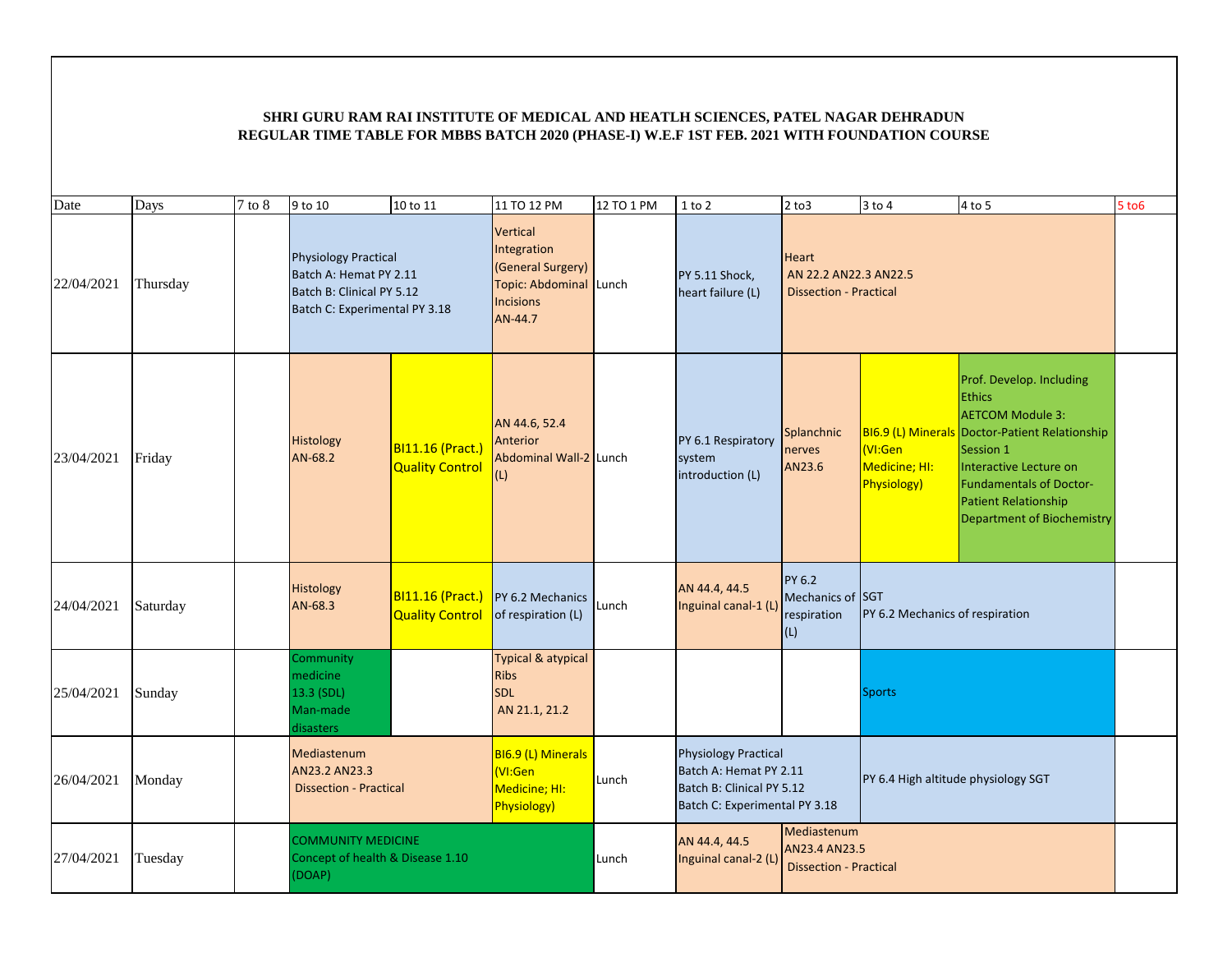| Date       | Days      | 7 to 8 | 9 to 10                                                                                                             | 10 to 11                                  | 11 TO 12 PM                                                             | 12 TO 1 PM | $1$ to $2$                                                                                 | $2$ to $3$                                                | $3$ to $4$                                                              | 4 to 5                                                                                                                                                                                                     | $5$ to $6$ |
|------------|-----------|--------|---------------------------------------------------------------------------------------------------------------------|-------------------------------------------|-------------------------------------------------------------------------|------------|--------------------------------------------------------------------------------------------|-----------------------------------------------------------|-------------------------------------------------------------------------|------------------------------------------------------------------------------------------------------------------------------------------------------------------------------------------------------------|------------|
| 28/04/2021 | Wednesday |        | radiographs-1 vertical integration with Radiology<br>An.54.2                                                        | ECE-Z(Anatomy Department) Topic-Special   |                                                                         | Lunch      | PY 6.3 Oxygen<br>transport (L)                                                             | <b>BI6.9 (SGT)</b><br><b>Physiology)</b>                  | Minerals (VI:Gen Medicine; HI:                                          |                                                                                                                                                                                                            |            |
| 29/04/2021 | Thursday  |        | <b>Physiology Practical</b><br>Batch A: Hemat PY 2.11<br>Batch B: Clinical PY 5.12<br>Batch C: Experimental PY 3.18 |                                           | AN-80.2-5,7<br>Placenta<br><b>Anomalies &amp;</b><br>Twinning(L)        | Lunch      | PY 6.3 CO2<br>transport (L)                                                                | Lungs<br>AN 24.2, AN24.4<br><b>Dissection - Practical</b> |                                                                         |                                                                                                                                                                                                            |            |
| 30/04/2021 | Friday    |        | Histology<br>AN-68.3                                                                                                | BI11.16 (Pract.)<br>Chramatograph         | AN-43.4<br>Pharyngeal<br>Arches -1(L)                                   | Lunch      | PY 6.4 High<br>altitude physiology Peritoneum<br>(L)                                       | AN 47.1<br>1(L)                                           | BI6.9 (L) Minerals<br>(VI:Gen<br>Medicine; HI:<br>Physiology)           | Prof. Develop. Including<br><b>Ethics</b><br><b>AETCOM Module 3:</b><br><b>Doctor-Patient Relationship</b><br>Session 2<br><b>SDL: Doctor-Patient</b><br>Relationship<br><b>Department of Biochemistry</b> |            |
| 1/5/2021   | Saturday  |        | Histology<br>AN-52.1                                                                                                | <b>BI11.16 (Pract.)</b><br>Chramatography | BI6.13 (L) Organ<br><b>Functions (HI/VI</b><br>Medicine/<br>PHY/ANAT)   | Lunch      | AN 47.2, 47.3<br>Peritoneum -2 (L)                                                         | PY 6.4 Deep<br>sea<br>physiology (L)                      | <b>CM Lecture</b><br>Social &<br><b>Behavioural</b><br>sciences 2.4 (L) | AN 47.1 Peritoneum -1 (L                                                                                                                                                                                   |            |
| 2/5/2021   | Sunday    |        | SDL<br>PY 6.3 Oxygen<br>transport PY 6.3<br>CO2 transport                                                           |                                           | Radiological<br>procedures of GIT<br><b>SDL</b><br>AN-25.8              |            |                                                                                            |                                                           | <b>Sports</b>                                                           |                                                                                                                                                                                                            |            |
| 3/5/2021   | Monday    |        | <b>Anatomy Dissection</b><br>AN-25.7                                                                                |                                           | BI4.1(L) Lipid<br>Chemistry&<br>Metabolism (VI:<br>General<br>Medicine) | Lunch      | Physiology practical<br>Batch A: Cl.PY 5.14<br>Batch B: Ex.PY 3.14<br>Batch C: He. PY 2.11 |                                                           | <b>SGT</b><br>physiology                                                | PY 6.4 High altitude physiologyPY 6.4 Deep sea                                                                                                                                                             |            |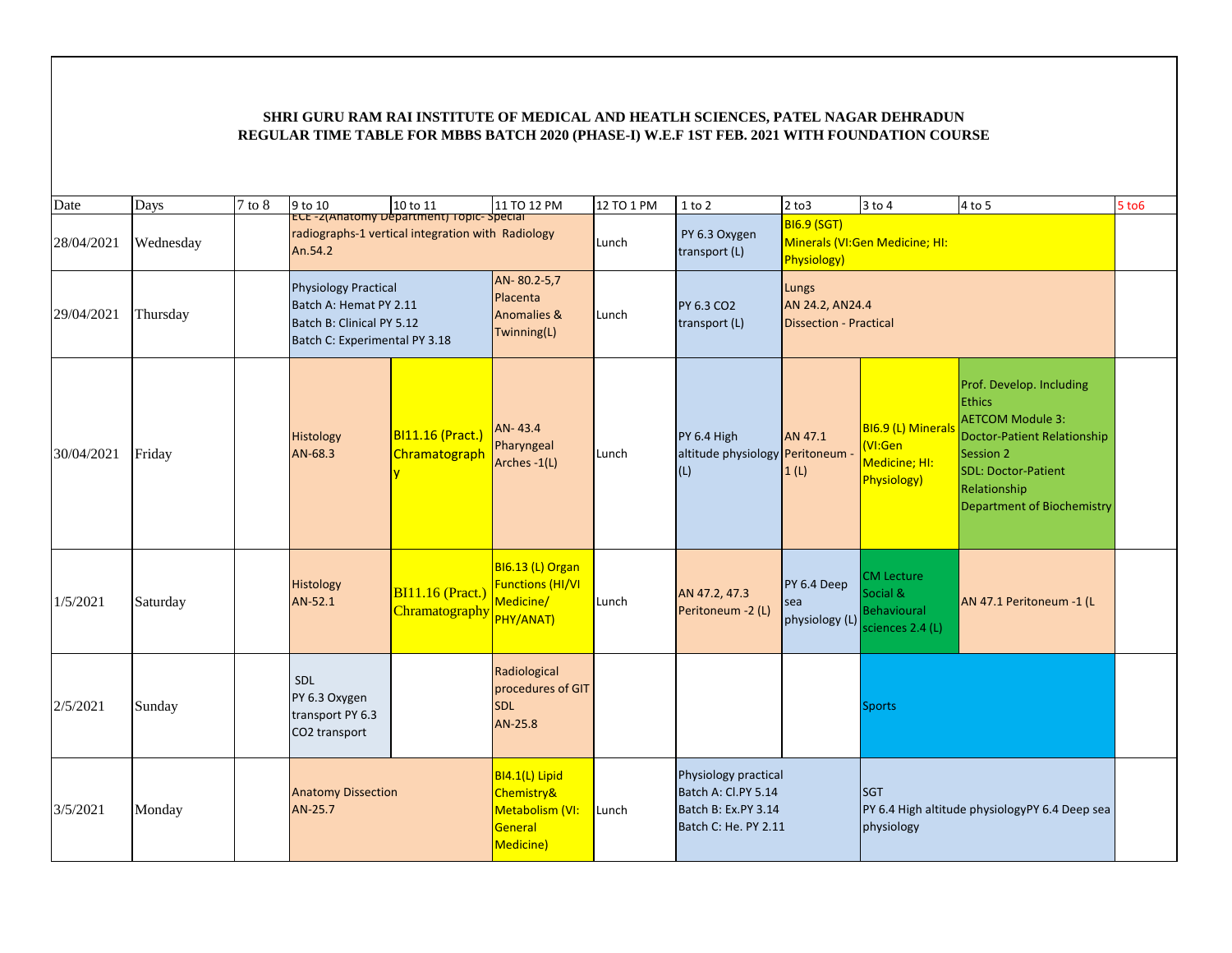| Date       | Days      | $7$ to $8$         | 9 to 10                                                                                    | 10 to 11                                                                   | 11 TO 12 PM                           | 12 TO 1 PM | $1$ to $2$                                                    | $2$ to $3$                                                | 3 to 4                         | 4 to 5                                                    | <b>5 to 6</b> |
|------------|-----------|--------------------|--------------------------------------------------------------------------------------------|----------------------------------------------------------------------------|---------------------------------------|------------|---------------------------------------------------------------|-----------------------------------------------------------|--------------------------------|-----------------------------------------------------------|---------------|
| 4/5/2021   | Tuesday   |                    | ECE 3: Nerve conduction velocity test laboratory<br>PY 3.13 and 3.17                       |                                                                            |                                       | Lunch      | AN 47.5<br>Abdominal part of<br>oesophagus and<br>stomach (L) | Lungs<br>AN 24.2, AN24.4<br><b>Dissection - Practical</b> |                                |                                                           |               |
| 5/5/2021   | Wednesday |                    | <b>Anterior Abdominal</b><br>AN44.1, AN44.2 AN44.4, AN44.6<br><b>Dissection-Practical</b>  |                                                                            | AN47.5<br>Duodenum (L)                | Lunch      | <b>PY 6.5 CPR (L)</b>                                         |                                                           |                                | BI11.2, (SGT) Preparation of buffers and Estimation of pH |               |
| 6/5/2021   | Thursday  |                    |                                                                                            |                                                                            |                                       |            |                                                               |                                                           |                                |                                                           |               |
| 7/5/2021   | Friday    |                    |                                                                                            |                                                                            |                                       |            |                                                               |                                                           |                                |                                                           |               |
| 8/5/2021   | Saturday  |                    |                                                                                            |                                                                            |                                       |            |                                                               |                                                           |                                |                                                           |               |
| 9/5/2021   | Sunday    |                    | <b>1ST TERMINAL EXAM</b>                                                                   |                                                                            |                                       |            |                                                               |                                                           |                                |                                                           |               |
| 10/5/2021  | Monday    |                    |                                                                                            |                                                                            |                                       |            |                                                               |                                                           |                                |                                                           |               |
| 11/5/2021  | Tuesday   |                    |                                                                                            |                                                                            |                                       |            |                                                               |                                                           |                                |                                                           |               |
| 12/5/2021  | Wednesday |                    |                                                                                            |                                                                            |                                       |            |                                                               |                                                           |                                |                                                           |               |
| 13/05/2021 | Thursday  |                    | Physiology practical<br>Batch A: Cl.PY 5.14<br>Batch B: Ex.PY 3.14<br>Batch C: He. PY 2.11 |                                                                            | AN-43.4<br>Pharyngeal<br>Arches -2(L) | Lunch      | PY 6.6 Hypoxia(L)                                             | <b>Anterior Abdominal</b><br><b>Dissection-Practical</b>  | AN44.1, AN44.2 AN44.4, AN44.6  |                                                           |               |
| 14/05/2021 | Friday    | <b>ID-UL-FITAR</b> |                                                                                            |                                                                            |                                       |            |                                                               |                                                           |                                |                                                           |               |
| 15/05/2022 | Saturday  |                    | Histology<br>AN-52.1                                                                       | <b>BI11.10 Repeat</b><br>(Pract.)<br><b>Estimation of</b><br>Triglycerides | PY 6.7 Lung<br>Function Tests (L)     | Lunch      | Development of<br>arteries-1<br>AN25.6<br>(L)                 | PY 6.6<br>Hypoxia(L)                                      | SGT /DOAP<br><b>PY 6.5 CPR</b> |                                                           |               |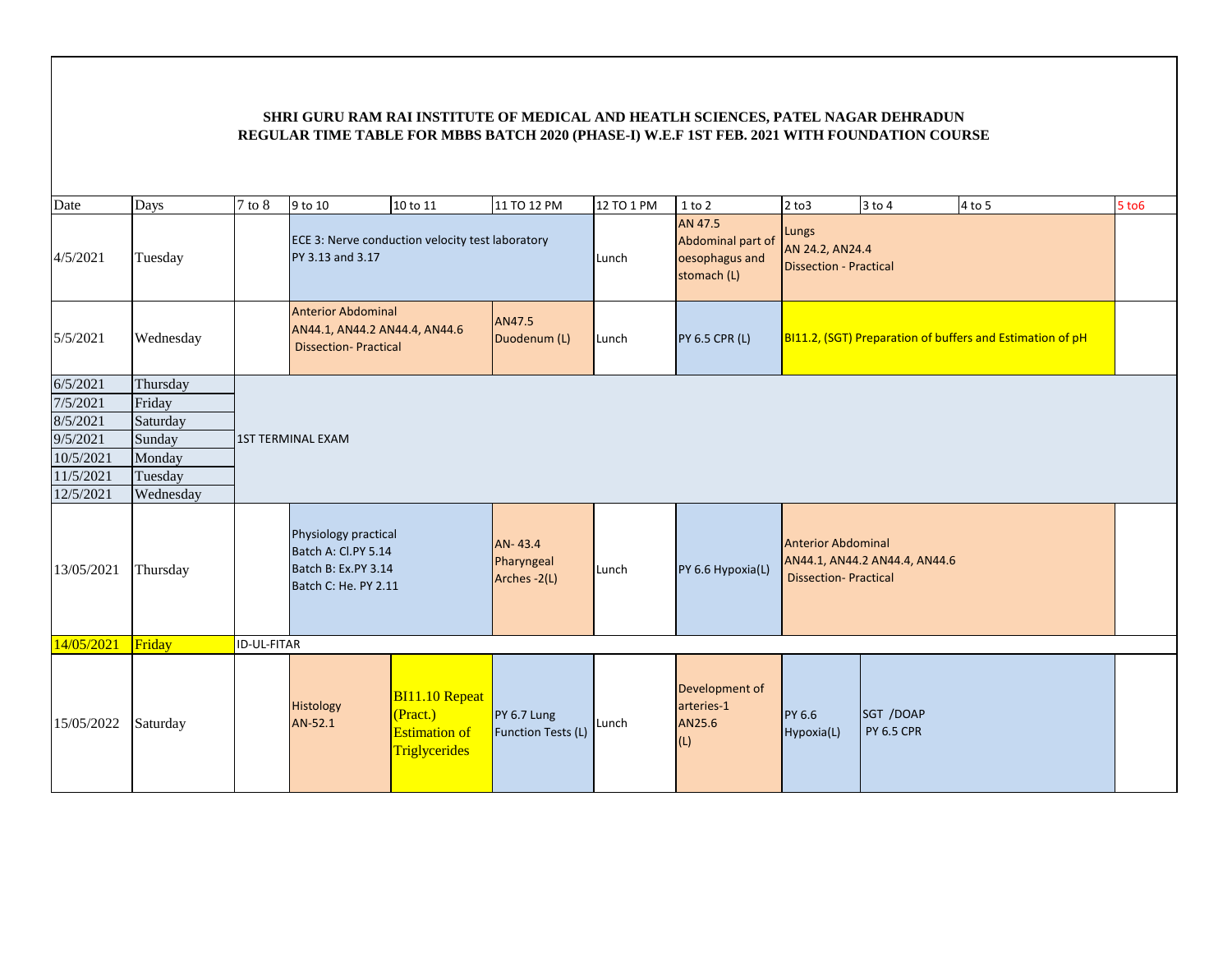| Date       | Days      | $7$ to $8$ | 9 to 10                                                                                                                               | 10 to 11                         | 11 TO 12 PM                                                              | 12 TO 1 PM | 1 to 2                                                                                     | $2$ to $3$                                                                  | $3$ to $4$                                      | 4 to 5 | 5 to 6 |
|------------|-----------|------------|---------------------------------------------------------------------------------------------------------------------------------------|----------------------------------|--------------------------------------------------------------------------|------------|--------------------------------------------------------------------------------------------|-----------------------------------------------------------------------------|-------------------------------------------------|--------|--------|
| 16/05/2021 | Sunday    |            | <b>BI5.4 (SDL)</b><br><b>Disorder</b><br>associated with<br>protein<br>metabolism (VI:<br>Pediatrics)                                 | PY 7.1 Renal<br>introduction SDL | Special<br>Radiographs<br><b>SDL</b><br>AN54.2                           |            |                                                                                            |                                                                             | <b>Sports</b>                                   |        |        |
| 17/05/2021 | Monday    |            | <b>Anterior Abdominal</b><br>AN44.1, AN44.2 AN44.4, AN44.6<br><b>Dissection-Practical</b>                                             |                                  | BI4.1 (L) Lipid<br>Chemistry&<br>metabolism (VI:<br>General<br>Medicine) | Lunch      | Physiology practical<br>Batch A: Cl.PY 5.14<br>Batch B: Ex.PY 3.14<br>Batch C: He. PY 2.11 |                                                                             | <b>SGT</b><br>PY 6.7 Lung Function Tests        |        |        |
| 18/05/2021 | Tuesday   |            | Physiology practical<br>Batch A: Cl.PY 5.14<br>Batch B: Ex.PY 3.14<br>Batch C: He. PY 2.11                                            |                                  | <b>SGT</b><br>PY 7.3 Urine<br>formation                                  | Lunch      | AN-47.5 Jejunum<br>and Ileum(L)                                                            | peritoneal folds & pouches<br>AN47.1, AN47.2<br><b>Dissection-Practical</b> | Abdominal Cavity- Great & Lesser Sac,           |        |        |
| 19/05/2021 | Wednesday |            | ECE-3(Anatomy Department) Topic- ERCP, CT, MRI and<br>Arteriography in radiodiagnosis<br><b>Integration with Radiology</b><br>An.54.3 |                                  |                                                                          | Lunch      | PY 7.3 GFR (L)                                                                             | BI4.2(TUT)                                                                  | Lipid Chemistry& metabolism (VI: Gen. Medicine) |        |        |
| 20/05/2021 | Thursday  |            | Physiology practical<br>Batch A: Cl.PY 5.14<br>Batch B: Ex.PY 3.14<br>Batch C: He. PY 2.11                                            |                                  | AN-47.5 Caecum<br>and Large<br>intestine(L)                              | Lunch      | <b>PY 7.3GFR (L)</b>                                                                       | peritoneal folds & pouches<br>AN47.1, AN47.2<br><b>Dissection-Practical</b> | Abdominal Cavity- Great & Lesser Sac,           |        |        |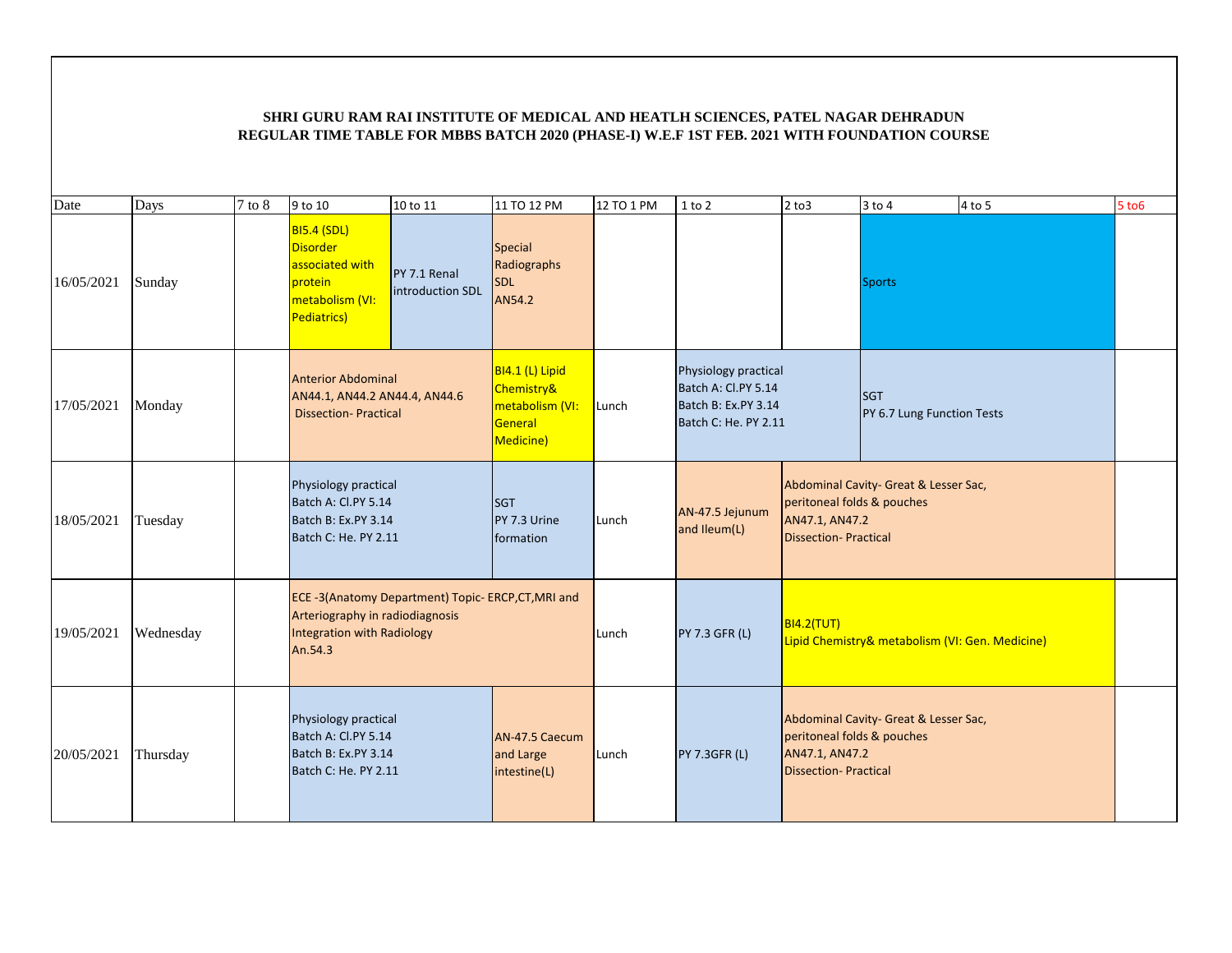| Date       | Days     | $7$ to $8$ | 9 to 10                                                                                                                            | 10 to 11                                       | 11 TO 12 PM                                                       | 12 TO 1 PM | $1$ to $2$                                                                                 | $2$ to $3$                                   | $3$ to $4$                                                        | $4$ to 5                                                                                                                                                                                            | $5$ to $6$ |
|------------|----------|------------|------------------------------------------------------------------------------------------------------------------------------------|------------------------------------------------|-------------------------------------------------------------------|------------|--------------------------------------------------------------------------------------------|----------------------------------------------|-------------------------------------------------------------------|-----------------------------------------------------------------------------------------------------------------------------------------------------------------------------------------------------|------------|
| 21/05/2021 | Friday   |            | Histology<br>AN-69.1                                                                                                               | BI11.16 (Pract.)<br>Electrophoresis AN47.4 (L) | Subphrenic<br>Abscess                                             | Lunch      | PY 7.3 Urine<br>formation (L)                                                              | AN-47.5,49.5,<br>48.8<br>Anal canal-2<br>(L) | BI4.2(L) Lipid<br>Chemistry&<br>metabolism (VI:<br>Gen. Medicine) | Prof. Develop. Including<br><b>Ethics</b><br><b>AETCOM Module 3:</b><br><b>Doctor-Patient Relationship</b><br>Session 3<br>SDL: Doctor-Patient<br>Relationship<br><b>Department of Biochemistry</b> |            |
| 22/05/2021 | Saturday |            | Histology<br>AN-69.1                                                                                                               | BI11.16 (Pract.)<br>Electrophoresis            | PY 7.3 Urine<br>concentration (L)                                 | Lunch      | AN-47.5,49.5, 48.8 PY 7.3 Urine<br>Anal canal (L)                                          | concentratio<br>ln(L)                        | <b>SGT</b><br>PY 7.2 RAAS                                         |                                                                                                                                                                                                     |            |
| 23/05/2021 | Sunday   |            | <b>BI6.12 (SDL)</b><br>Haem<br>Metabolism (VI:Pa<br>th ology, General<br>Medicine;HI:Physi<br>ol ogy)                              |                                                | Special<br>Radiographs<br><b>SDL</b><br>AN54.2                    |            |                                                                                            |                                              | <b>Sports</b>                                                     |                                                                                                                                                                                                     |            |
| 24/05/2021 | Monday   |            | Abdominal Cavity- Portal Vein<br><b>IVC</b><br><b>Branches of Abdominal Aorta</b><br>AN47.8, AN47.9<br><b>Dissection-Practical</b> |                                                | BI4.2(L) Lipid<br>Chemistry&<br>metabolism (VI:<br>Gen. Medicine) | Lunch      | Physiology practical<br>Batch A: Cl.PY 5.14<br>Batch B: Ex.PY 3.14<br>Batch C: He. PY 2.11 |                                              | <b>SGT</b><br>PY 7.2 RAAS                                         |                                                                                                                                                                                                     |            |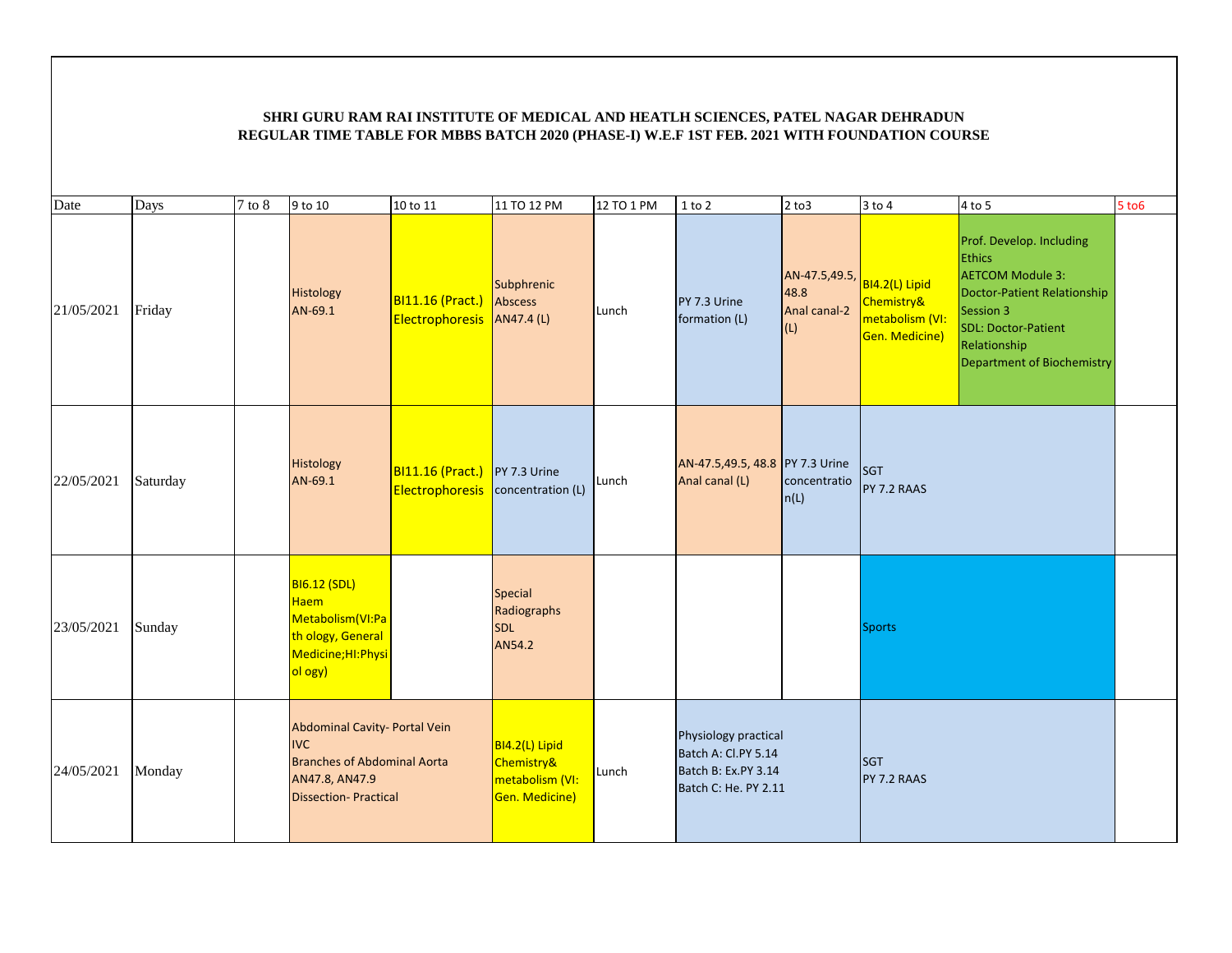| Date       | Days      | 7 to 8 | 9 to 10                                                                                       | 10 to 11                                  | 11 TO 12 PM                                                     | 12 TO 1 PM | $1$ to $2$                                    | $2$ to $3$                                 | 3 to 4                                                            | 4 to 5                                                                                                                                                                                                            | $5$ to $6$ |
|------------|-----------|--------|-----------------------------------------------------------------------------------------------|-------------------------------------------|-----------------------------------------------------------------|------------|-----------------------------------------------|--------------------------------------------|-------------------------------------------------------------------|-------------------------------------------------------------------------------------------------------------------------------------------------------------------------------------------------------------------|------------|
| 25/05/2021 | Tuesday   |        | <b>COMMUNITY MEDICINE</b>                                                                     | Social & Behavioural sciences 2.2 (DOAP)  |                                                                 | Lunch      | Development of<br>arteries-2<br>AN25.6<br>(L) | AN47.5<br><b>Dissection - Practical</b>    | Stomach (features, relations, supply & Applied)                   |                                                                                                                                                                                                                   |            |
| 26/05/2021 | Wednesday |        | Duodenum(features, relations,<br>supply & Applied)<br>AN47.5<br><b>Dissection - Practical</b> |                                           | AN-47.5,49.5,<br>48.8<br>Rectum (L)                             | Lunch      | PY 7.5 Acid base<br>balance (L)               | <b>(Case Study)</b>                        | BI3.9/BI3.10 (ECE-3) Regulation of Blood Glucose                  |                                                                                                                                                                                                                   |            |
| 27/05/2021 | Thursday  |        | Physiology practical<br>Batch A: Cl.PY 5.14<br>Batch B: Ex.PY 3.14<br>Batch C: He. PY 2.11    |                                           | Lymphatic spread<br>in carcinoma of<br><b>Stomach</b><br>AN47.6 | Lunch      | PY 7.5 Acid base<br>balance (L)               | AN47.5<br><b>Dissection - Practical</b>    |                                                                   | Jejunum and Ileum (features, relations, supply & Applied)                                                                                                                                                         |            |
| 28/05/2021 | Friday    |        | Histology<br>AN-69.2                                                                          | <b>BI11.16 (Prac.)</b><br><b>pH</b> Meter | Kidney-1<br>AN-47.5(L)                                          | Lunch      | PY 7.6 Micturition<br>(L)                     | Kidney-2<br>AN-47.5(L)                     | BI4.2(L) Lipid<br>Chemistry&<br>metabolism (VI:<br>Gen. Medicine) | Prof. Develop. Including<br><b>Ethics</b><br><b>AETCOM Module 3:</b><br><b>Doctor-Patient Relationship</b><br>Session 4<br><b>Doctor Patient encounter</b><br>with checklist<br><b>Department of Biochemistry</b> |            |
| 29/05/2021 | Saturday  |        | Histology<br>AN-69.2                                                                          | BI11.16 (Prac.)<br><b>pH</b> Meter        | PY 7.6 Micturition<br>(L)                                       | Lunch      | AN 47.5<br><b>PANCREAS</b>                    | PY 7.8 KFTs<br>$(L)$ (HI:<br>Biochemistry) | PY 7.7 Dialysis SGT(VI: Medicine)                                 |                                                                                                                                                                                                                   |            |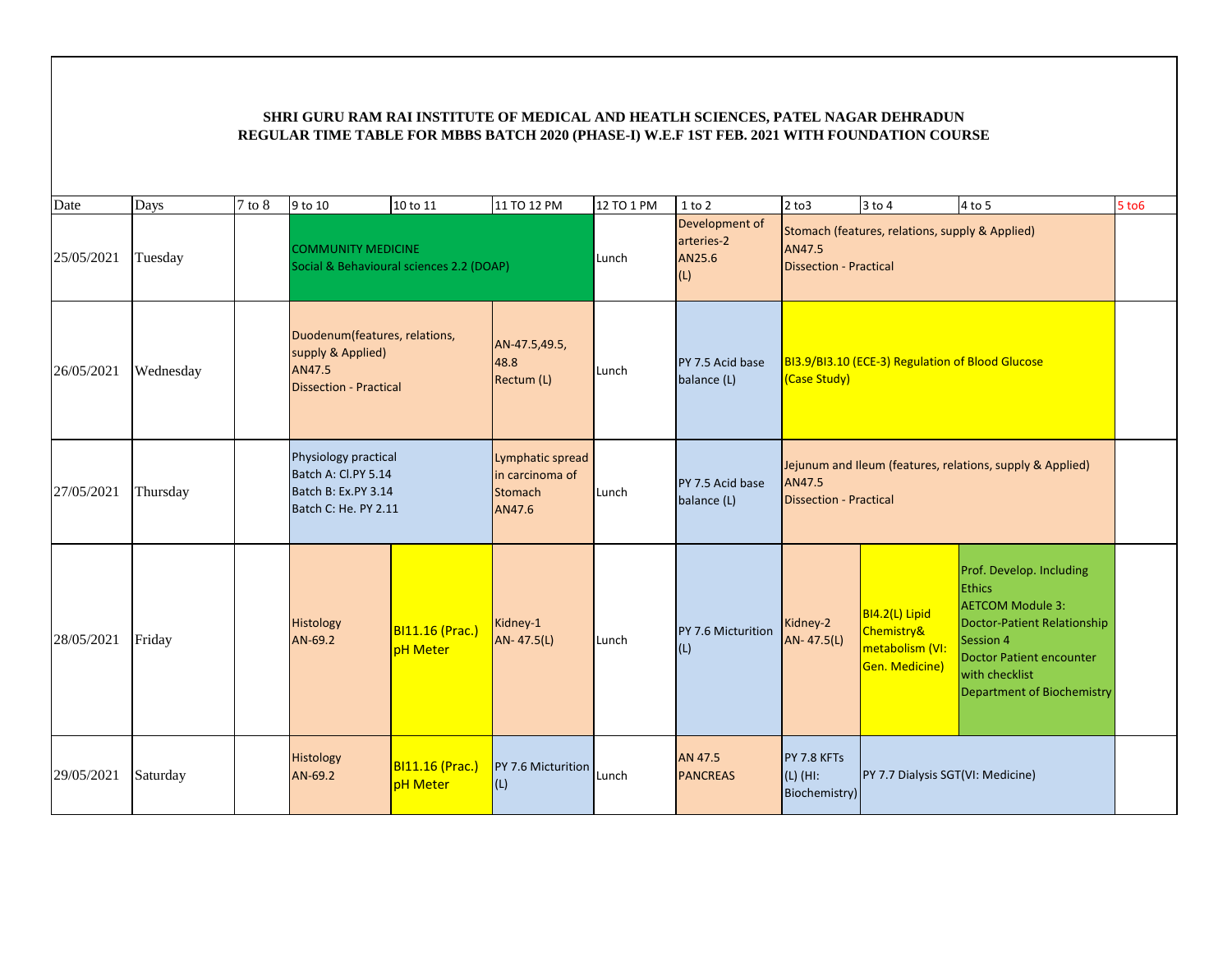| Date       | Days      | 7 to 8 | 9 to 10                                                                                                                                | 10 to 11 | 11 TO 12 PM                                                                     | 12 TO 1 PM | 1 to 2                                                                                   | $2$ to $3$                       | $3$ to $4$                                                                               | 4 to 5                                                      | $5$ to $6$ |
|------------|-----------|--------|----------------------------------------------------------------------------------------------------------------------------------------|----------|---------------------------------------------------------------------------------|------------|------------------------------------------------------------------------------------------|----------------------------------|------------------------------------------------------------------------------------------|-------------------------------------------------------------|------------|
| 30/05/2021 | Sunday    |        | Community<br>medicine<br>5.3 (SDL)<br>Nutrition-<br><b>Vitamin</b><br>Deficiency<br><b>Diseases</b>                                    |          | Surface marking-1<br>AN-55.1<br><b>SDL</b>                                      |            |                                                                                          |                                  | <b>Sports</b>                                                                            |                                                             |            |
| 31/05/2021 | Monday    |        | Caecum & large Intestine(features,<br>relations, supply & Applied)<br>AN47.5<br><b>Dissection - Practical</b>                          |          | BI4.2(L) Lipid<br><b>Chemistry&amp;</b><br>metabolism (VI:<br>Gen.<br>Medicine) | Lunch      | Physiology practical<br>Batch A: He PY 2.11<br>Batch B: Cl PY 5.16<br>Batch C: ExPY 3.14 |                                  | Physiology practical<br>Batch A: He PY 2.11<br>Batch B: Cl PY 5.16<br>Batch C: ExPY 3.14 |                                                             |            |
| 1/6/2021   | Tuesday   |        | Hospital based ECE 4: Visit to respiratory medicine<br>department for PFT<br>PY 6.7: lung function tests & their clinical significance |          |                                                                                 | Lunch      | AN 47.5<br>Extra-hepatic<br>biliary<br>apparatus(L)                                      | AN47.5<br>Dissection - Practical |                                                                                          | Rectum & Anal Canal (features, relations, supply & Applied) |            |
| 2/6/2021   | Wednesday |        | Rectum & Anal Canal (features,<br>relations, supply & Applied)<br>AN47.5<br><b>Dissection - Practical</b>                              |          | Anatomy Lecture Lunch                                                           |            | <b>PY 4.1 GIT</b><br>introduction (L)<br>(HI: Anatomy)                                   | B12.2<br><b>Enzymes (SGT)</b>    |                                                                                          |                                                             |            |
| 3/6/2021   | Thursday  |        | Physiology practical<br>Batch A: He PY 2.11<br>Batch B: CI PY 5.16<br>Batch C: ExPY 3.14                                               |          | Anatomy Lecture Lunch                                                           |            | PY 4.2 Saliva (L)<br>(HI: Biochemistry)                                                  | Kidney & ureter<br>AN47.5        | (features, relations, supply & Applied)                                                  |                                                             |            |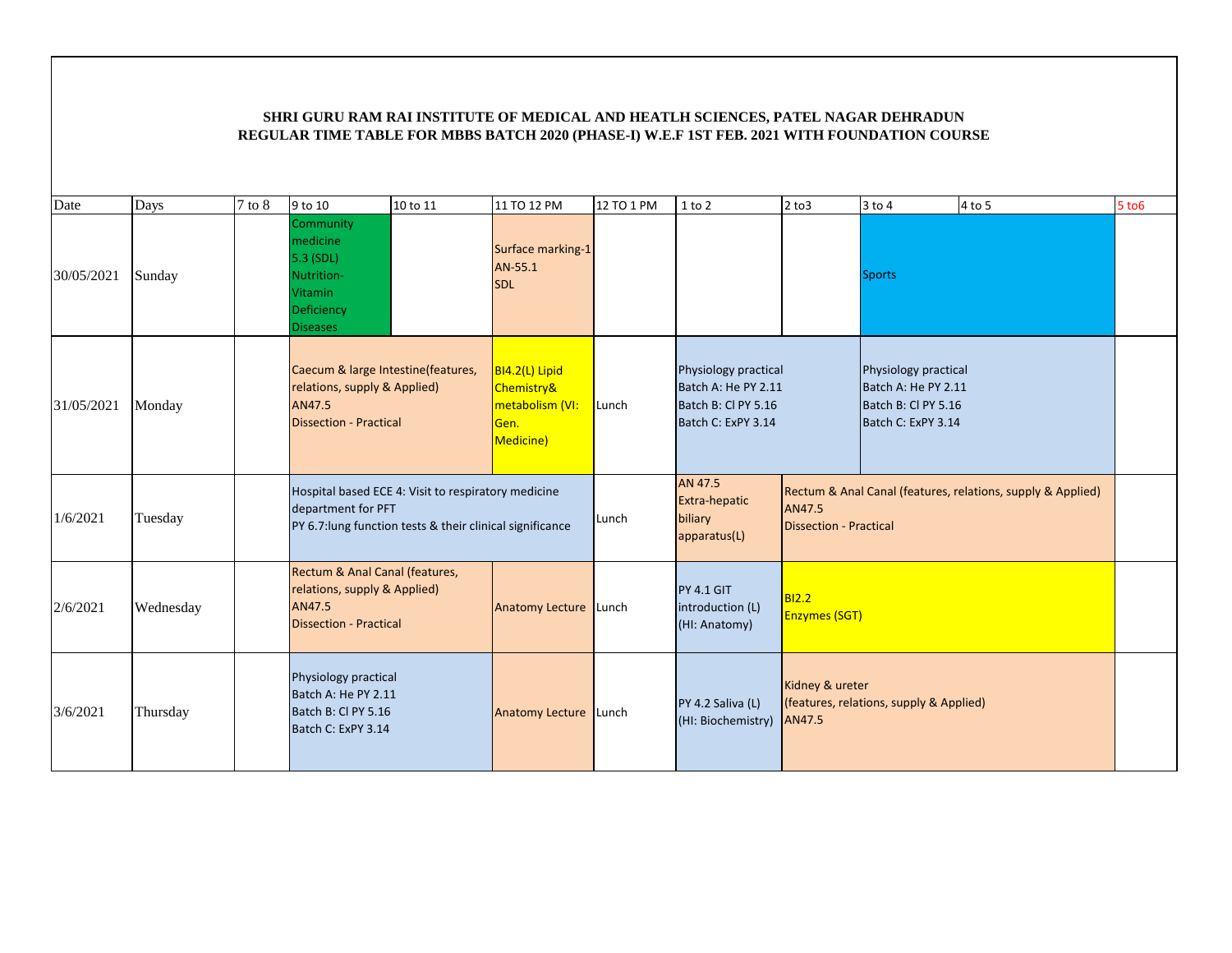| Date     | Days     | $7$ to $8$ | 9 to 10                                                                                                  | 10 to 11                                                       | 11 TO 12 PM                                                                 | 12 TO 1 PM | $1$ to $2$                                                                                                          | $2$ to $3$                                                         | $3$ to $4$                                             | $4$ to 5                                                                                                                                                                                                   | $5$ to $6$ |
|----------|----------|------------|----------------------------------------------------------------------------------------------------------|----------------------------------------------------------------|-----------------------------------------------------------------------------|------------|---------------------------------------------------------------------------------------------------------------------|--------------------------------------------------------------------|--------------------------------------------------------|------------------------------------------------------------------------------------------------------------------------------------------------------------------------------------------------------------|------------|
| 4/6/2021 | Friday   |            | Histology<br>AN-69.3                                                                                     | BI11.21 (Pract.)<br><b>Estimation of</b><br><b>Blood Sugar</b> | <b>ANATOMY</b><br>Lecture                                                   | Lunch      | PY 4.2 Gastric juice Anatomy<br>(L)                                                                                 | Lecture                                                            | BI4.3 (L) Lipid<br>Chemistry (VI:<br>Gen.<br>Medicine) | Prof. Develop. Including<br><b>Ethics</b><br><b>AETCOM Module 3:</b><br><b>Doctor-Patient Relationship</b><br>Session 5<br>Doctor Patient encounter<br>with checklist<br><b>Department of Biochemistry</b> |            |
| 5/6/2021 | Saturday |            | Histology<br>AN-69.3                                                                                     | BI11.21 (Pract.)<br><b>Estimation of</b><br><b>Blood Sugar</b> | BI4.4(L) Lipid<br>Chemistry&<br>metabolism (VI:<br>Gen.<br>Medicine)        | Lunch      | <b>Anatomy Lecture</b>                                                                                              | <b>PY 4.2</b><br>Intestinal and MEDICINE<br>pancreatic<br>Juice (L | <b>COMMUNITY</b><br><b>BIOSTATISTICS</b><br>6.1(L)     | <b>Anatomy Lecture</b>                                                                                                                                                                                     |            |
| 6/6/2021 | Sunday   |            | <b>SDL</b><br>PY 7.5 Acid base<br>balance                                                                |                                                                | Anatomical<br>positions of<br>Viscera of<br>Abdomen<br><b>SDL</b><br>AN47.5 |            |                                                                                                                     |                                                                    | <b>Sports</b>                                          |                                                                                                                                                                                                            |            |
| 7/6/2021 | Monday   |            | Kidney & Ureter<br>(features, relations, supply &<br>Applied)<br>AN47.5<br><b>Dissection - Practical</b> |                                                                | <b>BI4.6</b><br>(L)Prostaglandins<br>VI: Gen.<br>Medicine)                  | Lunch      | <b>Physiology Practical</b><br>Batch A: Hemat PY 2.11<br>Batch B: Clinical PY 5.12<br>Batch C: Experimental PY 3.18 |                                                                    | <b>SGT</b><br>PY 4.2 Gastric juice                     |                                                                                                                                                                                                            |            |
| 8/6/2021 | Tuesday  |            | Physiology practical<br>Batch A: He PY 2.11<br>Batch B: Cl PY 5.16<br>Batch C: ExPY 3.14                 |                                                                | <b>PY 4.3 GIT</b><br><b>Imovements SGT</b>                                  | Lunch      | AN-47.5,<br>47.6,47.7,47.11<br>Liver- $1(L)$                                                                        | Pancreas<br>AN47.5<br><b>Dissection - Practical</b>                | (features, relations, supply & Applied)                |                                                                                                                                                                                                            |            |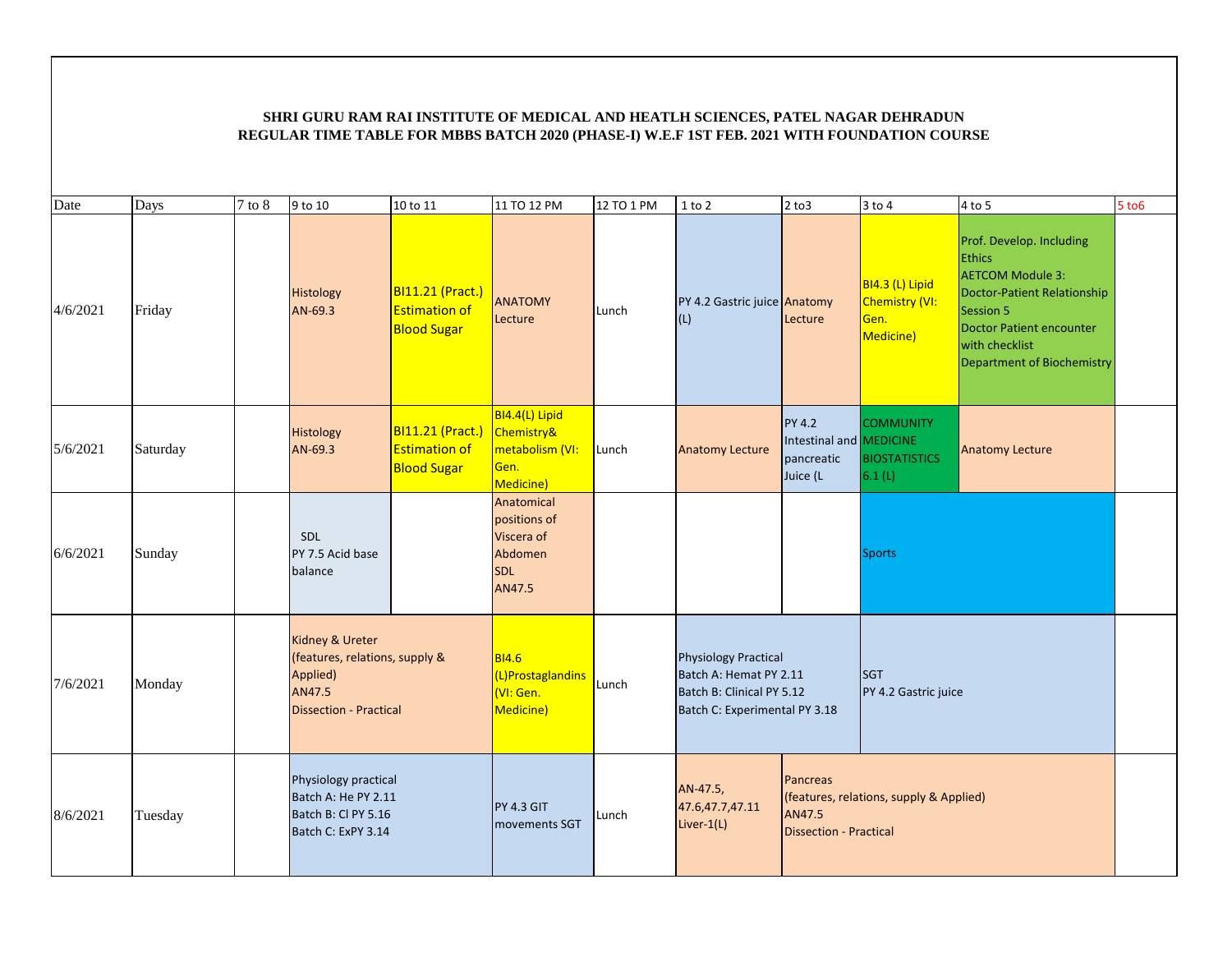| Date       | Days      | $7$ to $8$ | 9 to 10                                                                                        | 10 to 11                                                                                                 | 11 TO 12 PM                                                       | 12 TO 1 PM | $1$ to $2$                                                                | $2$ to $3$                                                            | $3$ to $4$                                                                               | $4$ to 5                                                                                                                                                                                                   | $5$ to $6$ |
|------------|-----------|------------|------------------------------------------------------------------------------------------------|----------------------------------------------------------------------------------------------------------|-------------------------------------------------------------------|------------|---------------------------------------------------------------------------|-----------------------------------------------------------------------|------------------------------------------------------------------------------------------|------------------------------------------------------------------------------------------------------------------------------------------------------------------------------------------------------------|------------|
| 9/6/2021   | Wednesday |            | Pancreas (features, relations, supply<br>& Applied)<br>AN47.5<br><b>Dissection - Practical</b> |                                                                                                          | Development of<br>Heart -1(L)AN<br>25.6,25.2                      | Lunch      | PY 4.2 Bile<br>secretion (L                                               | BI2.6/BI2.7(SGT)                                                      | <b>Enzyme interpretation (VI Path &amp; Med)</b>                                         |                                                                                                                                                                                                            |            |
| 10/6/2021  | Thursday  |            | Physiology practical<br>Batch A: He PY 2.11<br>Batch B: Cl PY 5.16<br>Batch C: ExPY 3.14       |                                                                                                          | AN-47.8,47.10<br>Liver-2(L)                                       | Lunch      | <b>PY 4.3 GIT</b><br>movements (L)                                        | AN47.5<br><b>Dissection - Practical</b>                               | Spleen, (features, relations, supply & Applied)                                          |                                                                                                                                                                                                            |            |
| 11/6/2021  | Friday    |            | <b>Histology</b><br>AN-70.1                                                                    | <b>BI11.9 (Pract.)</b><br><b>Estimation of</b><br><b>Total</b><br><b>Cholesterol &amp;</b><br><b>HDL</b> | <b>Ischiorectal fossa</b><br>& pudendal canal<br>AN-49.4,49.3 (L) | Lunch      | PY 4.4 Digestion<br>and absorption of<br>nutrients (L)                    | Perineum &<br>perineal<br>pouches-1<br>AN-49.1,<br>49.2.49.5 (L)      | BI2.3(L) Enzymes                                                                         | Prof. Develop. Including<br><b>Ethics</b><br><b>AETCOM Module 3:</b><br>Doctor-Patient<br>Relashionship<br>Session 6<br><b>Reflection &amp;Closure of</b><br>Module 3<br><b>Department of Biochemistry</b> |            |
| 12/6/2021  | Saturday  |            | Histology<br>AN-70.1                                                                           | <b>BI11.9 (Pract.)</b><br><b>Estimation of</b><br><b>Total</b><br><b>Cholesterol &amp;</b><br><b>HDL</b> | BI2.5 (L) Enzymes Lunch                                           |            | Perineum<br>&perineal pouches-Digestion and<br>AN-49.1, 49.2.<br>49.5 (L) | PY 4.4<br>absorption of<br>nutrients (L)<br>$(HI)$ :<br>Biochemistry) | <b>COMUNITY</b><br><b>MEDICINE</b><br>Social &<br><b>Behavioural</b><br>sciences 2.4 (L) | <b>Development of Heart -</b><br>2(L)AN 25.6,25.3,<br>25.4,25.5                                                                                                                                            |            |
| 13/06/2021 | Sunday    |            |                                                                                                |                                                                                                          | Surface marking-2<br>AN-55.2<br><b>SDL</b>                        |            |                                                                           |                                                                       | <b>Sports</b>                                                                            |                                                                                                                                                                                                            |            |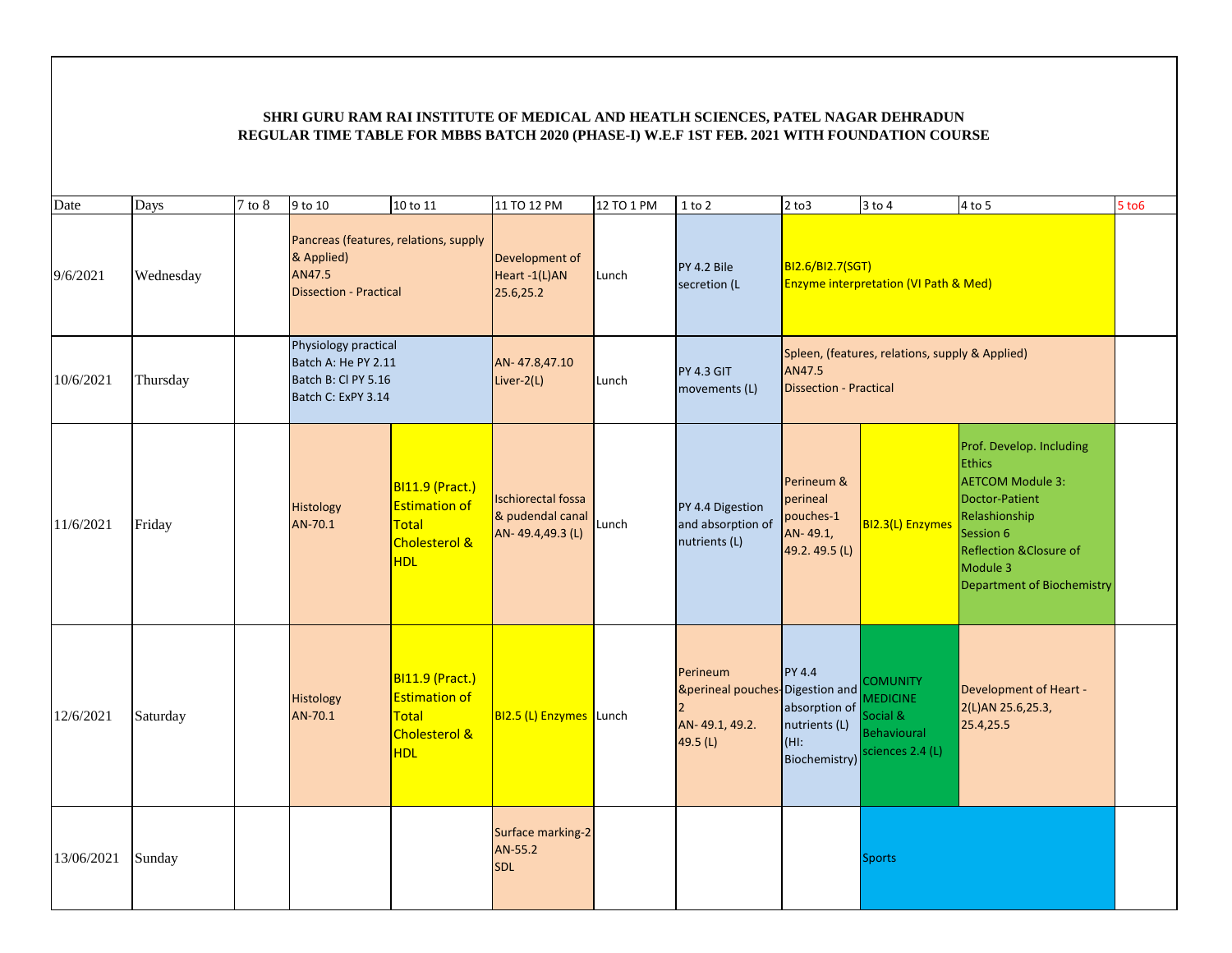| Date       | Days      | $7$ to $8$ | 9 to 10                                                                                                                                                                       | 10 to 11                                        | 11 TO 12 PM                                                          | 12 TO 1 PM | $1$ to $2$                                                                               | $2$ to $3$                                                          | $3$ to $4$                                    | $4$ to 5                                     | $5$ to $6$ |
|------------|-----------|------------|-------------------------------------------------------------------------------------------------------------------------------------------------------------------------------|-------------------------------------------------|----------------------------------------------------------------------|------------|------------------------------------------------------------------------------------------|---------------------------------------------------------------------|-----------------------------------------------|----------------------------------------------|------------|
| 14/06/2021 | Monday    |            | Liver (features, relations, supply &<br>Applied)<br>AN47.5<br><b>Dissection - Practical</b><br><b>Dissection - Practical</b>                                                  |                                                 | BI 2.4/2.5 (L)<br>Enzymes                                            | Lunch      | Physiology practical<br>Batch A: He PY 2.11<br>Batch B: Cl PY 5.16<br>Batch C: ExPY 3.14 |                                                                     | <b>SGT</b>                                    | PY 4.4 Digestion and absorption of nutrients |            |
| 15/06/2022 | Tuesday   |            | Physiology practical<br>Batch A: He PY 2.11<br>Batch B: CI PY 5.16<br>Batch C: ExPY 3.14                                                                                      |                                                 | PY 4.6 Gut brain<br>axisSGT                                          | Lunch      | <b>Ureter and</b><br><b>Suprarenal Gland</b><br>AN 47.5<br>(L)                           | AN47.5<br><b>Dissection - Practical</b>                             | Liver (features, relations, supply & Applied) |                                              |            |
| 16/06/2021 | Wednesday |            | <b>ECE 4(Anatomy Department)</b><br>ECE in classroom setting: role play/ Video/ Paper case<br>Rectum & Anal Canal) vertical integration with Surgery<br>by nesting<br>SU28.16 | (Cases of management of congenital anomalies of |                                                                      | Lunch      | PY 4.3 Dietary<br>fibres (L)                                                             | <b>BI11.15 (SGT)</b><br><b>CSF</b> analysis                         |                                               |                                              |            |
| 17/06/2021 | Thursday  |            | Physiology practical<br>Batch A: He PY 2.11<br>Batch B: Cl PY 5.16<br>Batch C: ExPY 3.14                                                                                      |                                                 | <b>Posterior</b><br>abdominal wall<br>AN45.1,45.2,<br>45.3,47.12 (L) | Lunch      | <b>PY 4.7</b><br>Enterohepatic<br>circulation (L)                                        | Perineum<br>AN49.1, AN49.2, AN49.3<br><b>Dissection - Practical</b> | (Perinial pouch & Perinial body)              |                                              |            |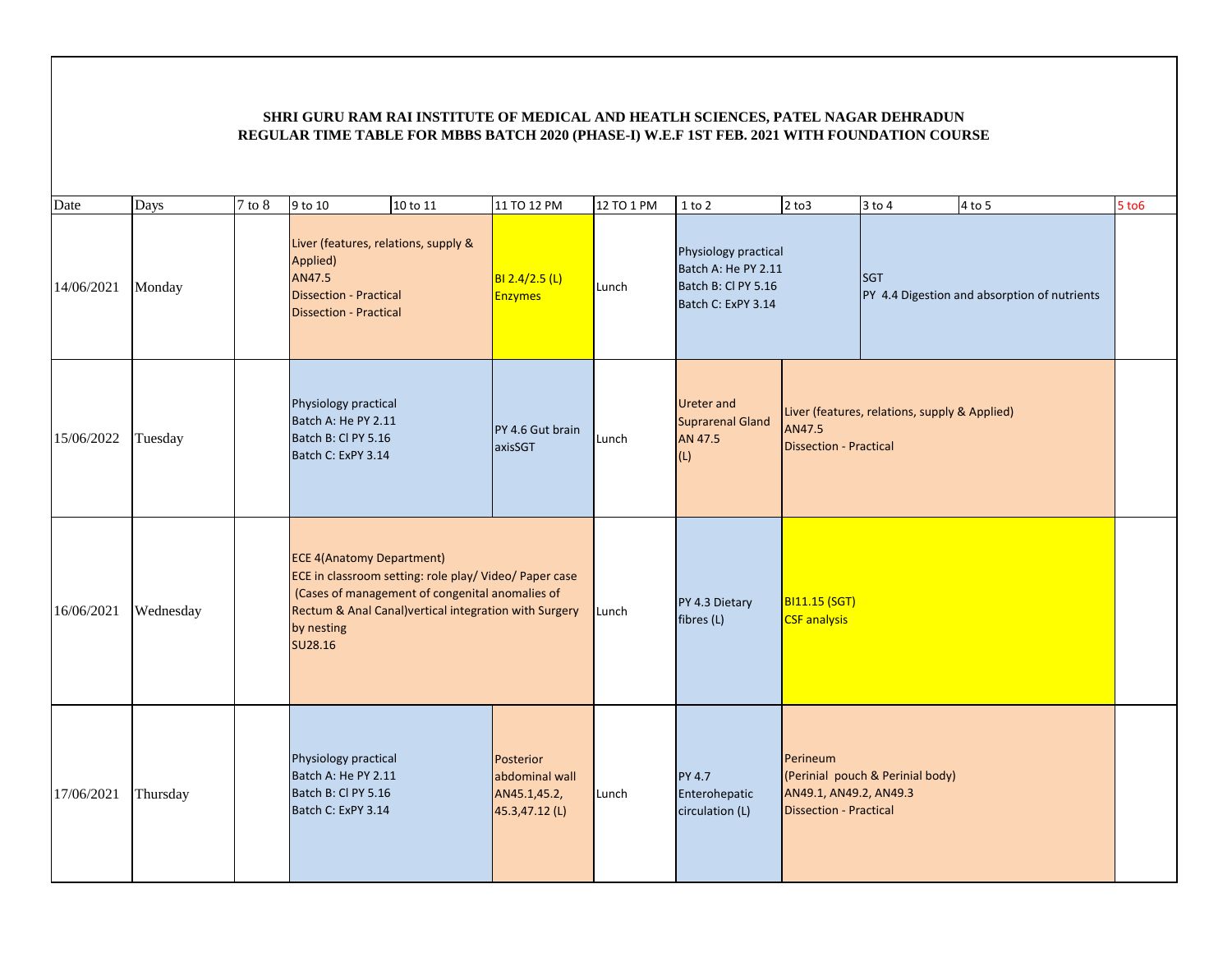| Date       | Days     | $7$ to $8\,$ | 9 to 10                                                                                                 | 10 to 11                                                                   | 11 TO 12 PM                                                                            | 12 TO 1 PM | $1$ to $2$                                                                               | $2$ to $3$                                                    | $3$ to $4$                                                                | 4 to 5                                                                                                                                                                      | <b>5 to 6</b> |
|------------|----------|--------------|---------------------------------------------------------------------------------------------------------|----------------------------------------------------------------------------|----------------------------------------------------------------------------------------|------------|------------------------------------------------------------------------------------------|---------------------------------------------------------------|---------------------------------------------------------------------------|-----------------------------------------------------------------------------------------------------------------------------------------------------------------------------|---------------|
| 18/06/2021 | Friday   |              | Histology<br>AN-70.1                                                                                    | BI11.21<br>(Practical)<br><b>Estimation of</b><br>blood Urea               | AN 46.1, 46.2,<br>46.3 Male &<br>Female external<br><b>Genital System-1</b><br>(L)     | Lunch      | PY 4.7 Jaundice (L)                                                                      | <b>Urinary</b><br>bladder &<br>Urethra<br>AN-48.5,<br>48.6(L) | BI6.14(L) Organ<br><b>Functions (HI:</b><br><b>Physiology)</b>            | Prof. Develop. Including<br>Ethics-<br>Session -1 Relationship of<br>Social & behavioural pattern<br>to health & disease<br>SDL, Department of<br><b>Community Medicine</b> |               |
| 19/06/2021 | Saturday |              | <b>Histology</b><br>AN-70.2                                                                             | <b>BI11.21</b><br>(Practical)<br><b>Estimation of</b><br><b>blood Urea</b> | PY 4.9 Applied (L)<br>(VI: Medicine; HI: Lunch<br>Biochemistry)                        |            | Prostate & Seminal<br>vesicles<br>AN-48.7(L)                                             | <b>PY 4.7</b><br>Jaundice (L)                                 | <b>SGT</b><br>PY 4.2 Bile secretion<br>PY 4.7 Enterohepatic circulation ( |                                                                                                                                                                             |               |
| 20/06/2021 | Sunday   |              | <b>BI3.1 (SDL)</b><br>Carbohydrat e<br>Chemistry                                                        |                                                                            | Clinical<br>importance of<br>abdomino-pelvic<br>bones<br>AN-53.4<br><b>SDL</b>         |            |                                                                                          |                                                               | <b>Sports</b>                                                             |                                                                                                                                                                             |               |
| 21/06/2021 | Monday   |              | Perineum<br>(Perinial pouch & Perinial body)<br>AN49.1, AN49.2, AN49.3<br><b>Dissection - Practical</b> |                                                                            | <b>BI6.7(L)</b><br>Electrolyte<br>balance<br><b>VI:Gen.Medicin</b><br>e;HI:Physiology) | Lunch      | Physiology practical<br>Batch A: He PY 2.11<br>Batch B: Cl PY 5.16<br>Batch C: ExPY 3.14 |                                                               | <b>SGT</b><br>PY 4.7 Enterohepatic circulation (                          |                                                                                                                                                                             |               |
| 22/06/2021 | Tuesday  |              | Physiology practical<br>Batch A: He PY 2.11<br>Batch B: Cl PY 5.16<br>Batch C: ExPY 3.14                |                                                                            | <b>SGT</b><br>PY 10.1 Nervous<br>system<br>organisation                                | Lunch      | Development of<br>veins(SVC,IVC,Coro (Lumbar Plexus)<br>nary sinus)<br>AN- 25.6(L)       | Perineum<br>AN45.2<br><b>Dissection - Practical</b>           |                                                                           |                                                                                                                                                                             |               |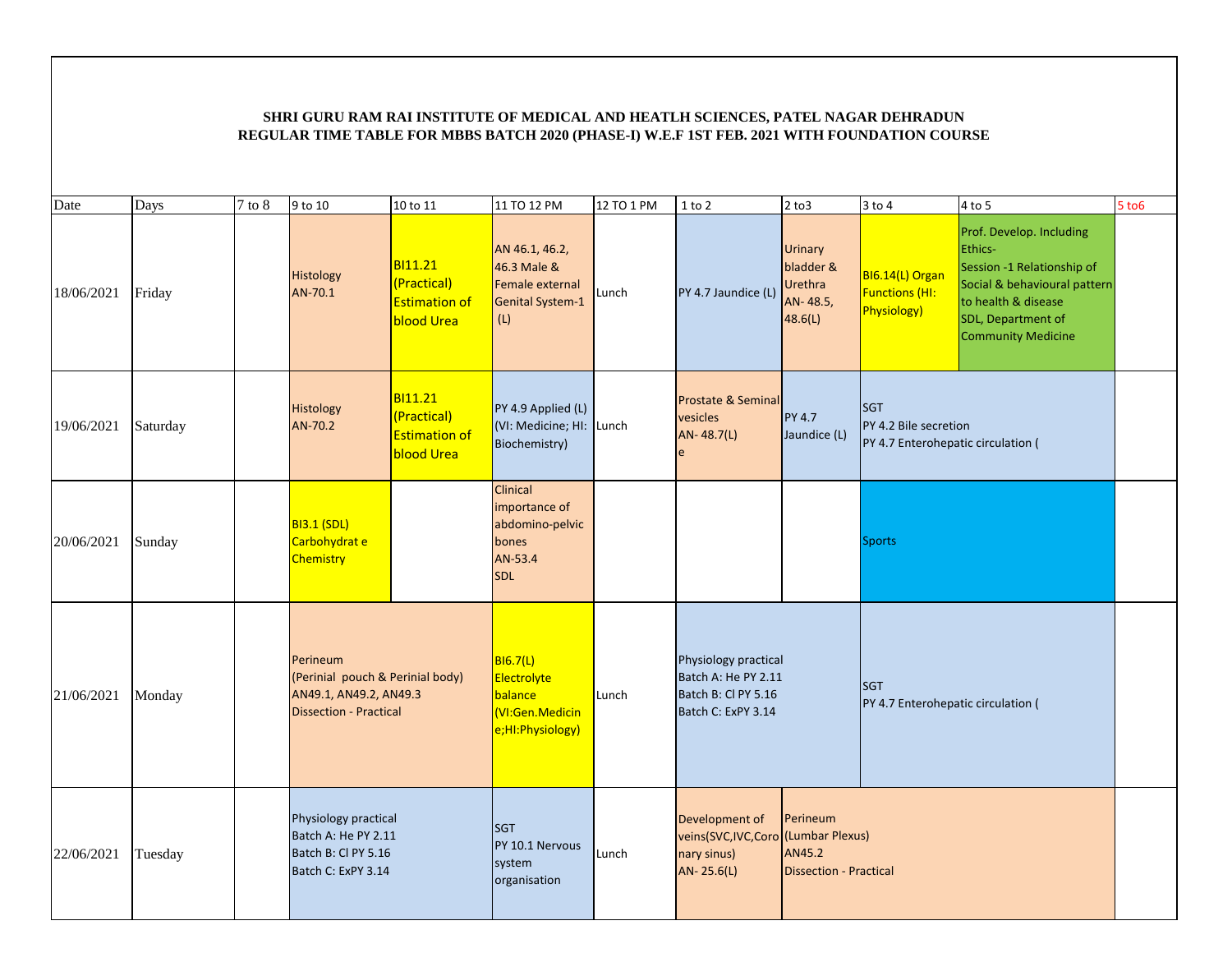| Date       | Days      | $7$ to $8$ | 9 to 10                                                                                                         | 10 to 11                      | 11 TO 12 PM                                                                          | 12 TO 1 PM | 1 to 2                                                         | $2$ to $3$                                                | 3 to 4                                                                           | 4 to 5                                                                                                                                                                       | $5$ to $6$ |
|------------|-----------|------------|-----------------------------------------------------------------------------------------------------------------|-------------------------------|--------------------------------------------------------------------------------------|------------|----------------------------------------------------------------|-----------------------------------------------------------|----------------------------------------------------------------------------------|------------------------------------------------------------------------------------------------------------------------------------------------------------------------------|------------|
| 23/06/2021 | Wednesday |            | <b>Urinary Bladder &amp; Urethra</b><br>(SPC, Prostatic Hypertrophy)<br>AN48.5<br><b>Dissection - Practical</b> |                               | Male & Female<br>external Genital<br>System -2<br>AN 46.1, 46.2,<br>46.3 48.2<br>(L) | Lunch      | PY 10.1 Nervous<br>system<br>organisation (L)<br>(HI: Anatomy) | <b>BI6.7(TUT)</b>                                         |                                                                                  | Electrolyte balance (VI:Gen.Medicin e;HI:Physiology)                                                                                                                         |            |
| 24/06/2021 | Thursday  |            | Physiology practical<br>Batch A: He PY 2.11<br>Batch B: Cl PY 5.16<br>Batch C: ExPY 3.14                        |                               | <b>Uterus &amp; Cervix</b><br>AN-48.8, (L)                                           | Lunch      | PY 10.2 Synapse<br>(L)                                         | Prostate<br>AN48.5, 48.7<br><b>Dissection - Practical</b> | (SPC, Prostatic Hypertrophy)                                                     |                                                                                                                                                                              |            |
| 25/06/2021 | Friday    |            | <b>Histology</b><br>AN-70.2                                                                                     | <b>BI11.16</b><br>(Pract.)ISE | Development of<br>veins(SVC,IVC,Cor<br>onary sinus)<br>AN-25.6(L)                    | Lunch      | PY 10.2 Reflex (L)                                             | Introduction<br>to lower limb<br>AN-14.3,<br>20.7<br>(L)  | B16.7(L)<br>Electrolyte<br>balance<br><b>VI:Gen.Medicine</b><br>HI:Phys iology); | Prof. Develop. Including<br>Ethics-<br>Session - 2 Relationship of<br>Social & behavioural pattern<br>to health & disease<br>SDL, Department of<br><b>Community Medicine</b> |            |
| 26/06/2021 | Saturday  |            | <b>Histology</b><br>AN-71.1                                                                                     | <b>BI11.16</b><br>(Pract.)ISE | <b>PY 10.2</b><br><b>Receptors (L)</b>                                               | Lunch      | Introduction to<br>lower limb<br>AN-14.3, 20.7(L)              | <b>PY 10.3</b><br>Sensory<br>tracts (L)                   | <b>SGT</b><br>PY 10.2 Synapse, PY 10.2 Receptors                                 |                                                                                                                                                                              |            |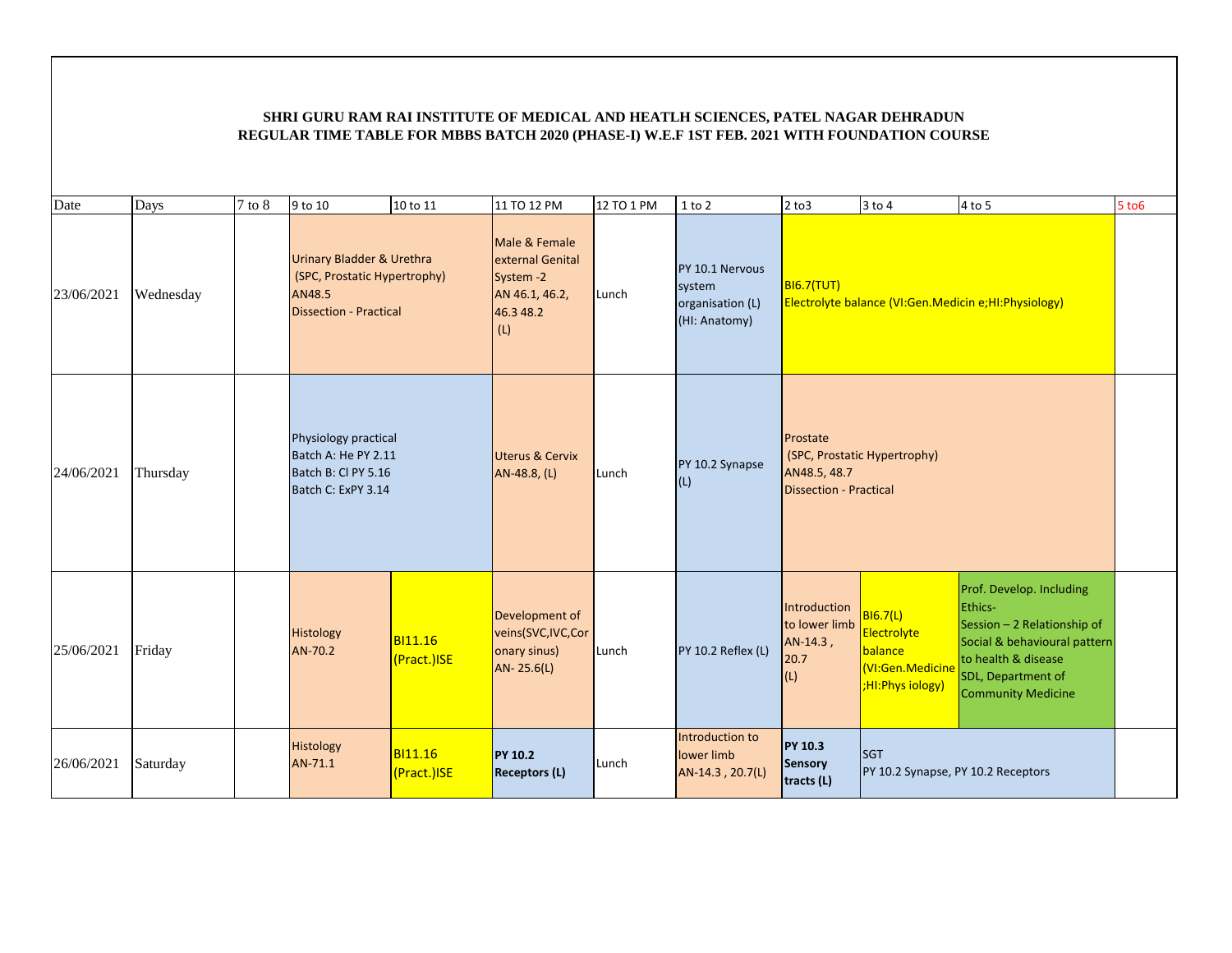| Date       | Days      | $7$ to $8\,$ | 9 to 10                                                                                                             | 10 to 11                                         | 11 TO 12 PM                                          | 12 TO 1 PM | 1 to 2                                                                                   | $2$ to $3$           | $3$ to $4$                                                                                    | $4$ to 5 | <b>5 to 6</b> |
|------------|-----------|--------------|---------------------------------------------------------------------------------------------------------------------|--------------------------------------------------|------------------------------------------------------|------------|------------------------------------------------------------------------------------------|----------------------|-----------------------------------------------------------------------------------------------|----------|---------------|
| 27/06/2021 | Sunday    |              | Communit<br>y medicine<br>$1.5$ (SDL)<br>Levels of<br>Prevention<br>with<br><b>Examples</b>                         |                                                  | Radiodiagnosis-1<br>AN-54.1<br><b>SDL</b>            |            |                                                                                          |                      | <b>Sports</b>                                                                                 |          |               |
| 28/06/2021 | Monday    |              | <b>Uterus &amp; Cervix</b>                                                                                          | AN-48.5, AN48.8 Dissection- Practical Myocardial | <b>BI11.17 (L)</b><br>Infarction                     | Lunch      | Physiology practical<br>Batch A: He PY 2.11<br>Batch B: Cl PY 5.16<br>Batch C: ExPY 3.14 |                      | <b>SGT</b><br>PY 10.3 Sensory tracts                                                          |          |               |
| 29/06/2021 | Tuesday   |              | <b>COMMUNITY MEDICINE</b>                                                                                           | Social & Behavioural sciences 2.3 (DOAP)         |                                                      | Lunch      | Front of thigh-1<br>AN-15.1<br>15.2,20.3(L)                                              | Uterus & Cervix      | AN-48.5, AN48.8 Dissection- Practical                                                         |          |               |
| 30/06/2021 | Wednesday |              | Front of thigh<br>AN-15.115.2<br><b>Dissection-Practical</b>                                                        |                                                  | Medial side of<br>thigh AN- 15.5 (L)                 | Lunch      | PY 10.3 Pain (L)                                                                         |                      | BI6.10 (ECE-4) Disorders of Mineral metabolism<br>(VI:Gen.Medicine) Visit to Orthopedics Ward |          |               |
| 1/7/2021   | Thursday  |              | <b>Physiology Practical</b><br>Batch A: Hemat PY 2.11<br>Batch B: Clinical PY 5.12<br>Batch C: Experimental PY 3.18 |                                                  | Development of<br>Urogenital system<br>11<br>AN-52.7 | Lunch      | PY 10.3 Pain (L)                                                                         | Medial side of thigh | AN-15.5 Dissection- Practical                                                                 |          |               |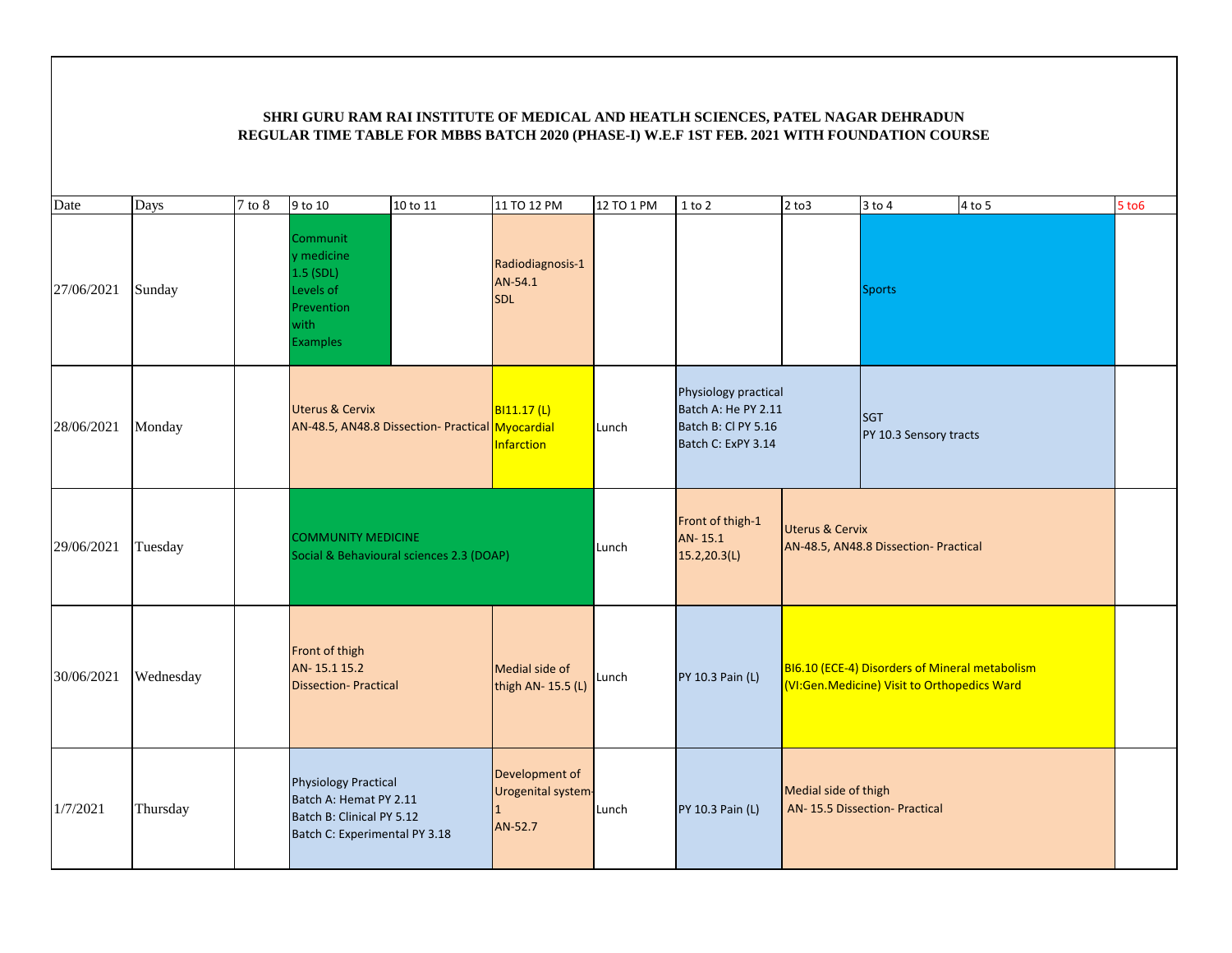| Date     | Days     | $7$ to $8$ | 9 to 10                                                               | 10 to 11                         | 11 TO 12 PM                                                   | 12 TO 1 PM | $1$ to $2$                                                                                                          | $2$ to $3$                         | $3$ to $4$                                                                           | $4$ to 5                                                                                                                                                                                   | $5$ to $6$ |
|----------|----------|------------|-----------------------------------------------------------------------|----------------------------------|---------------------------------------------------------------|------------|---------------------------------------------------------------------------------------------------------------------|------------------------------------|--------------------------------------------------------------------------------------|--------------------------------------------------------------------------------------------------------------------------------------------------------------------------------------------|------------|
| 2/7/2021 | Friday   |            | Histology<br>AN-71.1                                                  | BI11.16 (Pract.)<br><b>ELISA</b> | Gluteal region-1<br>AN-16.1,16.2                              | Lunch      | PY 10.4<br><b>Descending tracts</b><br>(L)                                                                          | Gluteal<br>region-2<br>AN-16.3 (L) | BI4.2(L) Digestion<br>of Lipids<br>(VI: Gen.<br>Medicine)                            | Prof. Develop. Including<br>Ethics-<br>Session - 3 Relationship of<br>Social & behavioural to<br>health & disease<br>Small group discussion,<br><b>Department of Community</b><br>Medicine |            |
| 3/7/2021 | Saturday |            | Histology<br>AN-71.2                                                  | BI11.16 (Pract.)<br><b>ELISA</b> | BI4.2 (L) Digestion<br>of Lipids (VI: Gen. Lunch<br>Medicine) |            | Gluteal region-3<br>AN-16.3 (L)                                                                                     | PY 10.4<br>Muscle<br>spindle (L)   | <b>COMMUNI</b><br><b>TY</b><br><b>MEDICINE</b><br><b>BIOSTATIST</b><br>ICS $6.2$ (L) | <b>Back of thigh AN-</b><br>16.4, 16.5(L)                                                                                                                                                  |            |
| 4/7/2021 | Sunday   |            | SDL<br>PY 4.2 Intestinal<br>and pancreatic<br>Juice (                 |                                  | Radiodiagnosis-2<br>AN-54.2,54.3<br><b>SDL</b>                |            |                                                                                                                     |                                    | <b>Sports</b>                                                                        |                                                                                                                                                                                            |            |
| 5/7/2021 | Monday   |            | <b>Gluteal region-</b><br>AN-16.1,16.2<br><b>Dissection-Practical</b> |                                  | B16.1(L)<br>Metabolism in<br>fasting &well fed<br>state       | Lunch      | <b>Physiology Practical</b><br>Batch A: Hemat PY 2.11<br>Batch B: Clinical PY 5.12<br>Batch C: Experimental PY 3.18 |                                    | <b>SGT</b><br>PY 10.4 Descending tracts (                                            |                                                                                                                                                                                            |            |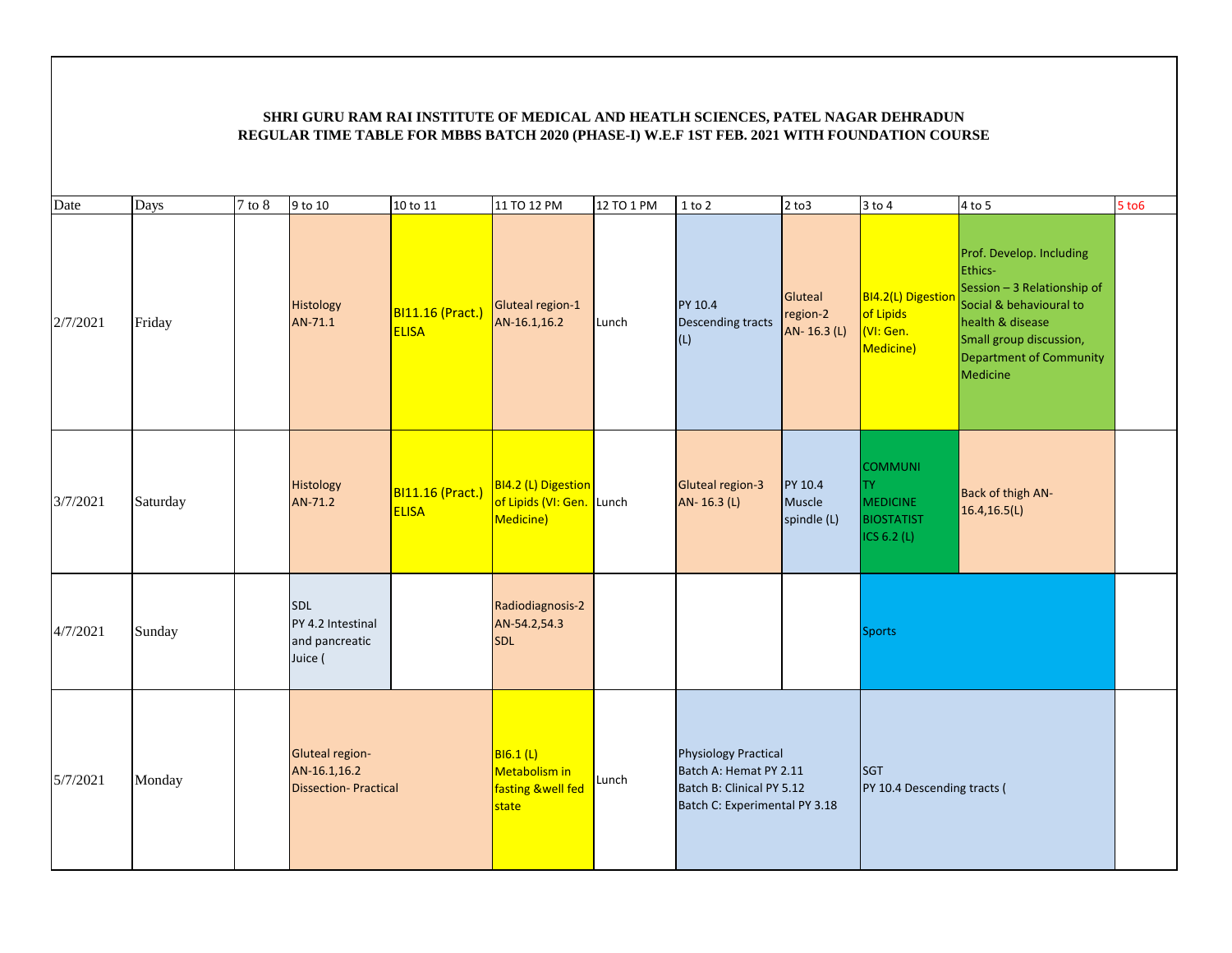| Date     | Days      | $7$ to $8$ | 9 to 10                                                                                                             | 10 to 11                          | 11 TO 12 PM                                          | 12 TO 1 PM | $1$ to $2$                                   | $2$ to $3$                                                            | $3$ to 4                                                 | $4$ to 5                                                                                                                                                                                   | 5 to 6 |
|----------|-----------|------------|---------------------------------------------------------------------------------------------------------------------|-----------------------------------|------------------------------------------------------|------------|----------------------------------------------|-----------------------------------------------------------------------|----------------------------------------------------------|--------------------------------------------------------------------------------------------------------------------------------------------------------------------------------------------|--------|
| 6/7/2021 | Tuesday   |            | Hospital based ECE 5: Visit to Nephrology department<br>for Dialysis<br>PY 7.7                                      |                                   |                                                      | Lunch      | <b>Hip joint</b><br>AN-17.1,17.2,17.3<br>(L) | Gluteal region-<br>AN-16.1,16.2<br><b>Dissection-Practical</b>        |                                                          |                                                                                                                                                                                            |        |
| 7/7/2021 | Wednesday |            | <b>Back of thigh</b><br>AN-16.4,16.5<br><b>Dissection-Practical</b>                                                 |                                   | Development of<br>Urogenital system-<br>AN-52.7,52.8 | Lunch      | PY 10.4 Vestibular<br>apparatus (L)          | <b>BI 11.17(SGT)</b>                                                  | Diabetes Mellitus (VI:Gen. Medicine, Pathology)          |                                                                                                                                                                                            |        |
| 8/7/2021 | Thursday  |            | <b>Physiology Practical</b><br>Batch A: Hemat PY 2.11<br>Batch B: Clinical PY 5.12<br>Batch C: Experimental PY 3.18 |                                   | Popliteal fossa<br>AN-16.6 (L)                       | Lunch      | PY 10.4 Vestibular<br>apparatus (L)          | <b>Hip joint</b><br>AN-17.1,17.2, 17.3<br><b>Dissection-Practical</b> |                                                          |                                                                                                                                                                                            |        |
| 9/7/2021 | Friday    |            | Histology<br>AN-71.2                                                                                                | BI11.3 (Pract.)<br>(Normal Urine) | Radiographs<br>-Lower limb<br>AN20.6                 | Lunch      | PY 10.5 Reticular<br>formation (L)           | Front of leg &<br>dorsum of<br>foot<br>AN-18.1,<br>$18.2, 18.3$ (L)   | B16.3(L)<br>Metabolis m in<br>fasting &well fed<br>state | Prof. Develop. Including<br><b>Ethics-</b><br>Session - 4 Relationship of<br>Social & behavioural to<br>health & disease<br>Small group discussion,<br>Department of Community<br>Medicine |        |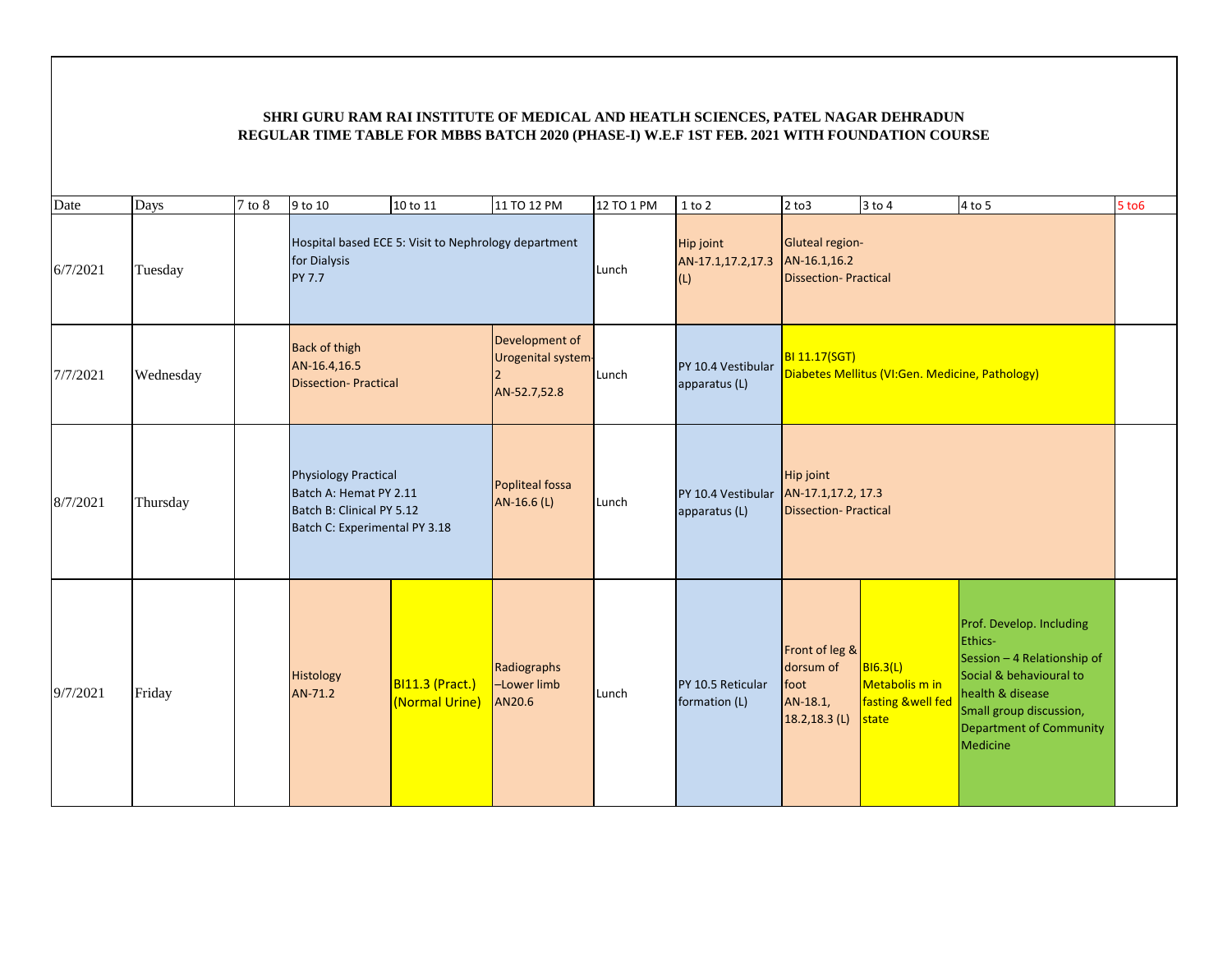| Date       | Days      | $7$ to $8$ | 9 to 10                                                                                                             | 10 to 11                                 | 11 TO 12 PM                                                               | 12 TO 1 PM | $1$ to $2$                                                                                                          | $2$ to $3$                                                                | $3$ to $4$                                                                         | $4$ to 5                                                               | $5$ to $6$ |
|------------|-----------|------------|---------------------------------------------------------------------------------------------------------------------|------------------------------------------|---------------------------------------------------------------------------|------------|---------------------------------------------------------------------------------------------------------------------|---------------------------------------------------------------------------|------------------------------------------------------------------------------------|------------------------------------------------------------------------|------------|
| 10/7/2021  | Saturday  |            | Histology<br>AN-72.1                                                                                                | <b>BI11.3 (Pract.)</b><br>(Normal Urine) | <b>BI7.5(L)</b><br><b>Xenobiotics</b>                                     | Lunch      | <b>Back of leg</b><br>AN-19.1,19.2.<br>19.3(L)                                                                      | <b>PY 10.5 ANS</b><br>(L)                                                 | <b>COMMUNITY</b><br><b>MEDICINE</b><br>Social &<br>Behavioural<br>sciences 2.5 (L) | Radiographs of Bones &<br>joints of lower Limb<br><b>SDL</b><br>AN20.6 |            |
| 11/7/2021  | Sunday    |            | SDL<br>PY 10.4 Muscle<br>spindle, PY 10.2<br>Reflex                                                                 |                                          | Radiographs of<br>Bones & joints of<br>lower Limb<br><b>SDL</b><br>AN20.6 |            |                                                                                                                     |                                                                           | <b>Sports</b>                                                                      |                                                                        |            |
| 12/7/2021  | Monday    |            | <b>Popliteal fossa</b><br>AN-16.6<br><b>Dissection - Practical</b>                                                  |                                          | <b>BI7.5(L)</b><br><b>Xenobiotics</b>                                     | Lunch      | <b>Physiology Practical</b><br>Batch A: Hemat PY 2.11<br>Batch B: Clinical PY 5.12<br>Batch C: Experimental PY 3.18 |                                                                           |                                                                                    |                                                                        |            |
| 13/07/2021 | Tuesday   |            | <b>Physiology Practical</b><br>Batch A: Hemat PY 2.11<br>Batch B: Clinical PY 5.12<br>Batch C: Experimental PY 3.18 |                                          |                                                                           | Lunch      | Lateral and medial Popliteal fossa<br>side of leg<br>AN-19.3 (L)                                                    | AN-16.6<br><b>Dissection - Practical</b>                                  |                                                                                    |                                                                        |            |
| 14/07/2021 | Wednesday |            | Front of leg & dorsum of foot<br>AN-18.1, 18.2, 18.4 Dissection                                                     |                                          | Development of<br>$GIT-1$<br>AN-52.6                                      | Lunch      | <b>PY10.5 ANS (L)</b>                                                                                               | <b>BI11.17(TUT)</b><br>Diabetes Mellitus (VI:Gen.<br>Medicine, Pathology) |                                                                                    |                                                                        |            |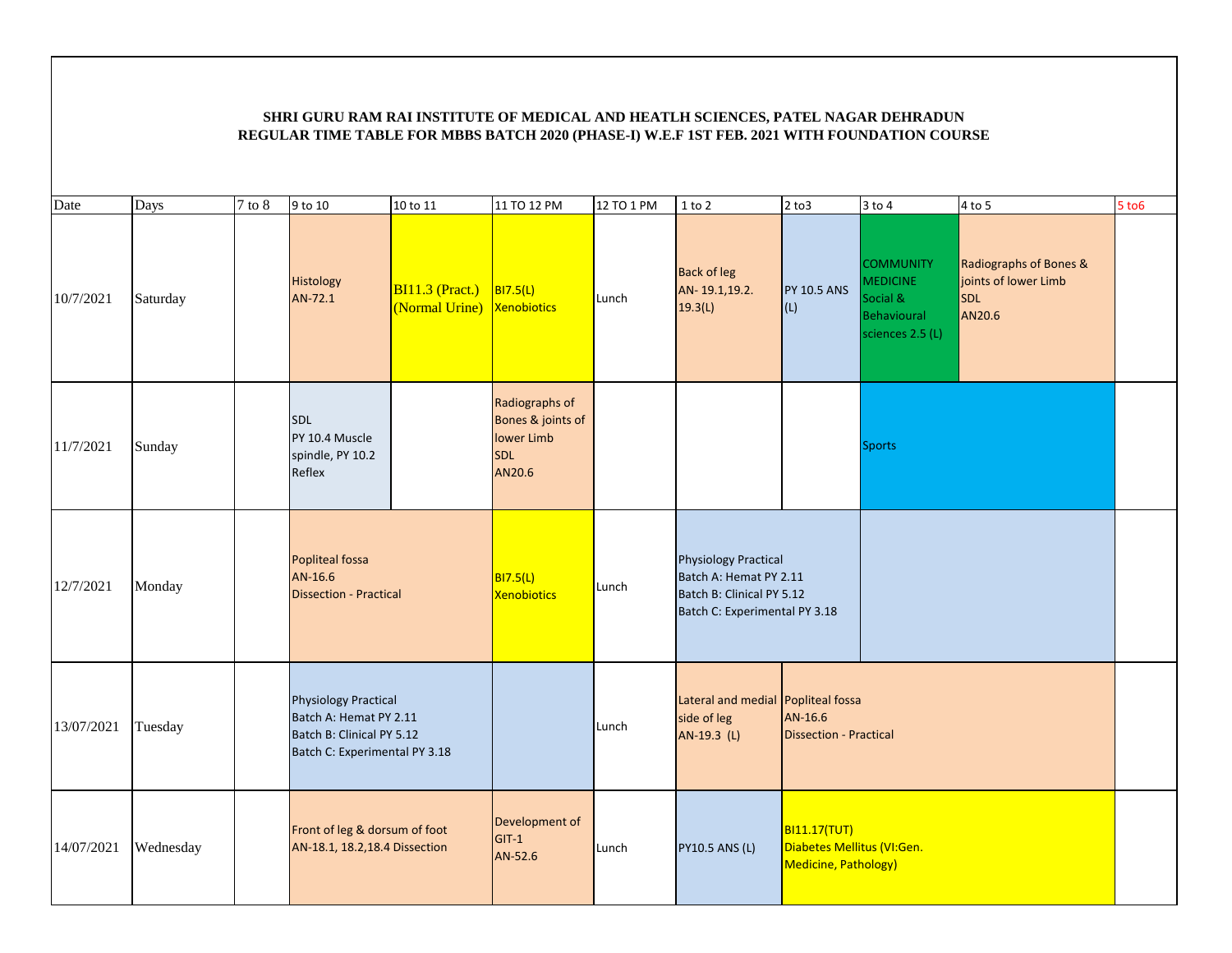| Date       | Days     | $\overline{7}$ to 8 | 9 to 10                                                                                                             | 10 to 11                                                            | 11 TO 12 PM                                                                                                          | 12 TO 1 PM | $1$ to $2$                       | $2$ to $3$                                              | $3$ to $4$                                                  | $4$ to 5                                                                                                                                                                                          | 5 to 6 |
|------------|----------|---------------------|---------------------------------------------------------------------------------------------------------------------|---------------------------------------------------------------------|----------------------------------------------------------------------------------------------------------------------|------------|----------------------------------|---------------------------------------------------------|-------------------------------------------------------------|---------------------------------------------------------------------------------------------------------------------------------------------------------------------------------------------------|--------|
| 15/07/2022 | Thursday |                     | <b>Physiology Practical</b><br>Batch A: Hemat PY 2.11<br>Batch B: Clinical PY 5.12<br>Batch C: Experimental PY 3.18 |                                                                     | Vertical<br>integration<br>(orthopedics)<br>Topic-anatomical<br>basis of rupture<br>of calcaneal<br>tendon<br>AN19.4 | Lunch      | PY 10.5 ANS (L)                  | Leg<br>AN19.1, AN19.2<br><b>Dissection-Practical</b>    |                                                             |                                                                                                                                                                                                   |        |
| 16/07/2021 | Friday   |                     | Histology<br>AN-72.1                                                                                                | <b>BI11.3 (Pract.)</b><br>$\overline{\text{Normal Urine}}$ 18.6 (L) | Knee joint<br>AN-18.4,18.5,                                                                                          | Lunch      | PY 10.7 Cerebral<br>cortex (L)   | Anatomical<br>basis of<br>Osteoartherit<br>is<br>AN18.7 | BI9.2(L) Extra<br><b>Cellular Matrix</b><br>(VI: Gen. Med.) | Prof. Develop. Including<br><b>Ethics</b><br><b>AETCOM Module 4:</b><br>Foundation of<br>Communication<br>Session 1<br>Interactive Lecture:<br>Principles of<br>Communication<br>Dept. of Anatomy |        |
| 17/07/2021 | Saturday |                     | Histology<br>AN-25.1                                                                                                | <b>BI11.3 (Pract.)</b><br>(Normal Urine)                            | PY 10.7 Basal<br>Ganglia (L)                                                                                         | Lunch      | Sole-1<br>AN-14.4, AN19.6<br>(L) | PY 10.7 Basal SGT<br>Ganglia (L)                        | PY 10.4 Vestibular apparatus                                |                                                                                                                                                                                                   |        |
| 18/07/2021 | Sunday   |                     | <b>BI3.4(SDL)</b><br>Carbohydrate<br>Metabolism<br><b>VI:Gen.Med</b><br>icine)                                      |                                                                     | Radiographs of<br>Bones & joints of<br>lower Limb<br><b>SDL</b><br>AN20.6                                            |            |                                  |                                                         | <b>Sports</b>                                               |                                                                                                                                                                                                   |        |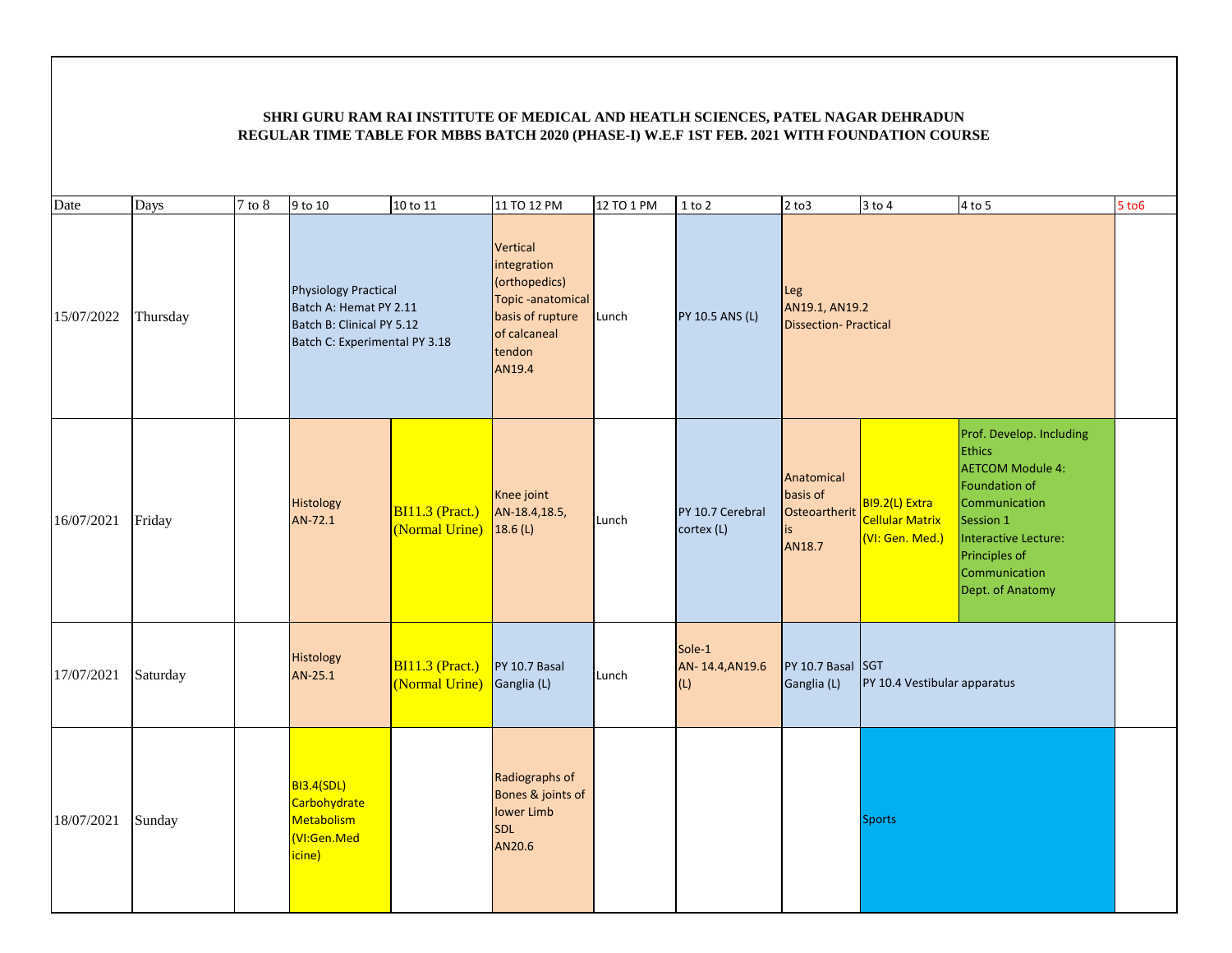| Date       | Days      | $7$ to $8\,$ | 9 to 10                                                                                                             | 10 to 11                                      | 11 TO 12 PM                          | 12 TO 1 PM | $1$ to $2$                                                                                                          | $2$ to $3$                                                   | $3$ to $4$                                         | 4 to 5                                                                                                                                                                                            | $5$ to $6$ |
|------------|-----------|--------------|---------------------------------------------------------------------------------------------------------------------|-----------------------------------------------|--------------------------------------|------------|---------------------------------------------------------------------------------------------------------------------|--------------------------------------------------------------|----------------------------------------------------|---------------------------------------------------------------------------------------------------------------------------------------------------------------------------------------------------|------------|
| 19/07/2021 | Monday    |              | Knee joint<br>AN-18.1, AN18.2, AN18.4<br><b>Dissection-Practical</b>                                                |                                               | B16.2(L)<br>Nucleotide<br>Metabolism | Lunch      | <b>Physiology Practical</b><br>Batch A: Hemat PY 2.11<br>Batch B: Clinical PY 5.12<br>Batch C: Experimental PY 3.18 |                                                              | <b>SGT</b><br>PY 10.7 Basal Ganglia                |                                                                                                                                                                                                   |            |
| 20/07/2021 | Tuesday   |              | <b>Physiology Practical</b><br>Batch A: Hemat PY 2.11<br>Batch B: Clinical PY 5.12<br>Batch C: Experimental PY 3.18 |                                               | <b>SGT</b><br><b>PY 10.5 ANS</b>     | Lunch      | Sole-2<br>AN-19.7<br>(L)                                                                                            | <b>Sole</b><br>AN19.6, AN14.4<br><b>Dissection-Practical</b> |                                                    |                                                                                                                                                                                                   |            |
| 21/07/2021 | Wednesday | ID-UL-JUHA   |                                                                                                                     |                                               |                                      |            |                                                                                                                     |                                                              |                                                    |                                                                                                                                                                                                   |            |
| 22/07/2021 | Thursday  |              | <b>Physiology Practical</b><br>Batch A: Hemat PY 2.11<br>Batch B: Clinical PY 5.12<br>Batch C: Experimental PY 3.18 |                                               | Development of<br>GIT-2<br>AN-52.6   | Lunch      | PY 10.7<br>Hypothalamus (L)                                                                                         | Sole<br>AN19.6, AN14.4<br><b>Dissection-Practical</b>        |                                                    |                                                                                                                                                                                                   |            |
| 23/07/2021 | Friday    |              | Histology<br>AN-25.1                                                                                                | <b>BI11.4</b> (Pract.)<br>(Abnormal<br>Urine) | Arches of foot<br>AN-19.5,19.6(L     | Lunch      | PY 10.7<br>Cerebellum (L)                                                                                           | Joints of foot-<br>$\mathbf{1}$<br>AN-20.1(L)                | <b>BI6.2(L)</b><br><b>Nucleotide</b><br>Metabolism | Prof. Develop. Including<br><b>Ethics</b><br><b>AETCOM Module 4:</b><br>Foundation of<br>Communication<br>Session 2<br>Interactive Lecture:<br>Principles of<br>Communication<br>Dept. of Anatomy |            |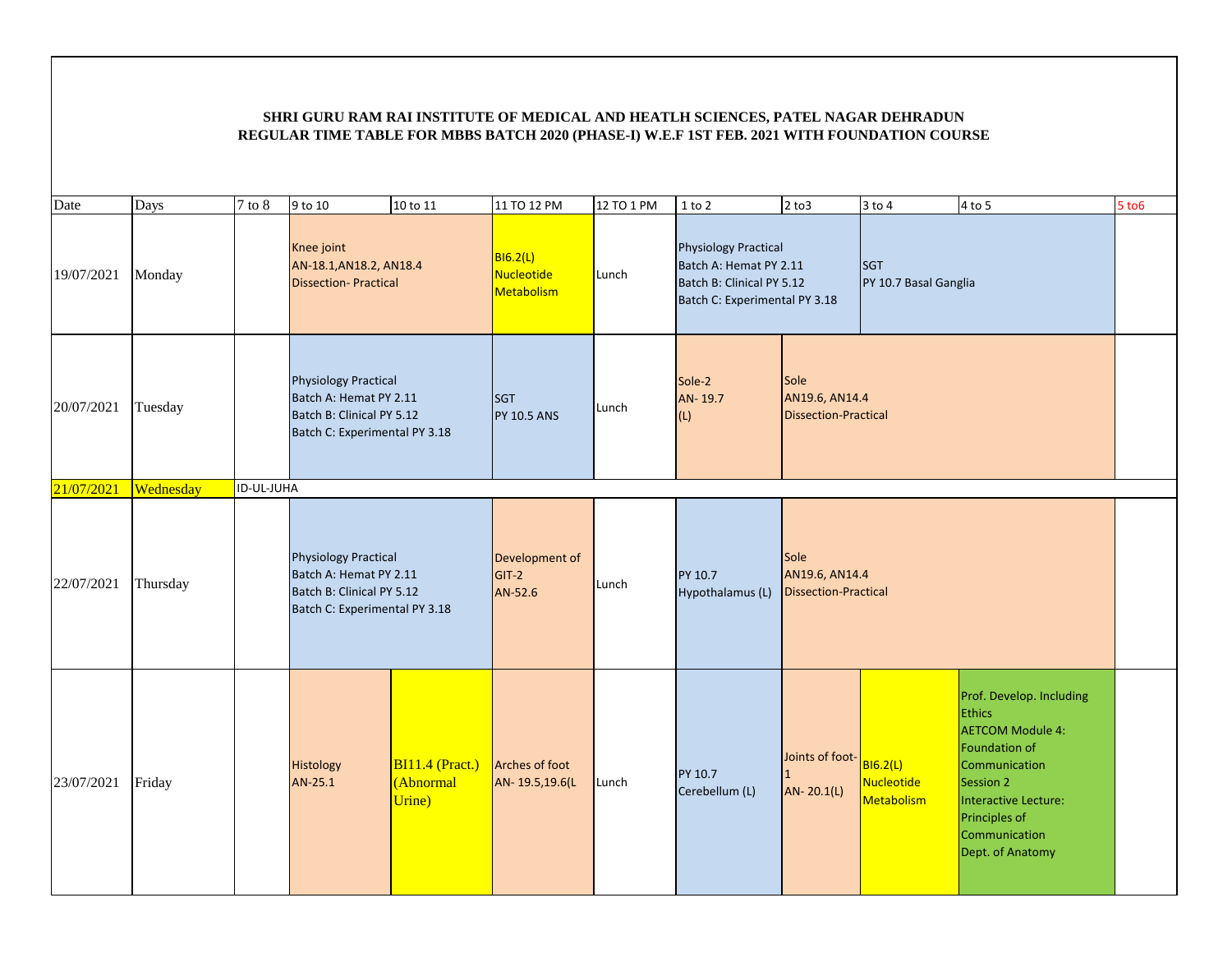| Date       | Days     | $7$ to $8\,$ | 9 to 10                                                                                         | 10 to 11                                 | 11 TO 12 PM                                                     | 12 TO 1 PM | $1$ to $2$                                                                                                          | $2$ to $3$                                    | $3$ to $4$                         | $4$ to 5 | $5$ to $6$ |
|------------|----------|--------------|-------------------------------------------------------------------------------------------------|------------------------------------------|-----------------------------------------------------------------|------------|---------------------------------------------------------------------------------------------------------------------|-----------------------------------------------|------------------------------------|----------|------------|
| 24/07/2021 | Saturday |              | Histology<br>AN-43.2                                                                            | $BI11.4$ (Pract.)<br>(Abnormal<br>Urine) | PY 10.7 Limbic<br>system (L)                                    | Lunch      | Joints of foot-2<br>AN-20.2(L)<br>Lymphatic &<br>venous drainage of<br>lower limb-2<br>AN-20.4,20.5(L)              | <b>PY 10.8 EEG</b><br>(L) (VI:<br>Psychiatry) | <b>SGT</b><br>PY 10.7 Hypothalamus |          |            |
| 25/07/2021 | Sunday   |              | Community<br>medicine 3.1<br>(SDL)<br>Environment<br>al Pollution &<br>its Hazards<br>on Health |                                          | Radiographs of<br><b>Cervical Spine</b><br><b>SDL</b><br>AN43.7 |            |                                                                                                                     |                                               | <b>Sports</b>                      |          |            |
| 26/07/2021 | Monday   |              | <b>Revision on Dissected specimens</b><br>Pratical                                              |                                          | B16.3(L)<br>Nucleotide<br>Metabolism                            | Lunch      | <b>Physiology Practical</b><br>Batch A: Hemat PY 2.11<br>Batch B: Clinical PY 5.12<br>Batch C: Experimental PY 3.18 |                                               | <b>SGT</b><br>PY 10.7 Cerebellum   |          |            |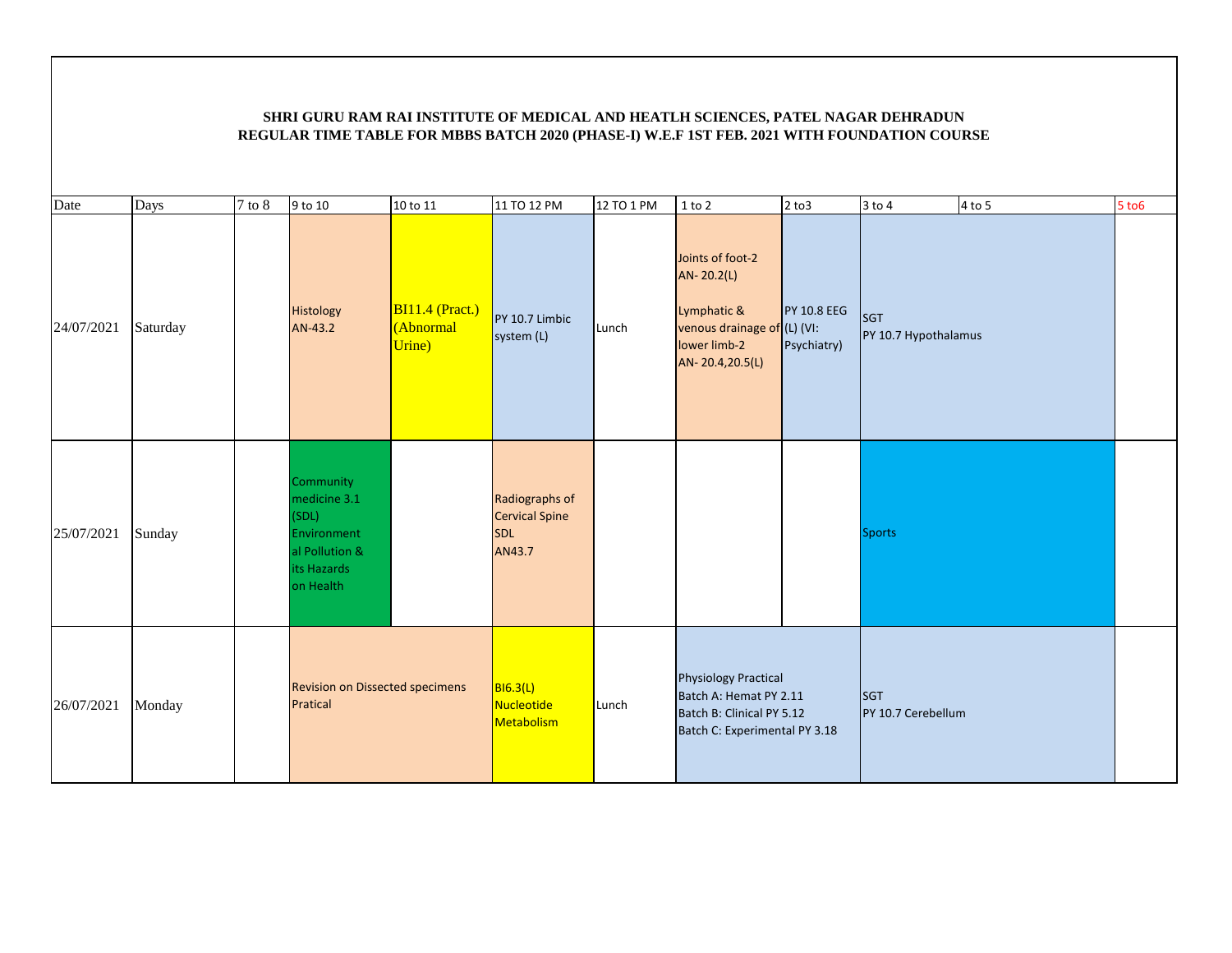| Date       | Days      | $7$ to $8$ | 9 to 10                                                                                                                | 10 to 11                                               | 11 TO 12 PM                          | 12 TO 1 PM | $1$ to $2$                                                                    | $2$ to $3$                                      | $3$ to $4$            | 4 to 5                                                                                                                                                      | $5$ to $6$ |
|------------|-----------|------------|------------------------------------------------------------------------------------------------------------------------|--------------------------------------------------------|--------------------------------------|------------|-------------------------------------------------------------------------------|-------------------------------------------------|-----------------------|-------------------------------------------------------------------------------------------------------------------------------------------------------------|------------|
| 27/07/2021 | Tuesday   |            | <b>COMMUNITY MEDICINE</b><br>Demography9.2 (SGT)                                                                       |                                                        |                                      | Lunch      | Lymphatic &<br>venous drainage of<br>lower limb-1<br>AN-20.4,20.5,<br>20.9(L) | Foot<br>(joints)<br>AN20.2, AN20.3<br>Practical |                       |                                                                                                                                                             |            |
| 28/07/2021 | Wednesday |            | <b>ECE-5 (Anatomy Department)</b><br>(Cases of Pancreatitis)<br>Vertical Integration by Nesting with Surgery<br>SU24.1 | ECE in classroom setting: role play/ Video/ Paper case |                                      | Lunch      | PY 10.8 Sleep (L)                                                             |                                                 |                       | BI11.17 (ECE-5) Myocardial Infarction Visit to Cath. Lab.                                                                                                   |            |
| 29/07/2021 | Thursday  |            | <b>Physiology Practical</b><br>Batch A: Hemat PY 2.11<br>Batch B: Clinical PY 5.12<br>Batch C: Experimental PY 3.18    |                                                        | <b>Scalp</b><br>AN-27.1, 27.2<br>(L) | Lunch      | PY 10.9 Memory<br>(L)                                                         | Foot<br>(joints)<br>AN20.2, AN20.3<br>Practical |                       |                                                                                                                                                             |            |
| 30/07/2021 | Friday    |            | Histology<br>AN-43.2                                                                                                   | BI11.4 (Pract.)<br>(Abnormal<br>Urine)                 | Development of<br>$GIT-3$<br>AN-52.6 | Lunch      | PY 10.10 Neural<br>chemical<br>transmission (L)                               | Face-1<br>AN-<br>28.1,28.2,<br>28.3(L)          | BI7.2(L)<br>Molecular | Prof. Develop. Including<br><b>Ethics</b><br><b>AETCOM Module 4:</b><br>Foundation of<br>Communication<br>Session 3<br>SDL:<br><b>Department of Anatomy</b> |            |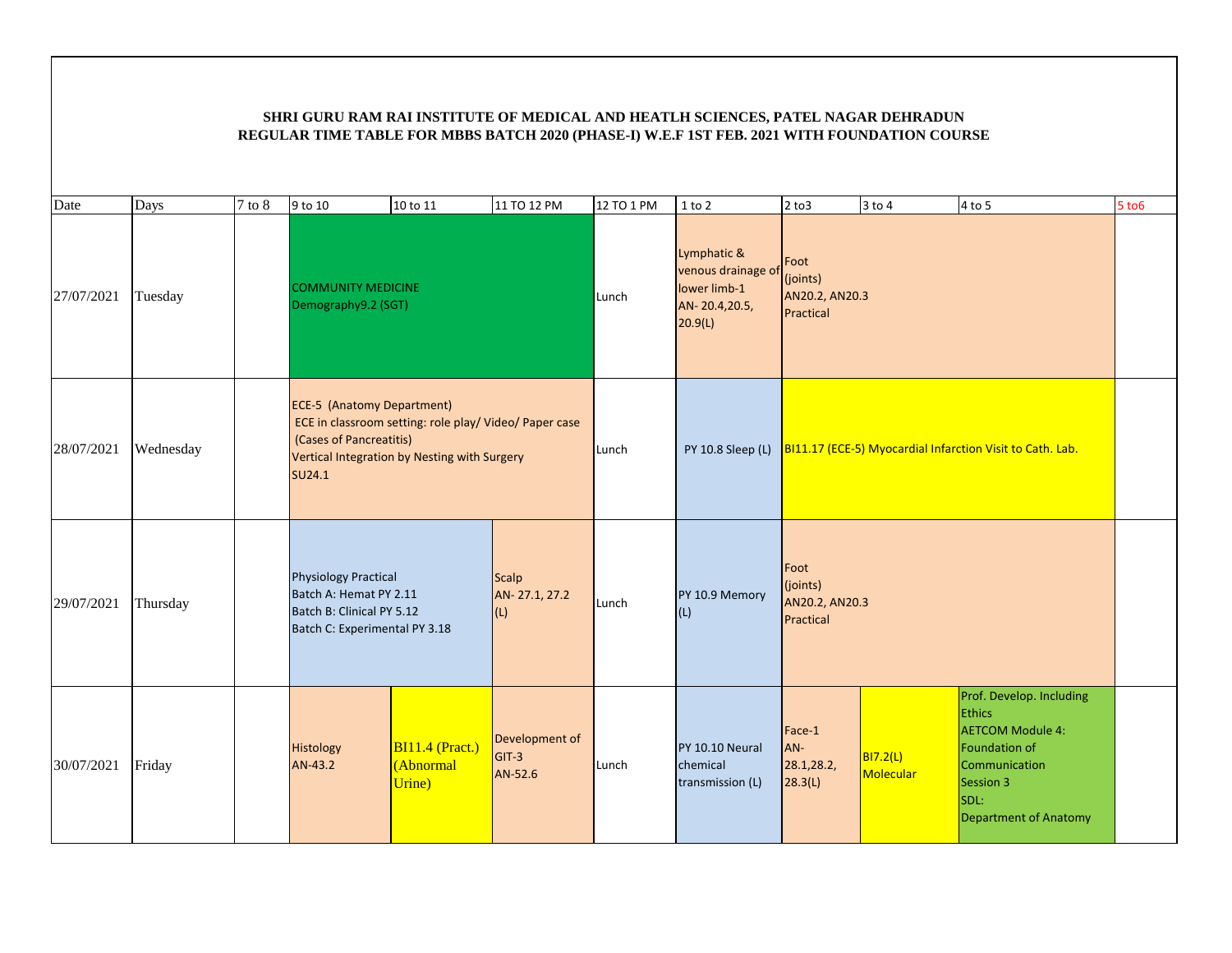| Date       | Days     | $\overline{7}$ to 8 | 9 to 10                                                                     | 10 to 11                               | 11 TO 12 PM                                                           | 12 TO 1 PM | $1$ to $2$                                                                                                                                | $2$ to $3$                                      | $3$ to $4$            | 4 to 5                                | $5$ to $6$ |
|------------|----------|---------------------|-----------------------------------------------------------------------------|----------------------------------------|-----------------------------------------------------------------------|------------|-------------------------------------------------------------------------------------------------------------------------------------------|-------------------------------------------------|-----------------------|---------------------------------------|------------|
| 31/07/2021 | Saturday |                     | Histology<br>AN-52.1                                                        | BI11.4 (Pract.)<br>(Abnormal<br>Urine) | SDL<br>PY 10.9 Memory                                                 | Lunch      | Face-2<br>AN-28.5,28.6,<br>28.7,31.4 (L)<br>e                                                                                             | PY 10.13<br>Smell (L)                           | SGT<br>PY 10.9 Memory |                                       |            |
| 1/8/2021   | Sunday   |                     | SDL<br>PY 10.8 Sleep                                                        |                                        | Atlanto-occipital<br>&atlanto-axial<br>joint<br>AN-43.1<br><b>SDL</b> |            |                                                                                                                                           |                                                 | <b>Sports</b>         |                                       |            |
| 2/8/2021   | Monday   |                     | <b>Scalp</b><br>AN-27.1<br><b>Dissection-Practical</b>                      |                                        | <b>BI7.2(L)</b><br>Molecular                                          | Lunch      | Physiology Practical (VI for PY<br>2.11, PY 2.12, PY 2.13: Pathology)<br>Batch A: He PY 2.11<br>Batch B: Cl PY 6.10<br>Batch C: ExPY 3.14 |                                                 | <b>SGT</b>            | PY 10.10 Neural chemical transmission |            |
| 3/8/2021   | Tuesday  |                     | Hospital based ECE 6: Visit to ENT Department for<br>Audiometry<br>PY 10.16 |                                        |                                                                       | Lunch      | Back of neck & sub-Face<br>occiptal triangle<br>AN-42.2, 42.3(L)                                                                          | AN28.1, AN28.3<br><b>Dissection - Practical</b> |                       |                                       |            |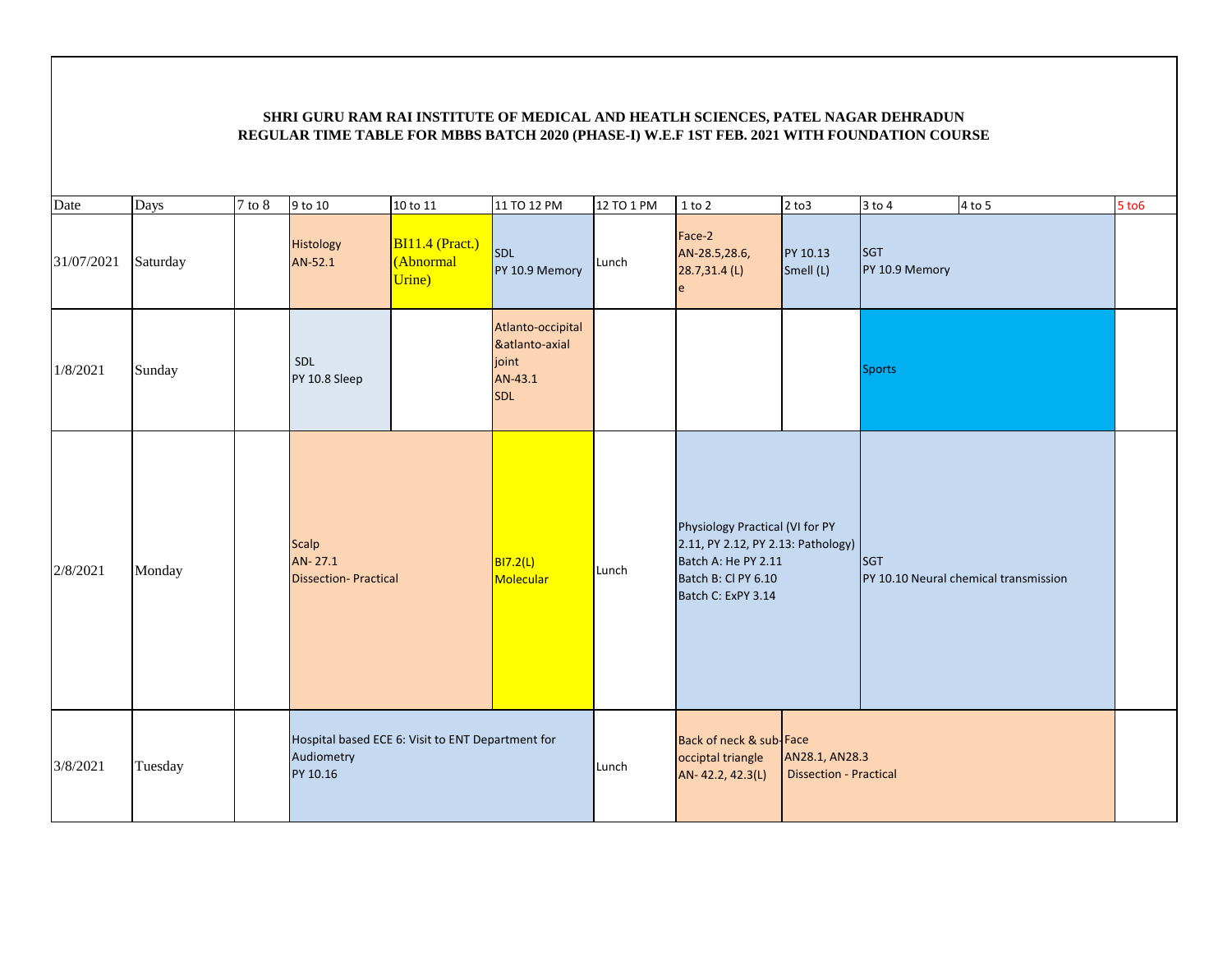| Date     | Days      | $7$ to $8$ | 9 to 10                                                                                                                                   | 10 to 11                                                      | 11 TO 12 PM                                                                                                         | 12 TO 1 PM | $1$ to $2$                                                   | $2$ to $3$                                                       | $3$ to $4$                                                       | 4 to 5                                                                                                                                                             | $5$ to $6$ |
|----------|-----------|------------|-------------------------------------------------------------------------------------------------------------------------------------------|---------------------------------------------------------------|---------------------------------------------------------------------------------------------------------------------|------------|--------------------------------------------------------------|------------------------------------------------------------------|------------------------------------------------------------------|--------------------------------------------------------------------------------------------------------------------------------------------------------------------|------------|
| 4/8/2021 | Wednesday |            | Face<br>AN28.1, AN28.3, AN28.6<br><b>Dissection - Practical</b>                                                                           |                                                               | Side of neck &<br>cervical fascia-1<br>AN-35.1, 35.10(L)                                                            | Lunch      | PY 10.13 Taste (L)                                           | <b>BI6.8 (SGT)</b><br><b>ABG Analysis (VI: Gen.</b><br>Medicine) |                                                                  |                                                                                                                                                                    |            |
| 5/8/2021 | Thursday  |            | Physiology Practical (VI for PY 2.11,<br>PY 2.12, PY 2.13: Pathology)<br>Batch A: He PY 2.11<br>Batch B: Cl PY 6.10<br>Batch C: ExPY 3.14 |                                                               | Development of<br>$GIT-4$<br>AN-52.6                                                                                | Lunch      | PY 10.15 Ear (L)                                             | AN42.1, AN42.2<br><b>Dissection - Practical</b>                  | Back of neck & sub-occiptal triangle                             |                                                                                                                                                                    |            |
| 6/8/2021 | Friday    |            | Histology<br>AN-52.1                                                                                                                      | <b>BI11.20 (Pract.)</b><br><b>Abnormal Urine</b><br>(VI Path) | <b>Vertical</b><br>integration<br>(orthopedics)<br>Topic -<br>Metatarsalgia &<br><b>Plantar fasciitis</b><br>AN19.7 | Lunch      | PY 10.17 Eye (L)                                             | Posterior<br>triangle of<br>neck<br>AN-29.1,<br>29.3,<br>29.4(L) | <b>BI7.2(L)</b><br>Molecular                                     | Prof. Develop. Including<br><b>Ethics</b><br><b>AETCOM Module 4:</b><br><b>Foundation of</b><br>Communication<br>Session 4<br>SDL:<br><b>Department of Anatomy</b> |            |
| 7/8/2021 | Saturday  |            | Histology<br>AN-52.1                                                                                                                      | <b>BI11.20 (Pract.)</b><br><b>Abnormal Urine</b><br>(VI Path) | BI7.2(L)<br><b>Molecular</b>                                                                                        | Lunch      | Posterior triangle<br>of neck-2<br>AN-29.1, 29.3,<br>29.4(L) | PY 10.17 Eye<br>(L)                                              | <b>COMMUNITY</b><br><b>MEDICINE</b><br>Demography 9.1 SDL<br>(L) | <b>Parotid Gland</b><br>AN-43.6                                                                                                                                    |            |
| 8/8/2021 | Sunday    |            | AN-52.1                                                                                                                                   |                                                               | AN-43.5<br><b>SDL</b>                                                                                               |            |                                                              |                                                                  | <b>Sports</b>                                                    |                                                                                                                                                                    |            |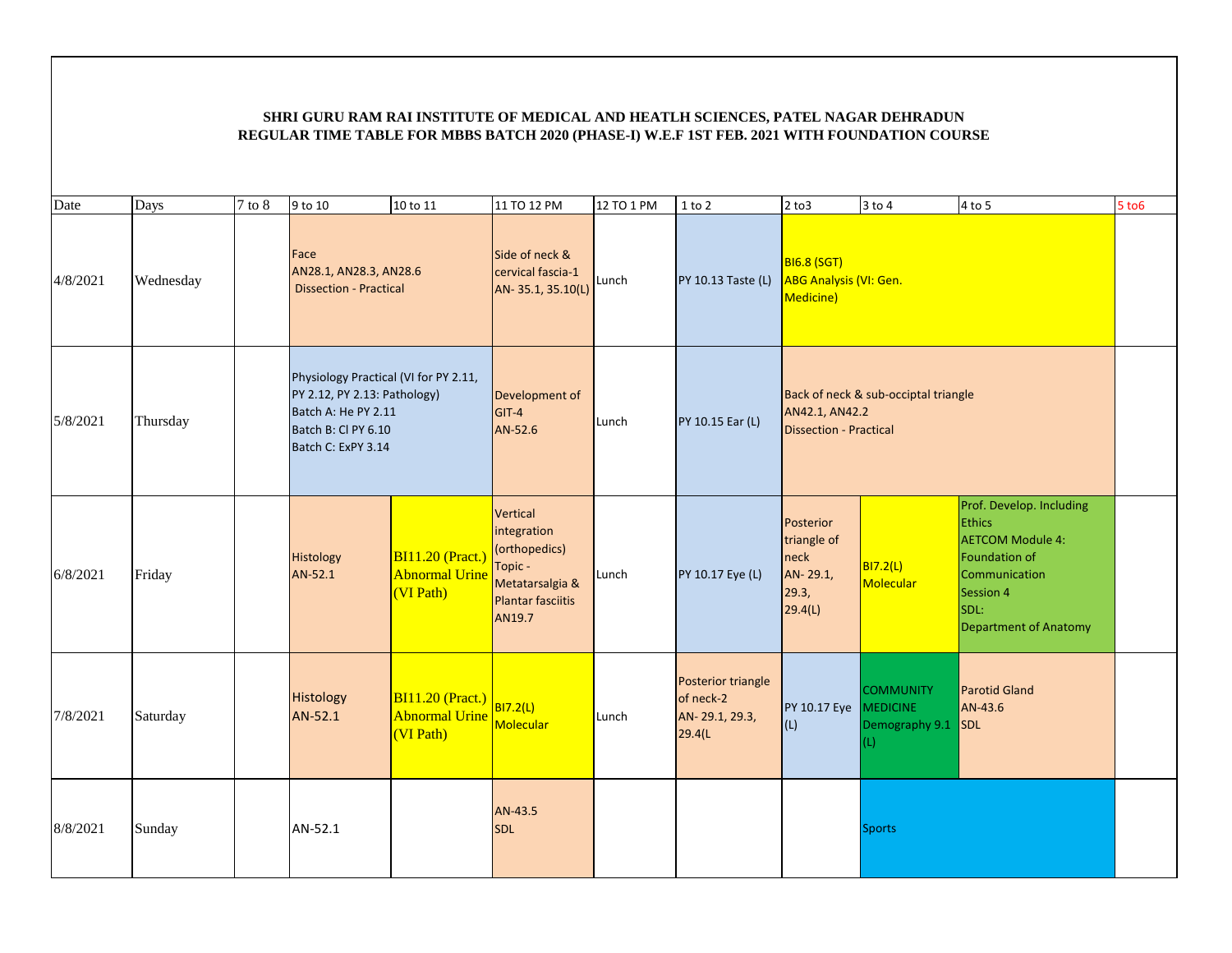| Date       | Days      | $7$ to $8$ | 9 to 10                                                                                                                                   | 10 to 11                                                            | 11 TO 12 PM                                                                | 12 TO 1 PM | $1$ to $2$                                                                                                                                | $2$ to $3$                                                               | $3$ to $4$                                                                              | $4$ to 5                                                                                                                                            | $5$ to $6$ |
|------------|-----------|------------|-------------------------------------------------------------------------------------------------------------------------------------------|---------------------------------------------------------------------|----------------------------------------------------------------------------|------------|-------------------------------------------------------------------------------------------------------------------------------------------|--------------------------------------------------------------------------|-----------------------------------------------------------------------------------------|-----------------------------------------------------------------------------------------------------------------------------------------------------|------------|
| 9/8/2021   | Monday    |            | Side of neck & cervical fascia<br>AN-35.1, 35.10<br><b>Dissection - Practical</b>                                                         |                                                                     | BI8.1(L) Nutrition<br>(VI: Gen.<br>Medicine,<br>Paediatrics,<br>Pathology) | Lunch      | Physiology Practical (VI for PY<br>2.11, PY 2.12, PY 2.13: Pathology)<br>Batch A: He PY 2.11<br>Batch B: Cl PY 6.10<br>Batch C: ExPY 3.14 |                                                                          | <b>SGT</b><br>PY 10.13 Taste, PY 10.13 Smell                                            |                                                                                                                                                     |            |
| 10/8/2021  | Tuesday   |            | Physiology Practical (VI for PY 2.11,<br>PY 2.12, PY 2.13: Pathology)<br>Batch A: He PY 2.11<br>Batch B: Cl PY 6.10<br>Batch C: ExPY 3.14 |                                                                     | <b>SGT</b><br><b>PY 10.15 Ear</b>                                          | Lunch      | Side of neck &<br>cervical fascia-2<br>AN-35.1, 35.10(L)                                                                                  | Posterior triangle of neck<br>AN-29.1<br><b>Dissection-Practical</b>     |                                                                                         |                                                                                                                                                     |            |
| 11/8/2021  | Wednesday |            | Anterior triangle of neck-1<br>AN-32.1, AN32.2<br><b>Dissection-Practical</b>                                                             |                                                                     | Anterior triangle<br>of neck-1<br>AN-32.1(L)                               | Lunch      | PY 10.17 Eye (L)                                                                                                                          | B <sub>1</sub> 11.17<br>Pancreatitis (SGT)<br>V. I. GM, PATH             |                                                                                         |                                                                                                                                                     |            |
| 12/8/2021  | Thursday  |            | Physiology Practical (VI for PY 2.11,<br>PY 2.12, PY 2.13: Pathology)<br>Batch A: He PY 2.11<br>Batch B: Cl PY 6.10<br>Batch C: ExPY 3.14 |                                                                     | Anterior triangle<br>of neck-2<br>AN-32.2(L)                               | Lunch      | PY 10.17 Eye (L)                                                                                                                          | Thyroid &parathyroid<br>AN-35.2,35.5,35.6<br><b>Dissection-Practical</b> |                                                                                         |                                                                                                                                                     |            |
| 13/08/2021 | Friday    |            | Histology<br>AN-52.1                                                                                                                      | <b>BI11.16 (Pract.)</b><br>Immunodefusio<br>$\overline{\mathbf{n}}$ | Development of<br><b>Face &amp;Palate</b>                                  | Lunch      | PY 10.17 Eye (L)                                                                                                                          | sinuses-1<br>AN-30.3,<br>30.4,31.5 (L)                                   | Dural venous BI8.2(L) Nutrition<br>(VI: Gen.<br>Medicine,<br>Paediatrics,<br>Pathology) | Prof. Develop. Including<br><b>Ethics</b><br><b>AETCOM Module 4:</b><br>Foundation of<br>Communication<br>Session 5<br><b>Department of Anatomy</b> |            |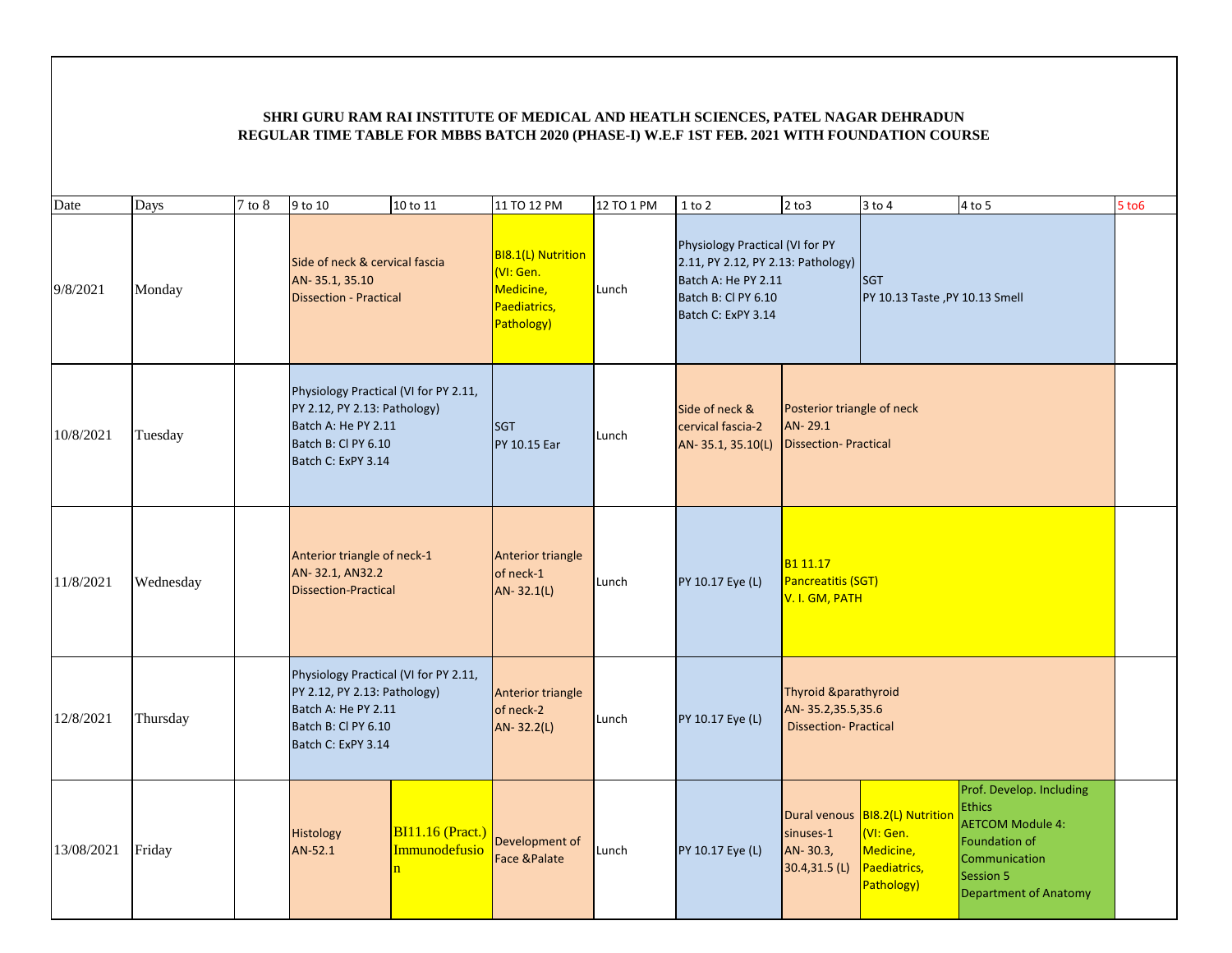| Date       | Days      | $7$ to $8$ | 9 to 10                                                                                                                                   | 10 to 11                                   | 11 TO 12 PM                                                                                  | 12 TO 1 PM | $1$ to $2$                                                                                                                                | $2$ to $3$                                        | $3$ to $4$                                                       | 4 to 5                                                 | 5 to 6 |
|------------|-----------|------------|-------------------------------------------------------------------------------------------------------------------------------------------|--------------------------------------------|----------------------------------------------------------------------------------------------|------------|-------------------------------------------------------------------------------------------------------------------------------------------|---------------------------------------------------|------------------------------------------------------------------|--------------------------------------------------------|--------|
| 14/08/2021 | Saturday  |            | Histology<br>AN-52.1                                                                                                                      | $BI11.16$ (Pract.)<br>Immunodefusio<br>'n. | <b>BI8.4(L)</b><br><b>Nutritional</b><br>Diseases (VI:<br>General<br>Medicine,<br>Pathology) | Lunch      | Dural venous<br>sinuses-2<br>AN-30.3, 30.4, 31.5<br>(L)                                                                                   | PY 10.17<br>Eye(L)                                | <b>COMMUNITY</b><br><b>MEDICINE</b><br>Demography 9.4 SDL<br>(L) | Contents of vertebral canal<br>AN-42.1                 |        |
| 15/08/2022 | Sunday    |            |                                                                                                                                           |                                            | <b>Features of Spinal</b><br>Cord<br><b>SDL</b><br>AN57.1                                    |            |                                                                                                                                           |                                                   |                                                                  |                                                        |        |
| 16/08/2021 | Monday    |            | Cranial Cavity- Dural venous sinuses,<br>Fossa & Foramina<br>AN30.1, 30.2, 30.3<br><b>Dissection-Practical</b>                            |                                            | BI11.23/11.24<br>(L)Nutrition                                                                | Lunch      | Physiology Practical (VI for PY<br>2.11, PY 2.12, PY 2.13: Pathology)<br>Batch A: He PY 2.11<br>Batch B: Cl PY 6.10<br>Batch C: ExPY 3.14 |                                                   | <b>ISGT</b><br>PY 10.17 Eye                                      |                                                        |        |
| 17/08/2021 | Tuesday   |            | Physiology Practical (VI for PY 2.11,<br>PY 2.12, PY 2.13: Pathology)<br>Batch A: He PY 2.11<br>Batch B: Cl PY 6.10<br>Batch C: ExPY 3.14 |                                            | <b>SGT</b><br>PY 10.19 Evoked<br>potentials                                                  | Lunch      | <b>Meninges and</b><br>cranial cavity<br>AN-30.1,30.2,<br>56.1(L)                                                                         | AN30.1, 30.2, 30.3<br><b>Dissection-Practical</b> |                                                                  | Cranial Cavity- Dural venous sinuses, Fossa & Foramina |        |
| 18/08/2021 | Wednesday |            | <b>ECE-6 (Anatomy Department)</b><br>Integration with orthopaedics<br>OR12.1                                                              | malformation and deformities of Limbs      |                                                                                              | Lunch      | PY 10.18 Eye (L)<br>$(VI)$ :<br>Ophthalmology)                                                                                            | <b>BI6.14</b>                                     | (TUT) Organ Functions (HI: Physiology)                           |                                                        |        |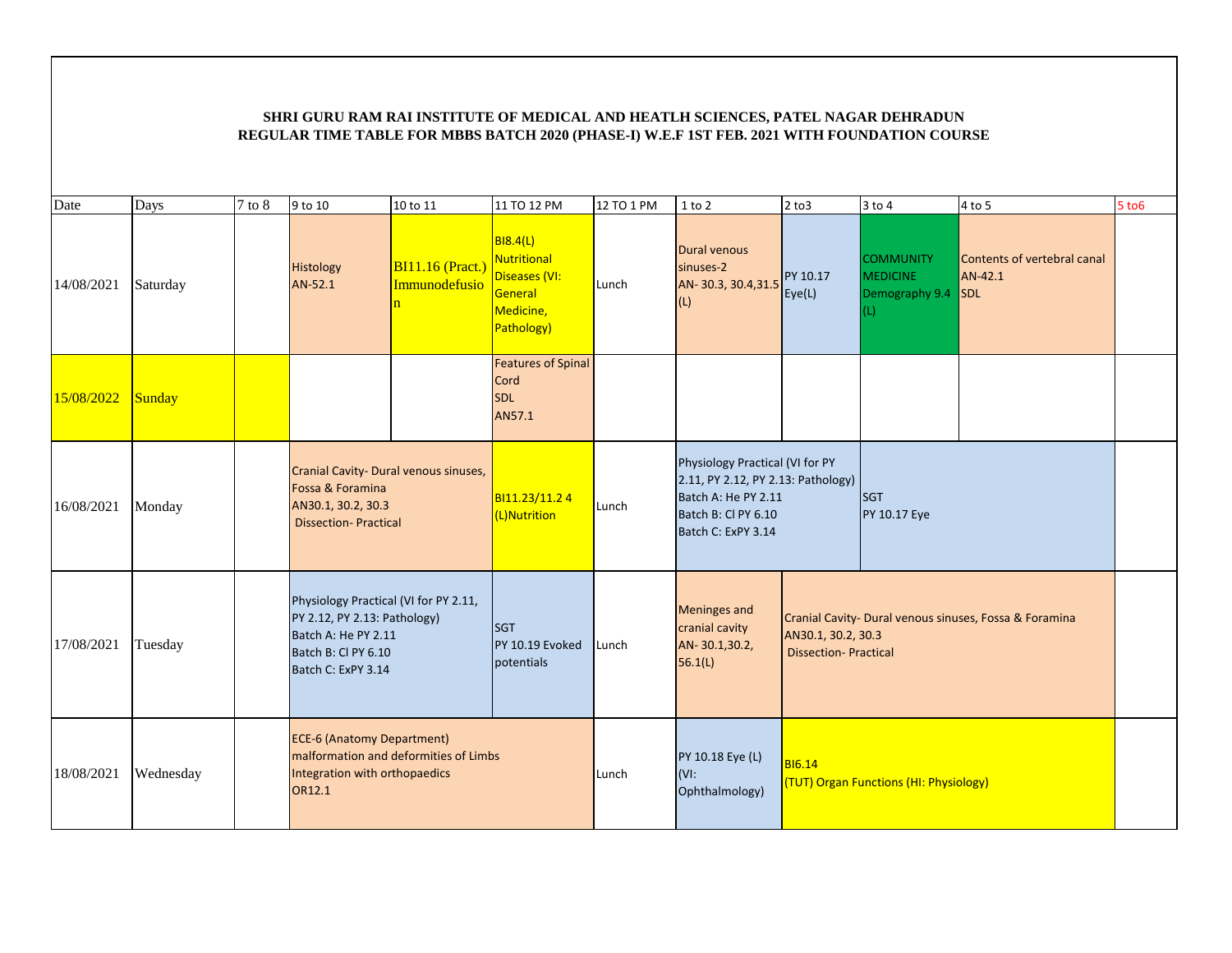| Date       | Days     | $7$ to $8$ | 9 to 10                                                                                                             | 10 to 11                                                                          | 11 TO 12 PM                                              | 12 TO 1 PM | 1 to 2                                                                                                              | $2$ to $3$                                        | $3$ to $4$                                             | 4 to 5                                                                                                                                                                                                                | 5 to 6 |
|------------|----------|------------|---------------------------------------------------------------------------------------------------------------------|-----------------------------------------------------------------------------------|----------------------------------------------------------|------------|---------------------------------------------------------------------------------------------------------------------|---------------------------------------------------|--------------------------------------------------------|-----------------------------------------------------------------------------------------------------------------------------------------------------------------------------------------------------------------------|--------|
| 19/08/2021 | Thursday |            | <b>Physiology Practical</b><br>Batch A: Hemat PY 2.11<br>Batch B: Clinical PY 5.12<br>Batch C: Experimental PY 3.18 |                                                                                   | Development of<br>Tongue(L)                              | Lunch      | PY 10.19 Evoked<br>potentials (L)                                                                                   | AN30.1, 30.2, 56.1<br><b>Dissection-Practical</b> | Cranial Cavity- Dural venous sinuses, meningese        |                                                                                                                                                                                                                       |        |
| 20/08/2021 | Friday   |            | Histology<br>AN-52.1                                                                                                | <b>BI11.21 (Pract.)</b><br>Repeat<br><b>Estimation of</b><br><b>Blood Glucose</b> | Parotid gland<br>AN- 28.9, 28.10(L) Lunch                |            | PY 8.2 Anterior<br>Pituitary (L)                                                                                    | Development<br>of Brain-1<br>AN-79.5,6            | <b>BI7.3 (L) Gene</b><br>Mutation (VI:<br>Paediatrics) | Prof. Develop. Including<br><b>Ethics</b><br><b>AETCOM Module 4:</b><br><b>Foundation of</b><br>Communication<br>Session 6<br>Reflection on Sesions 1, 2,3<br>4 & closure of Module 5<br><b>Department of Anatomy</b> |        |
| 21/08/2021 | Saturday |            | Histology<br>AN-52.1                                                                                                | <b>BI11.21</b> (Pract.)<br>Repeat<br><b>Estimation of</b><br><b>Blood Glucose</b> | <b>SDL</b><br>PY 8.2 Anterior<br>Pituitary               | Lunch      | Infratemporal<br>fossa and maxillary PY 8.2<br>artery<br>AN-33.1 (L)                                                | Anterior<br>Pituitary(L)                          | <b>SGT</b><br>PY 8.2 Anterior Pituitary                |                                                                                                                                                                                                                       |        |
| 22/08/2021 | Sunday   |            |                                                                                                                     |                                                                                   | Radiology of head<br>and neck<br>AN-43.7-9<br><b>SDL</b> |            |                                                                                                                     |                                                   |                                                        |                                                                                                                                                                                                                       |        |
| 23/08/2021 | Monday   |            | Parotid gland<br>AN-28.9<br><b>Dissection-Practical</b>                                                             |                                                                                   | BI7.3(L) Gene<br>Mutation (VI:<br>Paediatrics)           | Lunch      | <b>Physiology Practical</b><br>Batch A: Hemat PY 2.11<br>Batch B: Clinical PY 5.12<br>Batch C: Experimental PY 3.18 |                                                   | <b>SGT</b><br>PY 8.2 Anterior Pituitary                |                                                                                                                                                                                                                       |        |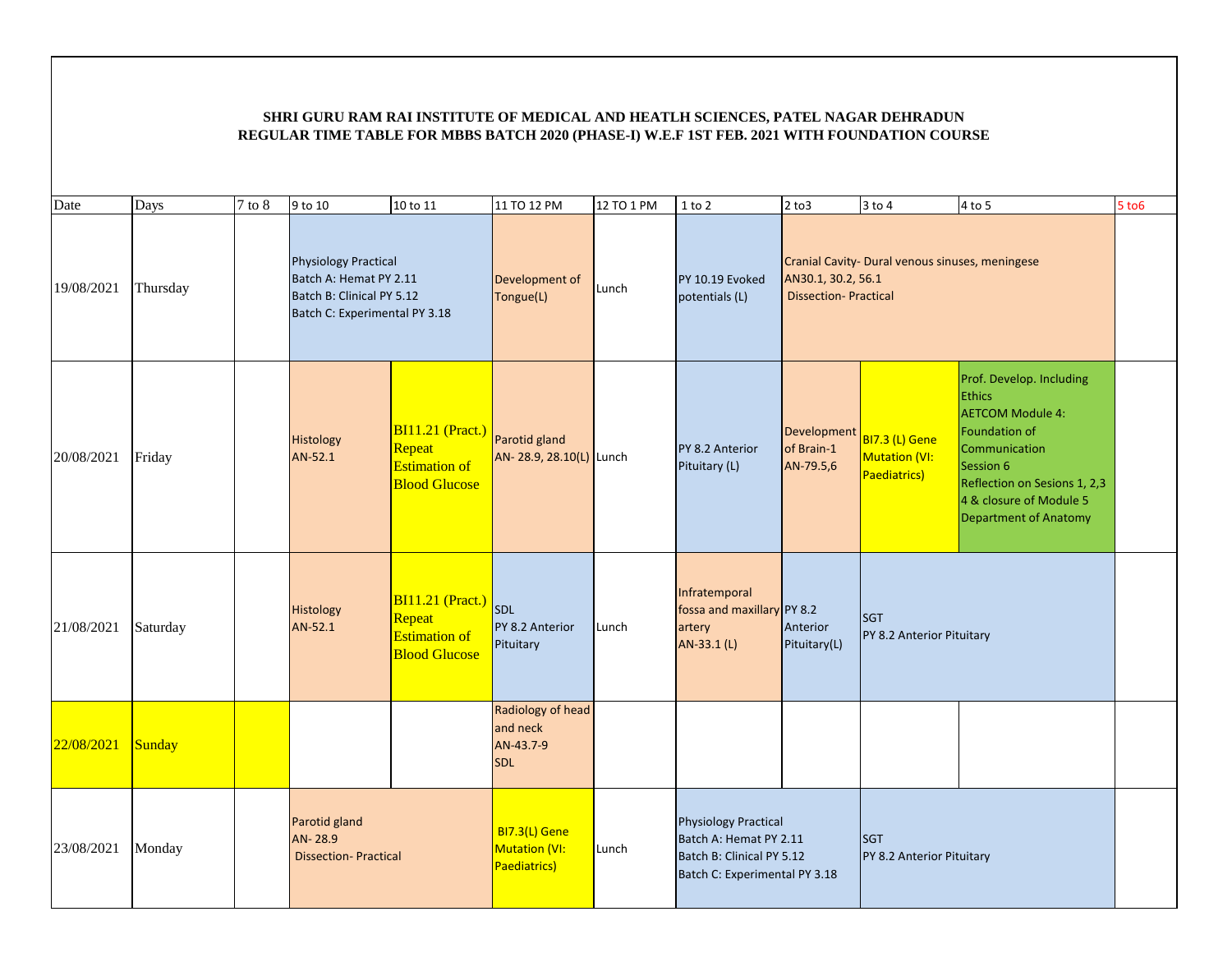| Date       | Days      | 7 to 8 | 9 to 10                                                                                                             | 10 to 11                                              | 11 TO 12 PM                                                                                             | 12 TO 1 PM | $1$ to $2$                                  | $2$ to $3$                                                  | $3$ to $4$                                                        | 4 to 5                                                                                                                               | $5$ to $6$ |
|------------|-----------|--------|---------------------------------------------------------------------------------------------------------------------|-------------------------------------------------------|---------------------------------------------------------------------------------------------------------|------------|---------------------------------------------|-------------------------------------------------------------|-------------------------------------------------------------------|--------------------------------------------------------------------------------------------------------------------------------------|------------|
| 24/08/2021 | Tuesday   |        | <b>Physiology Practical</b><br>Batch A: Hemat PY 2.11<br>Batch B: Clinical PY 5.12<br>Batch C: Experimental PY 3.18 |                                                       | <b>SGT</b><br>PY 8.2 Posterior<br>Pituitary                                                             | Lunch      | Orbit-1<br>AN-31.1,31.2,<br>31.3(L)         | AN-33.1AN33.2<br><b>Dissection-Practical</b>                | Infratemporal fossa and maxillary artery                          |                                                                                                                                      |            |
| 25/08/2021 | Wednesday |        | Orbit<br>AN-31.1,31.2<br><b>Dissection-Practical</b>                                                                |                                                       | Orbit-2<br>AN-41.1,41.2,<br>41.3 $(L)$<br>(VI with<br>Ophthalmology)<br>OP 2.1, OP4.1,<br>OP7.1, OP 8.1 | Lunch      | PY 8.2 Posterior<br>Pituitary (L)           | BI11.17 (ECE-6) Jaundice<br><b>Visit to Medicine Ward</b>   |                                                                   |                                                                                                                                      |            |
| 26/08/2021 | Thursday  |        | <b>Physiology Practical</b><br>Batch A: Hemat PY 2.11<br>Batch B: Clinical PY 5.12<br>Batch C: Experimental PY 3.18 |                                                       | Submandibular<br>region<br>AN-34.1,34.2(L)                                                              | Lunch      | PY 8.1 Bone and<br>Calcium<br>metabolism(L) | Orbit<br>AN-31.1,31.2<br><b>Dissection-Practical</b>        |                                                                   |                                                                                                                                      |            |
| 27/08/2021 | Friday    |        | Histology<br>AN-52.1                                                                                                | BI11.16 (Pract.) AN-36.1,36.2,<br><b>ABG</b> Analyzer | <b>Tongue &amp;tosils</b><br>39.1,39.2 (L)                                                              | Lunch      | PY 8.2 Thyroid (L)                          | General<br>features of<br>nervous<br>system-1<br>$AN-7.1-4$ | BI10.1(L) Cancer<br>(VI:Obs.&Gynae,<br>Gen Surgery,<br>Pathology) | Prof. Develop. Including<br><b>Ethics</b><br><b>Ethical Vs unethical</b><br>behavior<br>Session 1<br><b>Department of Physiology</b> |            |
| 28/08/2021 | Saturday  |        | Histology<br>AN52.1                                                                                                 | $BI11.16 (Pract.)$ SDL<br><b>ABG</b> Analyzer         | PY 8.2 Thyroid                                                                                          | Lunch      | Vertebral column<br>AN-50.1,50.2            | <b>PY 8.2</b><br>Thyroid (L)                                |                                                                   | BI11.17 (SGT) Dyslipidemia (Vi: Gen Medicine)                                                                                        |            |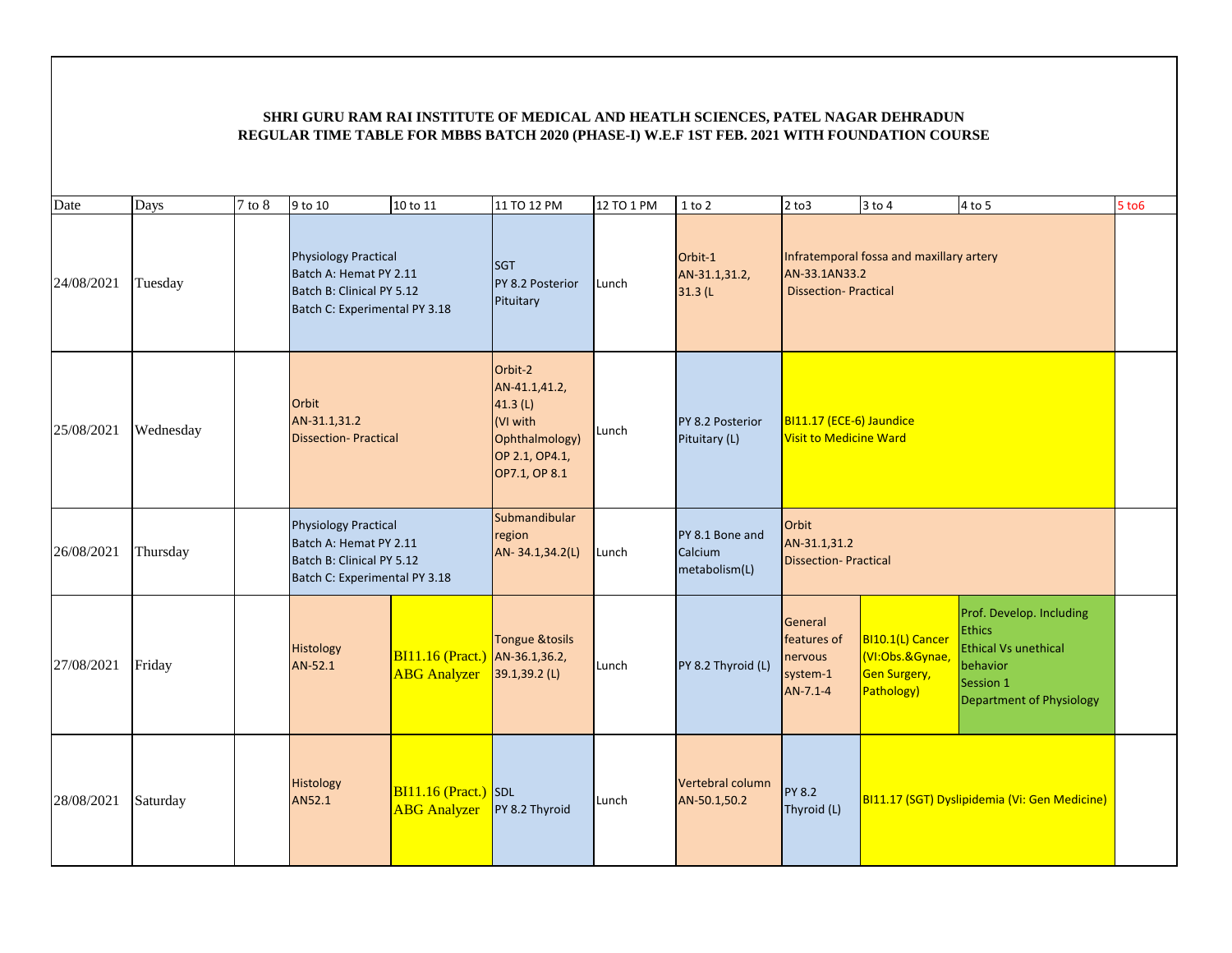| Date       | Days      | $7$ to $8\,$ | 9 to 10                                                                                                                                   | 10 to 11 | 11 TO 12 PM                                                                 | 12 TO 1 PM | $1$ to $2$                   | $2$ to $3$                                                       | $3$ to $4$                            | $4$ to 5 | $5$ to $6$ |
|------------|-----------|--------------|-------------------------------------------------------------------------------------------------------------------------------------------|----------|-----------------------------------------------------------------------------|------------|------------------------------|------------------------------------------------------------------|---------------------------------------|----------|------------|
| 29/08/2021 | Sunday    |              | BI3.9/BI3.10<br>(SDL) Regulation<br>of Blood Glucose                                                                                      |          | Functional<br><b>Areasof Cerebral</b><br>Hemisphere<br><b>SDL</b><br>AN58.1 |            |                              |                                                                  | <b>Sports</b>                         |          |            |
| 30/08/2021 | Monday    | Janmasthmi   |                                                                                                                                           |          |                                                                             |            |                              |                                                                  |                                       |          |            |
| 31/08/2021 | Tuesday   |              | <b>COMMUNITY MEDICINE</b><br>Demography 9.3 (SGT)                                                                                         |          |                                                                             | Lunch      | Soft palate<br>AN-36.1       | <b>TMJ</b><br>AN33.5<br><b>Dissection - Practical</b>            |                                       |          |            |
| 1/9/2021   | Wednesday |              | Submandibular region<br>AN-34.1<br><b>Dissection - Practical</b>                                                                          |          | Pharynx-1<br>AN-36.3,36.4,<br>36.5(L)                                       | Lunch      | PY 8.2 Pancreas (L)          | <b>BI6.1 (TUT)</b>                                               | Metabolism in fasting &well fed state |          |            |
| 2/9/2021   | Thursday  |              |                                                                                                                                           |          |                                                                             |            |                              |                                                                  |                                       |          |            |
| 3/9/2021   | Friday    |              |                                                                                                                                           |          |                                                                             |            |                              |                                                                  |                                       |          |            |
| 4/9/2021   | Saturday  |              |                                                                                                                                           |          |                                                                             |            |                              |                                                                  |                                       |          |            |
| 5/9/2021   | Sunday    |              | 2nd TERMINAL EXAMINATION                                                                                                                  |          |                                                                             |            |                              |                                                                  |                                       |          |            |
| 6/9/2021   | Monday    |              |                                                                                                                                           |          |                                                                             |            |                              |                                                                  |                                       |          |            |
| 7/9/2021   | Tuesday   |              |                                                                                                                                           |          |                                                                             |            |                              |                                                                  |                                       |          |            |
| 8/9/2021   | Wednesday |              |                                                                                                                                           |          |                                                                             |            |                              |                                                                  |                                       |          |            |
| 9/9/2021   | Thursday  |              | Physiology Practical (VI for PY 2.11,<br>PY 2.12, PY 2.13: Pathology)<br>Batch A: He PY 2.11<br>Batch B: Cl PY 6.10<br>Batch C: ExPY 3.14 |          | Muscles of<br>mastication AN-<br>33.2, 33.3, (L                             | Lunch      | PY 8.2 Adrenal<br>cortex (L) | Submandibular region<br>AN-34.1<br><b>Dissection - Practical</b> |                                       |          |            |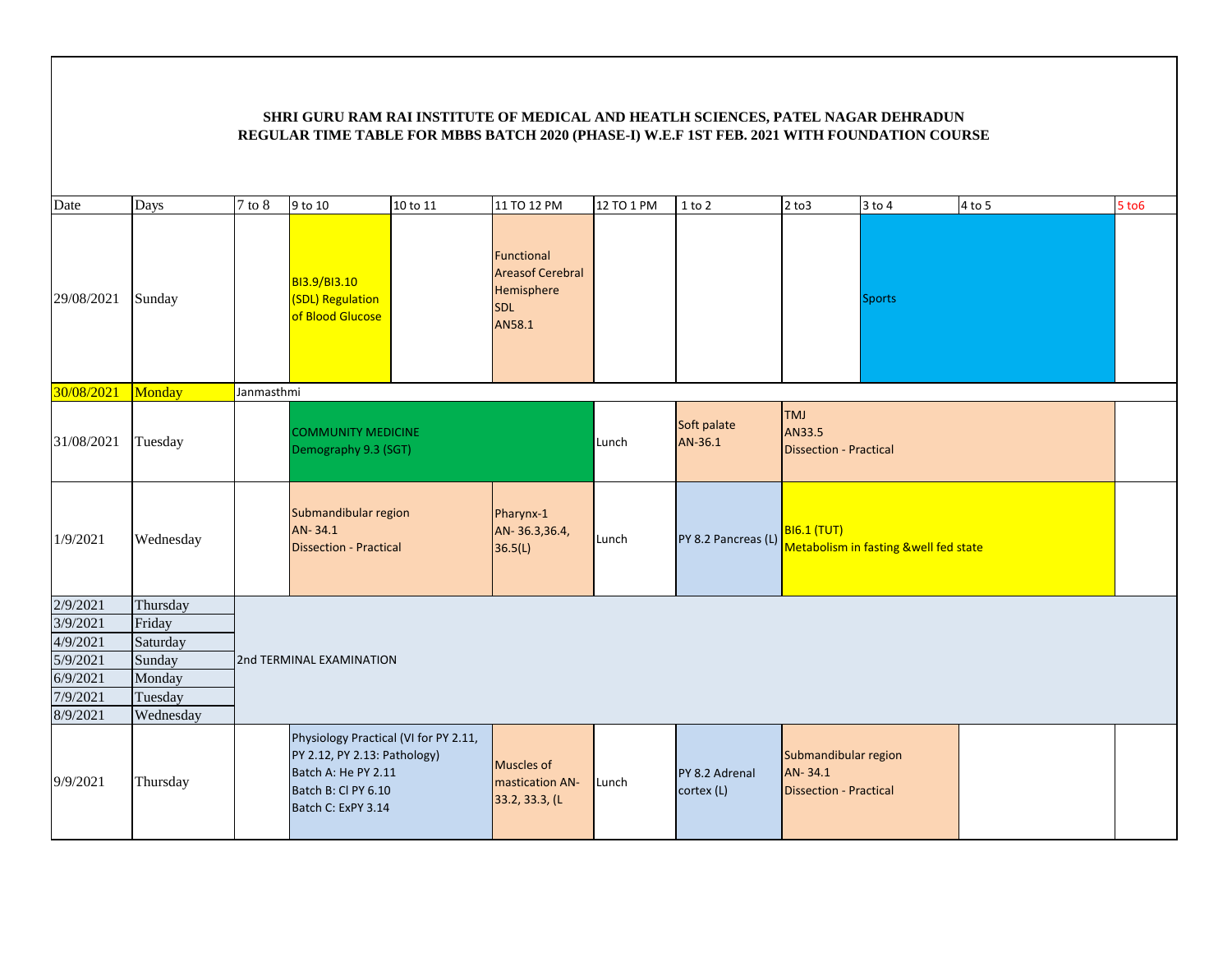| Date       | Days      | $7$ to $8$ | 9 to 10                                                                                                                           | 10 to 11                                                                                         | 11 TO 12 PM                                                        | 12 TO 1 PM | 1 to 2                                                                                                                                    | $2$ to $3$                                                             | 3 to 4                                                                           | 4 to 5                                                                                                                        | $5$ to $6$ |
|------------|-----------|------------|-----------------------------------------------------------------------------------------------------------------------------------|--------------------------------------------------------------------------------------------------|--------------------------------------------------------------------|------------|-------------------------------------------------------------------------------------------------------------------------------------------|------------------------------------------------------------------------|----------------------------------------------------------------------------------|-------------------------------------------------------------------------------------------------------------------------------|------------|
| 10/9/2021  | Friday    |            | Histology<br>AN-52.2                                                                                                              | BI11.11 (Pract.) Pharynx<br><b>Estimation of</b><br>Calcium<br>&Phosphorus                       | AN-36.3,36.4,<br>36.5(L)                                           | Lunch      | PY 8.2 Adrenal<br>cortex (L)                                                                                                              | Nose and<br>paranasal<br>sinuses<br>AN-37.1,37.2,<br>37.3(L)           | BI10.1(L) Cancer<br>(VI:Obs.&Gynae,<br>, <mark>Gen Surgery,</mark><br>Pathology) | Prof. Develop. Including<br><b>Ethics</b><br><b>Ethical Vs unethical</b><br>behavior<br>Session 2<br>Department of Physiology |            |
| 11/9/2021  | Saturday  |            | Histology<br>AN-52.2                                                                                                              | $BI11.11$ (Pract.) BI10.1(L) Cancer<br><b>Estimation of</b><br>Calcium<br><b>&amp;Phosphorus</b> | VI:Obs.&Gynae,G<br>en Surgery,<br>Pathology)                       | Lunch      | <b>General features</b><br>of nervous system-PY 8.2<br>$\overline{2}$<br>AN-7.5-8                                                         | Adrenal<br>medulla (L)                                                 | <b>COMMUNITY</b><br><b>MEDICINE</b><br>Demography 9.6 AN30.2<br>(L)              | Foramina of cranial cavity<br><b>SDL</b>                                                                                      |            |
| 12/9/2021  | Sunday    |            | Physiology SDL                                                                                                                    |                                                                                                  | <b>Features of</b><br>medulla<br>oblongata<br><b>SDL</b><br>AN58.1 |            |                                                                                                                                           |                                                                        | <b>Sports</b>                                                                    |                                                                                                                               |            |
| 13/09/2021 | Monday    |            | Neck (cervical sympathetic chain)<br>AN35.6<br>Practical                                                                          |                                                                                                  | BI6.5(L) Vitamins<br>(VI:Gen.Medicine)                             | Lunch      | Physiology Practical (VI for PY<br>2.11, PY 2.12, PY 2.13: Pathology)<br>Batch A: He PY 2.11<br>Batch B: Cl PY 6.10<br>Batch C: ExPY 3.14 |                                                                        | <b>SGT</b><br>PY 8.2 Thyroid                                                     |                                                                                                                               |            |
| 14/09/2021 | Tuesday   |            | <b>EEG</b><br>PY 10.8 and 10.12                                                                                                   |                                                                                                  | Hospital based ECE 7: Visit to neurology department for            | Lunch      | Vertical<br>integration(genera<br>I medicine)<br>Topic: lumbar<br>puncture-1<br>AN-50.3                                                   | Muscles of mastication<br>AN-33.2, 33.3<br><b>Dissection-Practical</b> |                                                                                  |                                                                                                                               |            |
| 15/09/2021 | Wednesday |            | ECE 7- (Anatomy Department)<br>Airway & its implication for general Anesthesia<br><b>Department Visit-Anesthesiology</b><br>AS4.2 |                                                                                                  |                                                                    | Lunch      | PY 8.5 Stress (L)                                                                                                                         | <b>BI6.15 (SGT)</b>                                                    | <b>Organ Functions (HI: Physiology)</b>                                          |                                                                                                                               |            |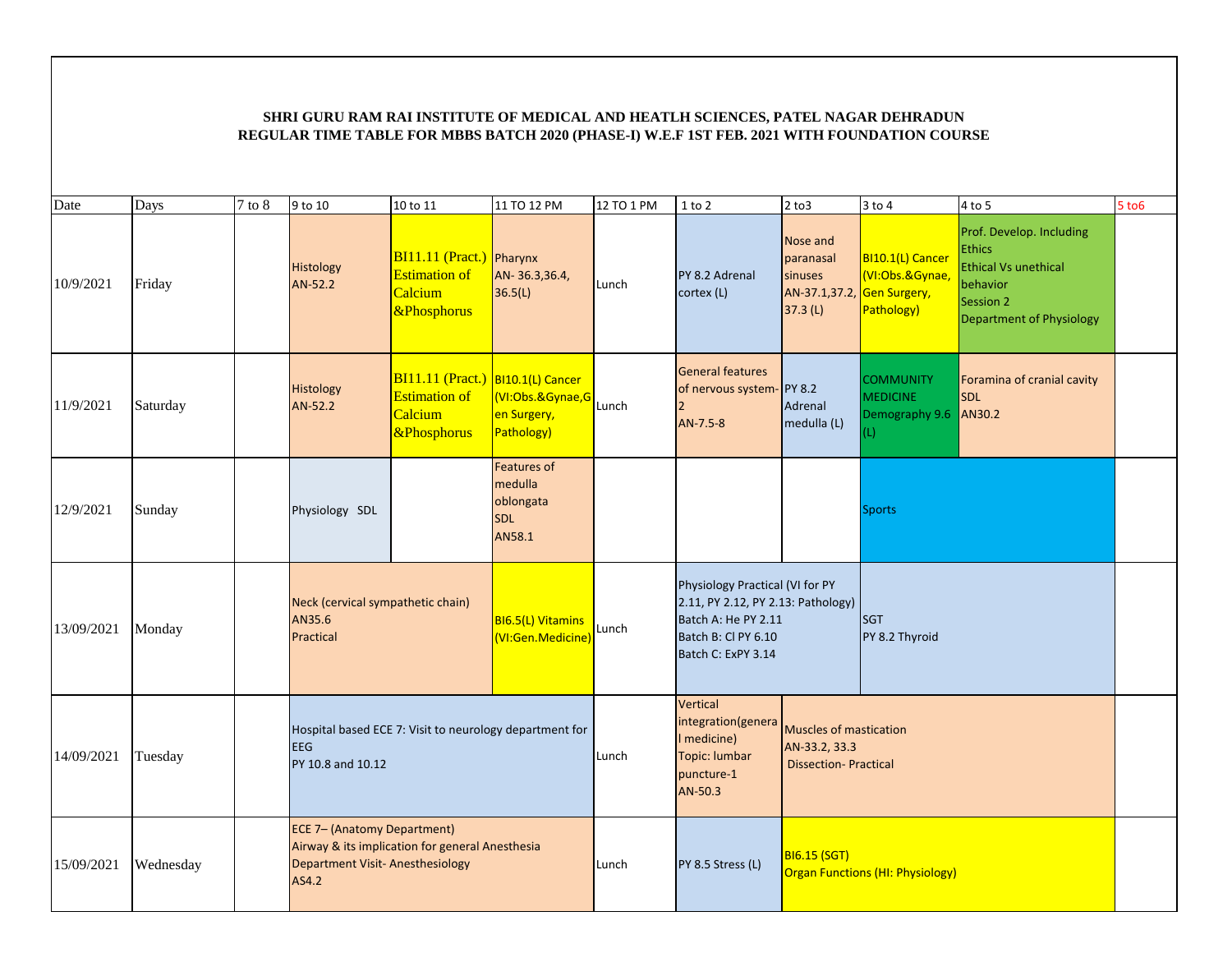| Date       | Days     | $7$ to $8$ | 9 to 10                                                                                                                                   | 10 to 11                                                                 | 11 TO 12 PM                                                                       | 12 TO 1 PM | $1$ to $2$                                                                                                                                | $2$ to $3$                                                           | $3$ to $4$                                                               | $4$ to $5$                                                                                                                             | $5$ to $6$ |
|------------|----------|------------|-------------------------------------------------------------------------------------------------------------------------------------------|--------------------------------------------------------------------------|-----------------------------------------------------------------------------------|------------|-------------------------------------------------------------------------------------------------------------------------------------------|----------------------------------------------------------------------|--------------------------------------------------------------------------|----------------------------------------------------------------------------------------------------------------------------------------|------------|
| 16/09/2021 | Thursday |            | Physiology Practical (VI for PY 2.11,<br>PY 2.12, PY 2.13: Pathology)<br>Batch A: He PY 2.11<br>Batch B: Cl PY 6.10<br>Batch C: ExPY 3.14 |                                                                          | Larynx<br>AN-38.1,38.2,<br>38.3(L)                                                | Lunch      | PY 8.4 Function<br>tests (L) (HI:<br>Biochemistry)                                                                                        | Nose and paranasal sinuses<br>AN-37.1<br><b>Dissection-Practical</b> |                                                                          |                                                                                                                                        |            |
| 17/09/2021 | Friday   |            | Histology<br>AN-52.2                                                                                                                      | $BI11.8$ (Pract.)<br><b>Estimation of</b><br><b>Albumin A:G</b><br>ratio | $\vert$ Ear-1<br>AN-40.1, 40.2,<br>40.3, 40.4 (L)                                 | Lunch      | PY 9.2 Puberty (L)                                                                                                                        | Spinal cord<br>AN-57.1,<br>57.2, 57.3,<br>$(L)AN - (L)$              | BI10.1(L) Cancer<br>(VI:Obs.&Gynae,<br><b>Gen Surgery,</b><br>Pathology) | Prof. Develop. Including<br><b>Ethics</b><br><b>Ethical Vs unethical</b><br>behavior<br>Session 3<br><b>Department of Biochemistry</b> |            |
| 18/09/2021 | Saturday |            | Histology<br>AN-52.2                                                                                                                      | $BI11.8$ (Pract.)<br><b>Estimation of</b><br>Albumin A:G<br>ratio        | <b>SDL</b><br>PY 8.2 Adrenal<br>cortex (                                          | Lunch      | Ear-2<br>AN-40.1, 40.2,<br>40.3, 40.4 (L)                                                                                                 | PY 9.3 Male<br>reproductiv<br>e system (L)                           | <b>BI11.15 (SGL)</b><br><b>CSF Analysis</b>                              |                                                                                                                                        |            |
| 19/09/2021 | Sunday   |            |                                                                                                                                           |                                                                          | <b>Features of PONS</b><br><b>SDL</b><br>AN59.1                                   |            |                                                                                                                                           |                                                                      | <b>Sports</b>                                                            |                                                                                                                                        |            |
| 20/09/2021 | Monday   |            | Larynx<br>AN-38.1<br><b>Dissection-Practical</b>                                                                                          |                                                                          | <b>BI7.6/BI7.7(L)</b><br><b>Oxidative Stress</b><br>(VI: Gen.<br>Med., Pathology) | Lunch      | Physiology Practical (VI for PY<br>2.11, PY 2.12, PY 2.13: Pathology)<br>Batch A: He PY 2.11<br>Batch B: Cl PY 6.10<br>Batch C: ExPY 3.14 |                                                                      | SGT                                                                      | PY 8.2 Adrenal cortexPY, 8.2 Adrenal medulla (                                                                                         |            |
| 21/09/2021 | Tuesday  |            | Physiology Practical (VI for PY 2.11,<br>PY 2.12, PY 2.13: Pathology)<br>Batch A: He PY 2.11<br>Batch B: Cl PY 6.10<br>Batch C: ExPY 3.14 |                                                                          |                                                                                   | Lunch      | <b>Tracts of spinal</b><br>cord<br>AN-57.4(L)                                                                                             | Larynx<br>AN-38.1<br><b>Dissection-Practical</b>                     |                                                                          |                                                                                                                                        |            |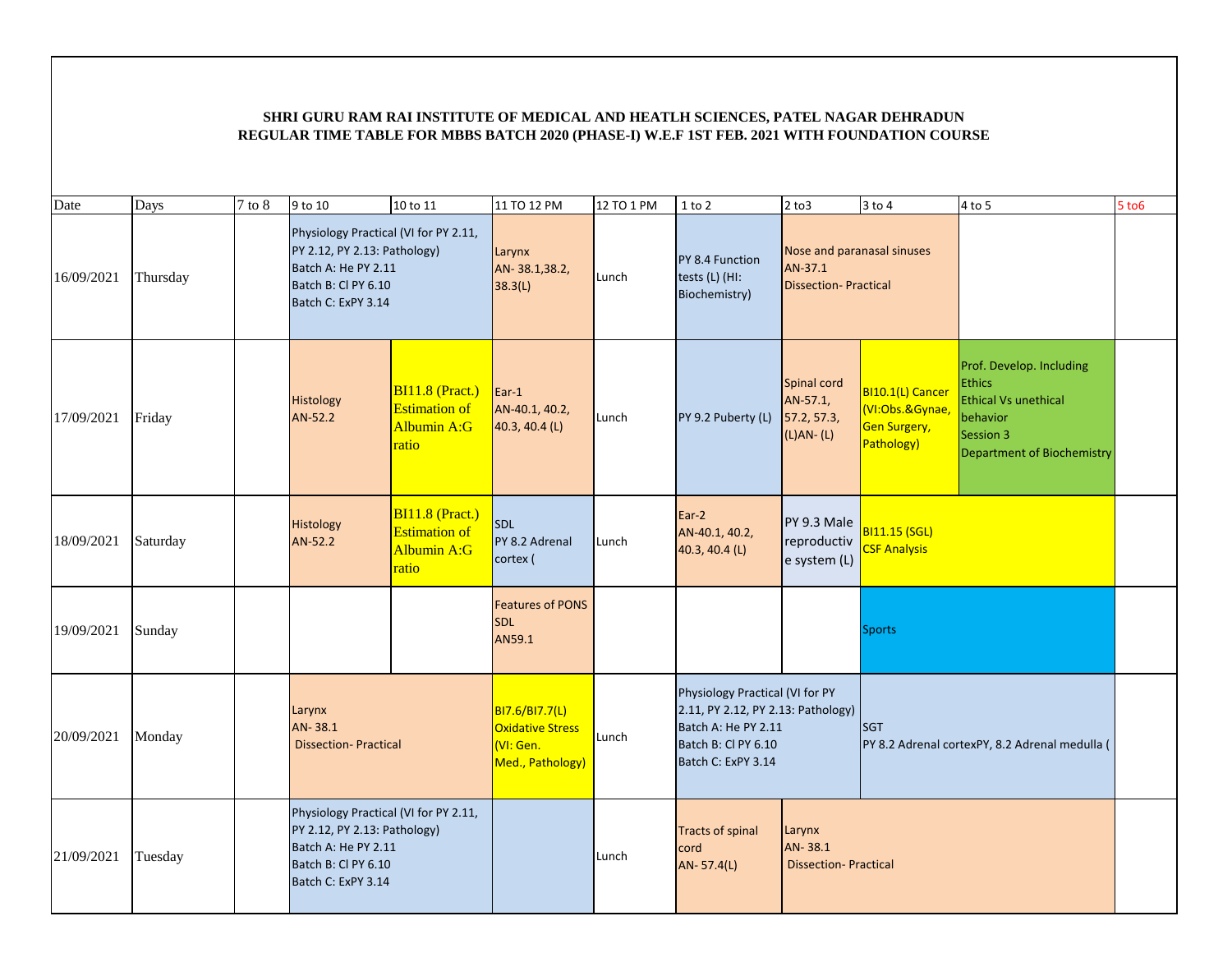| Date       | Days      | $7$ to $8$ | 9 to 10                                                                                                                                   | 10 to 11                                                                                   | 11 TO 12 PM                                               | 12 TO 1 PM | $1$ to $2$                                                                                             | $2$ to $3$                                            | $3$ to $4$                                                    | 4 to 5                                                                                                                                      | $5$ to $6$ |
|------------|-----------|------------|-------------------------------------------------------------------------------------------------------------------------------------------|--------------------------------------------------------------------------------------------|-----------------------------------------------------------|------------|--------------------------------------------------------------------------------------------------------|-------------------------------------------------------|---------------------------------------------------------------|---------------------------------------------------------------------------------------------------------------------------------------------|------------|
| 22/09/2021 | Wednesday |            | Larynx<br>AN-38.1<br><b>Dissection-Practical</b>                                                                                          |                                                                                            | <b>Features of Spinal</b><br>Cord<br><b>SDL</b><br>AN57.1 | Lunch      | PY 9.4 Female<br>reproductive<br>system (L)                                                            | BI11.17 (SGT) Edema                                   |                                                               |                                                                                                                                             |            |
| 23/09/2021 | Thursday  |            | Physiology Practical (VI for PY 2.11,<br>PY 2.12, PY 2.13: Pathology)<br>Batch A: He PY 2.11<br>Batch B: CI PY 6.10<br>Batch C: ExPY 3.14 |                                                                                            | Development of<br>Brain-2<br>AN-64.2,64.3                 | Lunch      | PY 9.4 Female<br>reproductive<br>system (L)                                                            | Ear<br>AN-40.1, 40.2<br><b>Dissection - Practical</b> |                                                               |                                                                                                                                             |            |
| 24/09/2021 | Friday    |            | Histology<br>AN-52.2                                                                                                                      | BI11.13/11.14<br>(Pract.)<br><b>Estimation of</b><br><b>SGOT, SGPT &amp;</b><br><b>ALP</b> | Cranial nerve 3&5<br>AN-35.7(L)                           | Lunch      | PY 9.5 Female<br>reproductive<br>hormones (L)                                                          | Cranial nerve<br>7&9<br>AN-35.7(L)                    | BI9.3(L) Protein<br>targeting                                 | Prof. Develop. Including<br><b>Ethics</b><br><b>Ethical Vs Non- unethical</b><br>behavior<br>Session 4<br><b>Department of Biochemistry</b> |            |
| 25/09/2021 | Saturday  |            | Histology<br>AN-52.2                                                                                                                      | BI11.13/11.14<br>(Pract.)<br><b>Estimation of</b><br><b>SGOT, SGPT &amp;</b><br><b>ALP</b> | <b>SGL</b><br>PY 8.2 Pancreas                             | Lunch      | <b>Cranial nerve</b><br>10,11,12<br>AN-35.7(L)                                                         | <b>PY 9.8</b>                                         | <b>SGT</b><br>Pregnancy (L) PY 9.4 Female reproductive system |                                                                                                                                             |            |
| 26/09/2021 | Sunday    |            |                                                                                                                                           |                                                                                            | <b>Features of</b><br>Cerebellum<br><b>SDL</b><br>AN60.1  |            |                                                                                                        |                                                       | <b>Sports</b>                                                 |                                                                                                                                             |            |
| 27/09/2021 | Monday    |            | Ear<br>AN-40.1, 40.2<br><b>Dissection - Practical</b>                                                                                     |                                                                                            | BI9.3(L) Protein<br>targeting                             | Lunch      | 2.11, PY 2.12, PY 2.13: Pathology)<br>Batch A: He PY 2.11<br>Batch B: Cl PY 6.10<br>Batch C: ExPY 3.14 | SGL<br>PY 8.2 Pancreas                                |                                                               |                                                                                                                                             |            |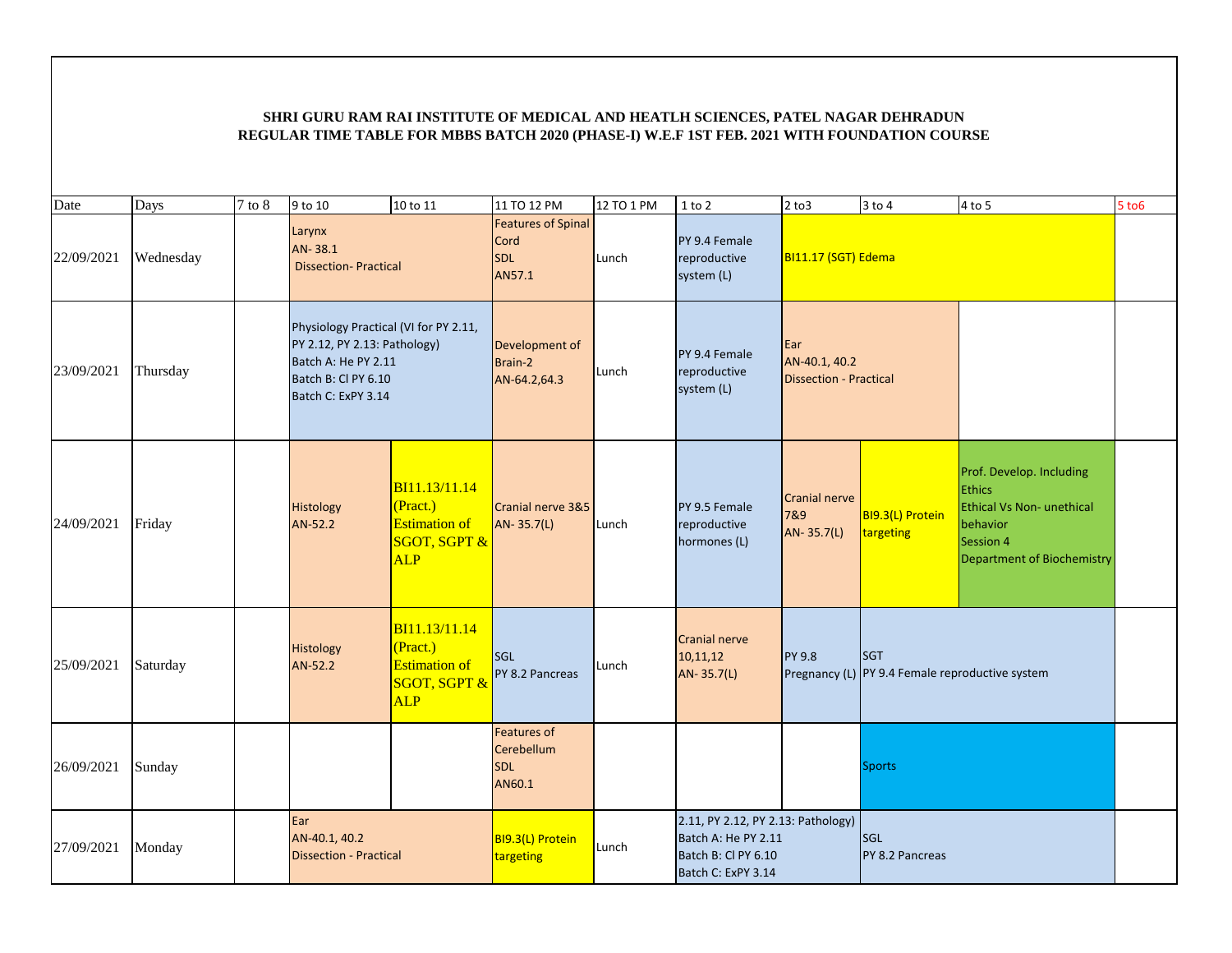| Date       | Days      | $7$ to $8$    | 9 to 10                                                                                                                                   | 10 to 11                                                                   | 11 TO 12 PM                                                                                           | 12 TO 1 PM | 1 to 2                                                                                     | $2$ to $3$                                          | $3$ to $4$                | 4 to 5                                                                                                                                       | $5$ to $6$ |
|------------|-----------|---------------|-------------------------------------------------------------------------------------------------------------------------------------------|----------------------------------------------------------------------------|-------------------------------------------------------------------------------------------------------|------------|--------------------------------------------------------------------------------------------|-----------------------------------------------------|---------------------------|----------------------------------------------------------------------------------------------------------------------------------------------|------------|
| 28/09/2021 | Tuesday   |               | Community Medicine 9.5 Demography (SGT)                                                                                                   |                                                                            |                                                                                                       | Lunch      | Medulla<br>AN-58.1,58.2,<br>$58.3,58.4$ (L)                                                | Spinal cord<br>AN57.1<br>Dissection - Practical     |                           |                                                                                                                                              |            |
| 29/09/2021 | Wednesday |               | Integration(general medicine &<br>Physiology)<br>Topic: Syringomyelia<br>AN-57.5<br>(L)                                                   |                                                                            | Pons AN-59.1-3<br>(L)                                                                                 | Lunch      | PY 9.8 Pregnancy<br>(L)                                                                    |                                                     |                           | BI11.17 (ECE-7) Thyroid Disorders (Visit to Medicine ward)                                                                                   |            |
| 30/09/2021 | Thursday  |               | Physiology Practical (VI for PY 2.11,<br>PY 2.12, PY 2.13: Pathology)<br>Batch A: He PY 2.11<br>Batch B: CI PY 6.10<br>Batch C: ExPY 3.14 |                                                                            | Integration(gener<br>al medicine &<br><b>Physiology)</b><br>Topic:<br>Syringomyelia<br>AN-57.5<br>(L) | Lunch      | PY 9.8 Lactation (L)<br>(VI: Obstetrics &<br>Gynaecology)                                  | Medulla<br>AN-58.1<br><b>Dissection - Practical</b> |                           |                                                                                                                                              |            |
| 1/10/2021  | Friday    |               | <b>Histology</b><br>AN-52.2                                                                                                               | <b>BI11.21</b><br>(Practical)<br><b>Estimation of</b><br><b>blood</b> Urea | Cerebellum & 4th<br>ventricle of brain<br>AN-60.1-3 (L)                                               | Lunch      | PY 9.6<br>Contraceptives (L)<br>(VI: Obstetrics<br>&Gynaecology,<br>Community<br>Medicine) | Cerebrum<br>AN-<br>62.2,62.3,<br>(L)                | (VI:Gen.Medicine behavior | Prof. Develop. Including<br><b>Ethics</b><br><b>BI6.5(L) Vitamins</b> Ethical Vs unethical<br>Session 5<br><b>Department of Biochemistry</b> |            |
| 2/10/2021  | Saturday  | Gandhi Jyanti |                                                                                                                                           |                                                                            |                                                                                                       |            |                                                                                            |                                                     |                           |                                                                                                                                              |            |
| 3/10/2021  | Sunday    |               | <b>SDL</b><br>PY 9.6<br>Contraceptives                                                                                                    |                                                                            | <b>Features of</b><br>Midbrain<br><b>SDL</b><br>AN61.1                                                |            |                                                                                            |                                                     | <b>Sports</b>             |                                                                                                                                              |            |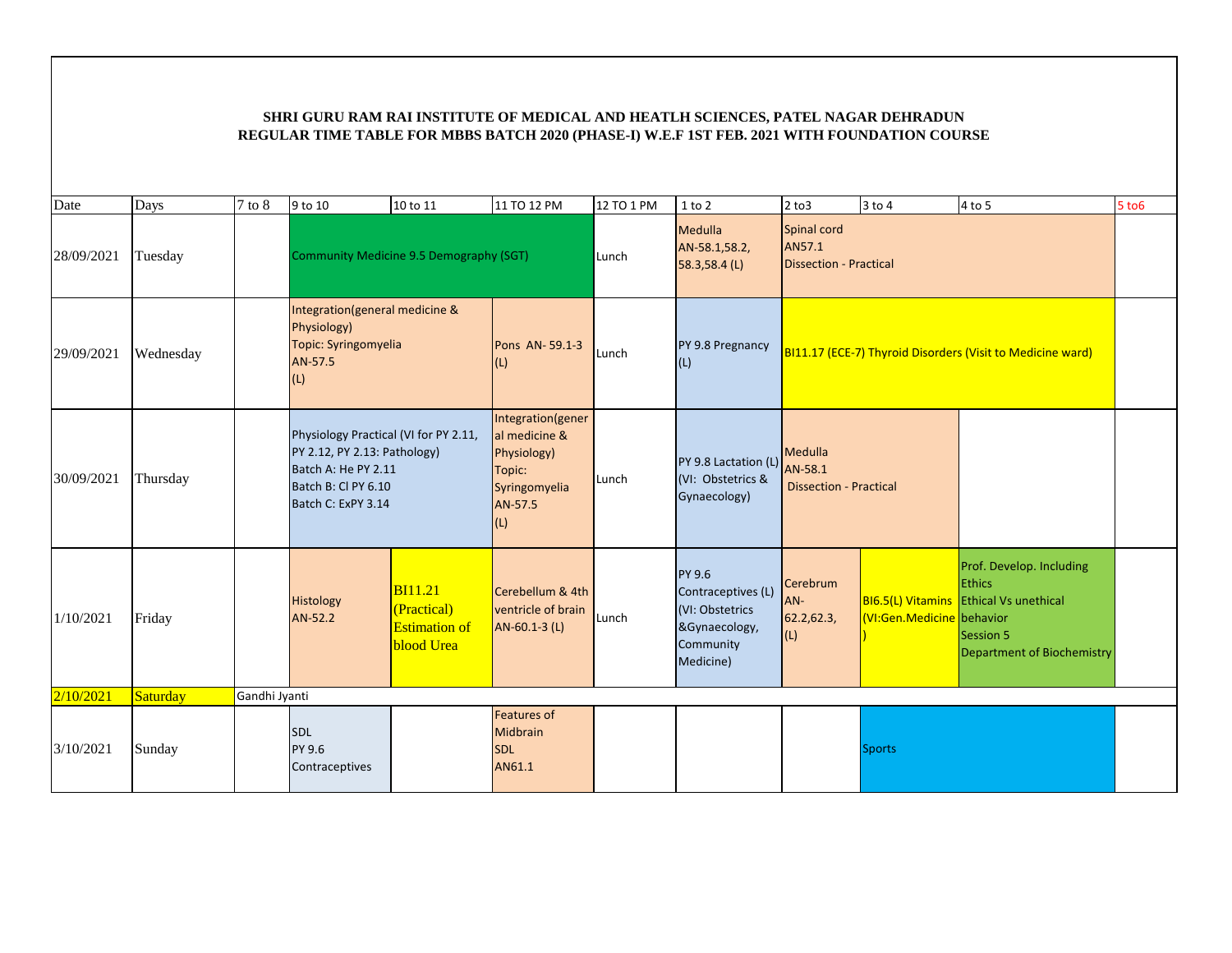| Date      | Days      | $7$ to $8$ | 9 to 10                                                                                                                                    | 10 to 11                                                                                         | 11 TO 12 PM                                                                                               | 12 TO 1 PM | $1$ to $2$                                                                                                                                 | $2$ to $3$                                        | 3 to 4                                               | 4 to 5                                                                                                                          | 5 to 6 |
|-----------|-----------|------------|--------------------------------------------------------------------------------------------------------------------------------------------|--------------------------------------------------------------------------------------------------|-----------------------------------------------------------------------------------------------------------|------------|--------------------------------------------------------------------------------------------------------------------------------------------|---------------------------------------------------|------------------------------------------------------|---------------------------------------------------------------------------------------------------------------------------------|--------|
| 4/10/2021 | Monday    |            | Pons<br>AN-59.1 Dissection- Practical                                                                                                      |                                                                                                  | <b>BI6.5(L) Vitamins</b><br>(VI:Gen.Medicine)                                                             | Lunch      | Physiology Practical (VI for PY<br>2.11, PY 2.12, PY 2.13: Pathology)<br>Batch A: He PY 2.11<br>Batch B: Cl PY 10.11<br>Batch C: ExPY 3.14 |                                                   | <b>SGT</b><br>PY 9.8 Pregnancy                       |                                                                                                                                 |        |
| 5/10/2021 | Tuesday   |            | Hospital based ECE 8: Visit to Eye/ENT Department<br>PY 10.17 and 10.19: Refractory errors and evoked<br>potentials                        |                                                                                                  |                                                                                                           | Lunch      | <b>Lateral and Third</b><br>ventricles of brain<br>AN-56.2, (L)                                                                            | <b>Circle of Willis</b><br>AN62.6<br>Practical    |                                                      |                                                                                                                                 |        |
| 6/10/2021 | Wednesday |            | Cerebellum & 4th ventricle of brain<br>AN-60.1<br>Practical                                                                                |                                                                                                  | Vertical<br>integration(Obste<br>trics&<br>gynaecology)<br>Topic:<br>Teratogenic<br>factors<br>AN-77.6(L) | Lunch      | PY 9.11<br>Menopause (L) (VI: BI11.17 (SGT)<br>Obstetrics<br>&Gynaecology)                                                                 |                                                   | Disorder of Acid base balance                        |                                                                                                                                 |        |
| 7/10/2021 | Thursday  |            | Physiology Practical (VI for PY 2.11,<br>PY 2.12, PY 2.13: Pathology)<br>Batch A: He PY 2.11<br>Batch B: Cl PY 10.11<br>Batch C: ExPY 3.14 |                                                                                                  | Vertical<br>integration(gener<br>al medicine)<br>Topic: lumbar<br>puncture-2<br>AN-50.3                   | Lunch      | PY 9.9 Sperm<br>count and applied<br>(L)                                                                                                   | Midbrain<br>AN61.1<br><b>Dissection-Practical</b> |                                                      |                                                                                                                                 |        |
| 8/10/2021 | Friday    |            | Histology<br>AN-52.2                                                                                                                       | <b>BI11.9 Repeat</b><br>(Pract.)<br><b>Estimation of</b><br>Total<br>Cholesterol &<br><b>HDL</b> | Thalamus<br>AN-62.5(L)                                                                                    | Lunch      | PY 9.12 IVF (L) (VI:<br>Obstetrics &<br>Gynaecology)                                                                                       | <b>Basal nuclei</b><br>AN-62.4(L)<br>e            | <b>BI5.5(L) Analytes</b><br>in protein<br>metabolism | Prof. Develop. Including<br>Ethics-<br>Ethical vs unethical behavior<br>Part<br>Role Play/ Video display:<br>Dept of Physiology |        |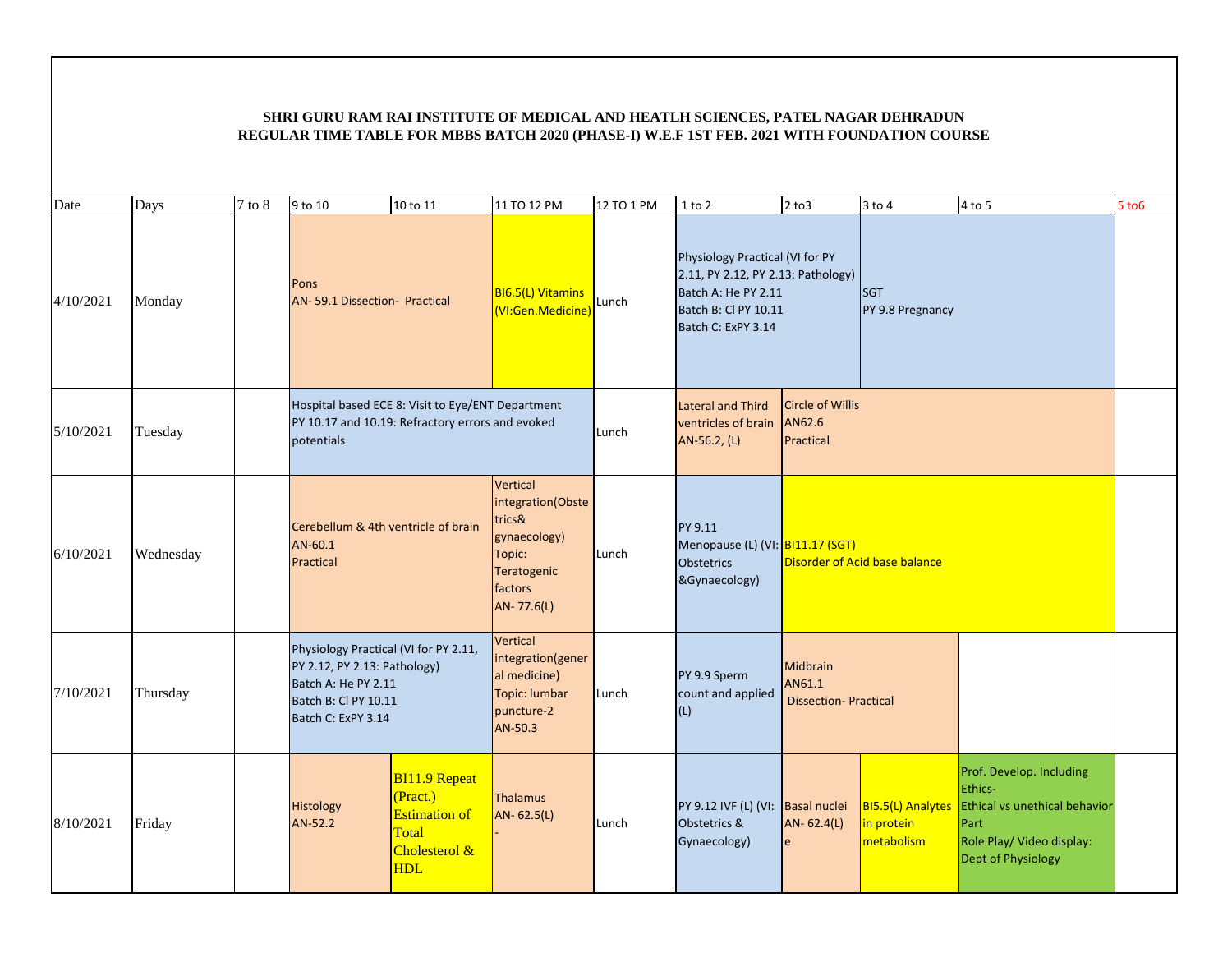| Date              | Days      | $7$ to $8$      | 9 to 10                                                                                                                                    | 10 to 11                                                                                         | 11 TO 12 PM                                                                                                                       | 12 TO 1 PM | 1 to 2                                                                                                                                     | $2$ to $3$                                                               | $3$ to $4$                                                   | 4 to 5                                                                                          | $5$ to $6$ |
|-------------------|-----------|-----------------|--------------------------------------------------------------------------------------------------------------------------------------------|--------------------------------------------------------------------------------------------------|-----------------------------------------------------------------------------------------------------------------------------------|------------|--------------------------------------------------------------------------------------------------------------------------------------------|--------------------------------------------------------------------------|--------------------------------------------------------------|-------------------------------------------------------------------------------------------------|------------|
| 9/10/2021         | Saturday  |                 | Histology<br>AN-52.2                                                                                                                       | <b>BI11.9 Repeat</b><br>(Pract.)<br><b>Estimation of</b><br>Total<br>Cholesterol &<br><b>HDL</b> | BI7.6/BI7.7(L)<br><b>Oxidative Stress</b><br>(VI: Gen.<br>Med., Pathology)                                                        | Lunch      | <b>Cranial nerve</b><br>nuclei & functional<br>component<br>AN-62.1 (L)                                                                    | physiology<br>Lecture                                                    | <b>COMMUNITY</b><br><b>MEDICINE</b><br>Demography 9.7<br>(L) | Branches & major areas of<br>Distribution of Circle of<br><b>Willis</b><br><b>SDL</b><br>AN62.6 |            |
| 10/10/2021        | Sunday    |                 | Physiology SDL                                                                                                                             |                                                                                                  | Features of 3rd&<br><b>4th Ventricles</b><br><b>SDL</b><br>AN63.1                                                                 |            |                                                                                                                                            |                                                                          | <b>Sports</b>                                                |                                                                                                 |            |
| 11/10/2021        | Monday    |                 | Cerebrum<br>AN-62.2<br><b>Dissection - Practical</b>                                                                                       |                                                                                                  | <b>BI4.1 (SDL)</b><br>Lipid Chemistry&<br>metabolism (VI:<br>General<br>Medicine)                                                 | Lunch      | Physiology Practical (VI for PY<br>2.11, PY 2.12, PY 2.13: Pathology)<br>Batch A: He PY 2.11<br>Batch B: Cl PY 10.11<br>Batch C: ExPY 3.14 |                                                                          |                                                              |                                                                                                 |            |
| 12/10/2021        | Tuesday   |                 | Physiology Practical (VI for PY 2.11,<br>PY 2.12, PY 2.13: Pathology)<br>Batch A: He PY 2.11<br>Batch B: Cl PY 10.11                       |                                                                                                  | PY 11.1<br>Temperature<br>regulation SGT                                                                                          | Lunch      | <b>CSF</b> circulation<br>(Hydrocephalus)<br>AN-63.2                                                                                       | <b>Ventricles of Brain</b><br>AN63.1<br><b>Dissection-Practical</b>      |                                                              |                                                                                                 |            |
| 13/10/2021        | Wednesday |                 | <b>Ventricles of Brain</b><br>AN63.1<br><b>Dissection-Practical</b>                                                                        |                                                                                                  | Embryology<br>models - DOAP                                                                                                       | Lunch      | PY 11.2 Adaptation<br>to altered<br>temperature (L)                                                                                        | <b>BI11.17 (SGT)</b><br>Gout                                             |                                                              |                                                                                                 |            |
| 14/10/2021        | Thursday  |                 | Physiology Practical (VI for PY 2.11,<br>PY 2.12, PY 2.13: Pathology)<br>Batch A: He PY 2.11<br>Batch B: CI PY 10.11<br>Batch C: ExPY 3.14 |                                                                                                  | Vertical<br>integration(Obste<br>trics&<br>gynaecology)<br>Topic: Anatomical Lunch<br>Principles Of<br>Contraception-1<br>AN-77.5 |            | PY 11.3<br>Mechanism of<br>fever, cold injuries<br>and heat stroke (L)                                                                     | Cranial nerve nuclei &<br>functional component<br>$AN-62.1$<br>Practical |                                                              |                                                                                                 |            |
| 15/10/2022 Friday |           | <u>Dushenra</u> |                                                                                                                                            |                                                                                                  |                                                                                                                                   |            |                                                                                                                                            |                                                                          |                                                              |                                                                                                 |            |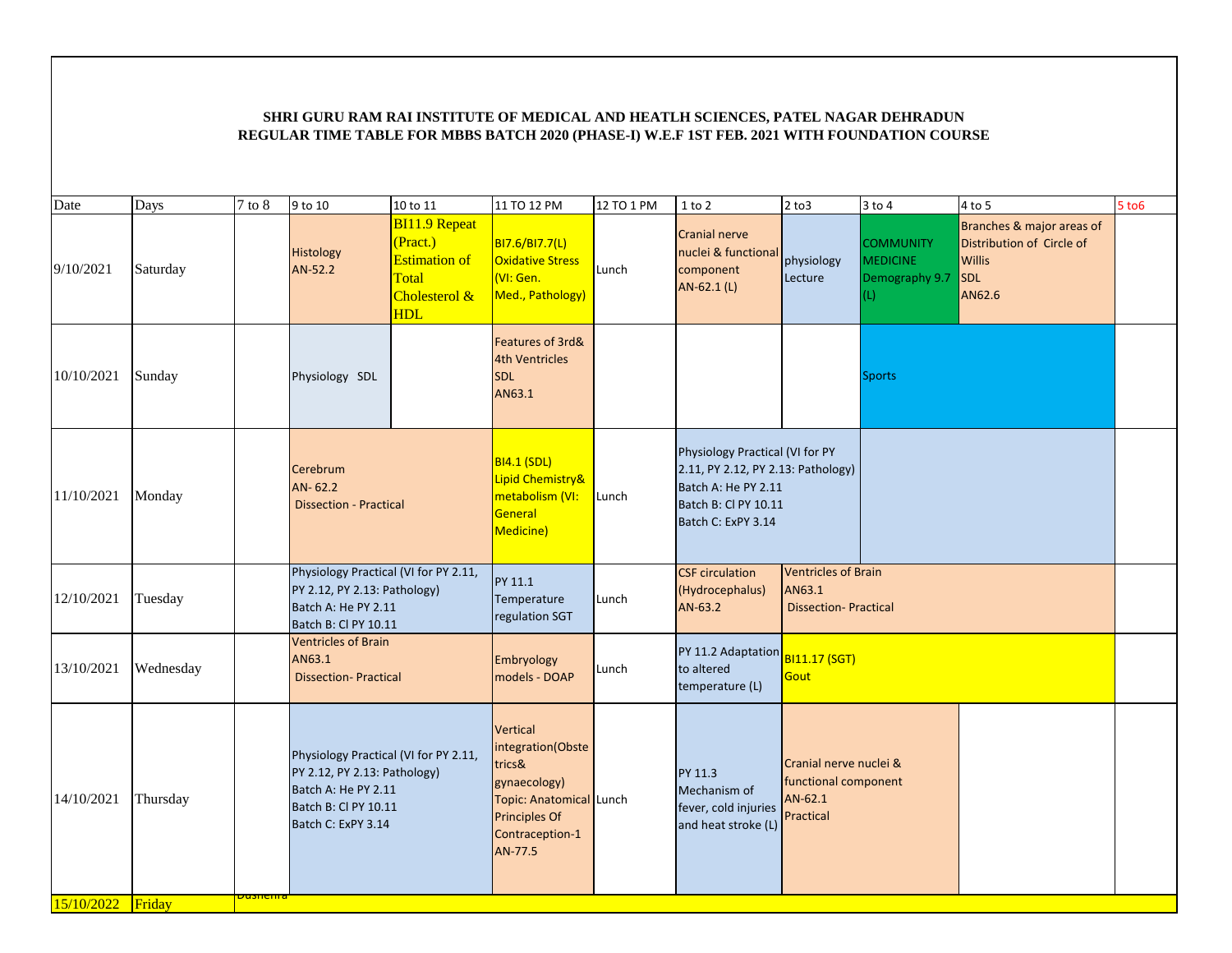| Date       | Days      | $7$ to $8$ | 9 to 10                                                                                                                                    | 10 to 11                                                | 11 TO 12 PM                                                                           | 12 TO 1 PM | $1$ to $2$                                                                                                                                                  | $2$ to $3$                                                          | $3$ to $4$                                                        | 4 to 5                                            | $5$ to $6$ |
|------------|-----------|------------|--------------------------------------------------------------------------------------------------------------------------------------------|---------------------------------------------------------|---------------------------------------------------------------------------------------|------------|-------------------------------------------------------------------------------------------------------------------------------------------------------------|---------------------------------------------------------------------|-------------------------------------------------------------------|---------------------------------------------------|------------|
| 16/10/2021 | Saturday  |            | Histology<br>AN-52.2                                                                                                                       | <b>BI11.4 Repeat</b><br>(Pract.)<br>(Abnormal<br>Urine) | <b>SDL</b><br>PY 11.3<br>Mechanism of<br>fever, cold<br>injuries and heat<br>stroke ( | Lunch      | Embryology<br>models - DOAP                                                                                                                                 | <b>PY 11.5</b><br>Consequence<br>s of<br>sedentary<br>lifestyle (L) | <b>BI10.2 (SGL)</b><br><b>Tumour Markers</b>                      |                                                   |            |
| 17/10/2021 | Sunday    |            |                                                                                                                                            |                                                         | Lumbar plexus<br>AN-45.2<br><b>SDL</b>                                                |            |                                                                                                                                                             |                                                                     |                                                                   |                                                   |            |
| 18/10/2021 | Monday    |            | <b>Revision</b><br>Dissected specimens of Brain<br>Practical                                                                               |                                                         | <b>BI2.1(SDL)</b><br><b>Enzymes</b>                                                   | Lunch      | Physiology Practical (VI for PY<br>2.11, PY 2.12, PY 2.13: Pathology) 2.13: Pathology)<br>Batch A: He PY 2.11<br>Batch B: Cl PY 10.11<br>Batch C: ExPY 3.14 |                                                                     | Batch A: He PY 2.11<br>Batch B: Cl PY 10.11<br>Batch C: ExPY 3.14 | Physiology Practical (VI for PY 2.11, PY 2.12, PY |            |
| 19/10/2021 | Tuesday   |            | Physiology Practical (VI for PY 2.11,<br>PY 2.12, PY 2.13: Pathology)<br>Batch A: He PY 2.11<br>Batch B: Cl PY 10.11<br>Batch C: ExPY 3.14 |                                                         | <b>SGT</b><br>PY 11.4 Changes<br>during exercise                                      | Lunch      | Cerebellum<br><b>AN60.1 - DOAP</b>                                                                                                                          | Revision<br>Practical                                               | Dissected specimens of Brain                                      |                                                   |            |
| 20/10/2021 | Wednesday |            | <b>ECE-8 (Anatomy Department)</b><br>(Cases of Various Glaucomas)<br>Integration with Opthalmogy<br><b>OP6.7</b>                           | ECE in classroom setting: role play/ Video/ Paper case  |                                                                                       | Lunch      | PY 11.4 Changes<br>during exercise (L) Vitamins (VI:Gen.Medicine)                                                                                           | B16.5(SGT)                                                          |                                                                   |                                                   |            |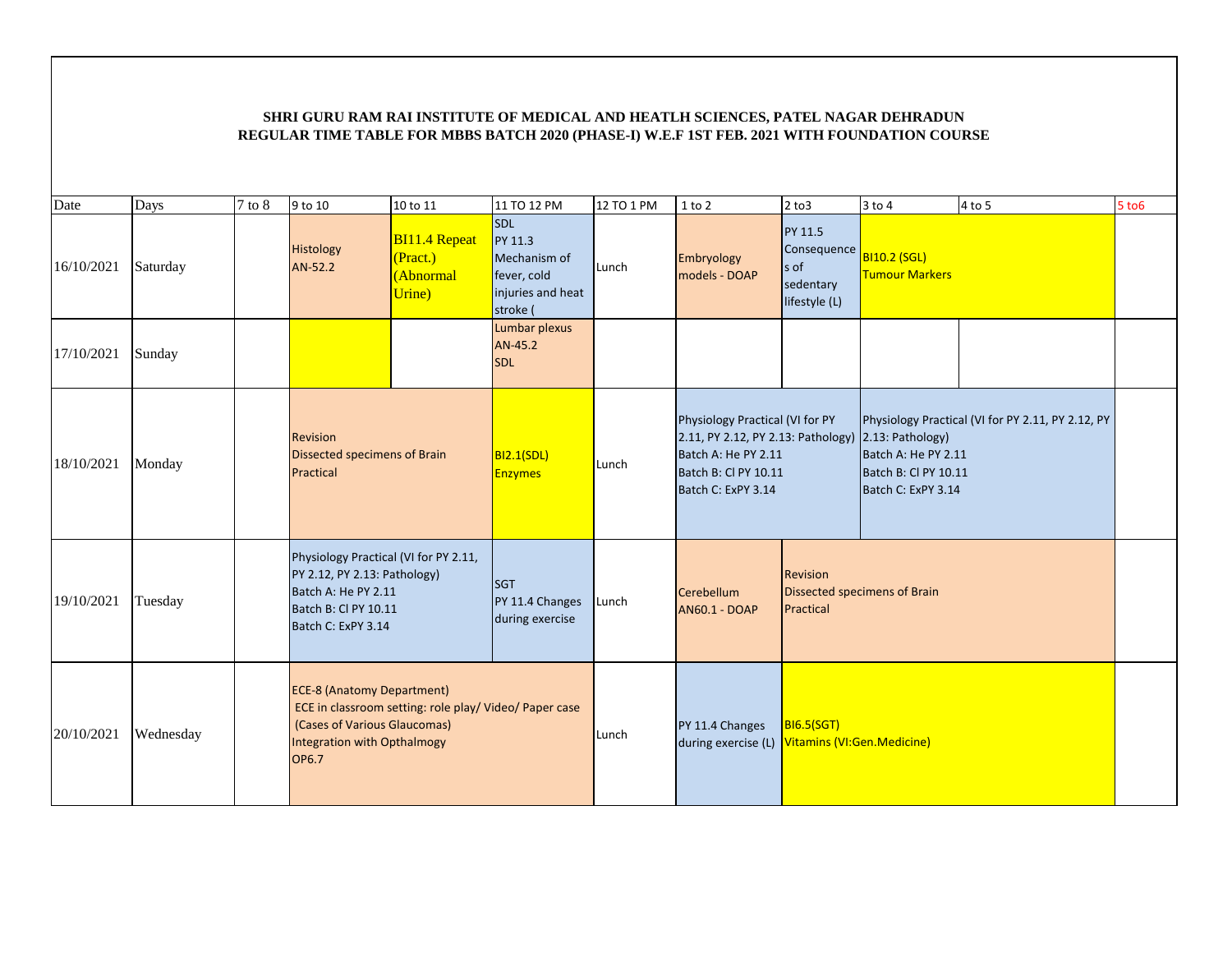| Date       | Days     | $7$ to $8$ | 9 to 10                                                                                                                                    | 10 to 11                                                | 11 TO 12 PM                                                                            | 12 TO 1 PM | $1$ to $2$                                                                                                                      | $2$ to $3$                       | $3$ to $4$                                                                                  | $4$ to $5$                                                                                                                      | 5 to 6 |
|------------|----------|------------|--------------------------------------------------------------------------------------------------------------------------------------------|---------------------------------------------------------|----------------------------------------------------------------------------------------|------------|---------------------------------------------------------------------------------------------------------------------------------|----------------------------------|---------------------------------------------------------------------------------------------|---------------------------------------------------------------------------------------------------------------------------------|--------|
| 21/10/2021 | Thursday |            | Physiology Practical (VI for PY 2.11,<br>PY 2.12, PY 2.13: Pathology)<br>Batch A: He PY 2.11<br>Batch B: Cl PY 10.11<br>Batch C: ExPY 3.14 |                                                         | medulla<br>oblongata<br>$-ANS8.1 DOAP$                                                 | Lunch      | PY 11.4 Changes<br>during exercise (L)                                                                                          | Revision<br>Practical            | Dissected specimens of Brain                                                                |                                                                                                                                 |        |
| 22/10/2021 | Friday   |            | Histology<br>AN-52.2                                                                                                                       | $BI11.16$ (Pract.)<br><b>DNA</b> Isolation              | <b>External features</b><br>of PONS - AN<br>59.1 - DOAP                                | Lunch      | PY 11.6 Infancy (L) CEREBRUM -<br>(VI: Paediatrics)                                                                             | <b>DOAP</b>                      | <b>BI8.3(L)</b><br><b>Nutritional</b><br>Diseases (VI:<br>General<br>Medicine)              | Prof. Develop. Including<br>Ethics-<br>Ethical vs unethical behavior<br>Part<br>Role Play/ Video display:<br>Dept of Physiology |        |
| 23/10/2021 | Saturday |            | Histology<br>AN-52.2                                                                                                                       | <b>BI11.16 (Pract.)</b> PY 11.7<br><b>DNA</b> Isolation | <b>SDL</b><br>Physiology of<br>aging                                                   | Lunch      | Vertical<br>integration(Obstet<br>rics& gynaecology)<br><b>Topic: Anatomical</b><br>Principles Of<br>Contraception-2<br>AN-77.5 | <b>PY 11.9 and</b><br>charts (L) | 11.10 Growth to CMRL Lab)                                                                   | BI11.16(ECE-2) Biochemical Techniques (Visit                                                                                    |        |
| 24/10/2021 | Sunday   |            | <b>BI2.1(SDL)</b><br><b>Enzymes</b>                                                                                                        |                                                         | Thoracoabdomin<br>al Diaphragm<br>AN47.14<br>SDL                                       |            |                                                                                                                                 |                                  |                                                                                             |                                                                                                                                 |        |
| 25/10/2021 | Monday   |            | Revision<br><b>Dissected specimens of Brain</b><br>Practical                                                                               |                                                         | <b>BI6.7(SDL)</b><br>Electrolyte<br>balance<br>(VI:Gen.Me<br>dicine;HI:P<br>hysiology) | Lunch      | Physiology practical<br>Batch A: Cl.PY 10.11<br>Batch B: Ex.PY 3.15<br>Batch C: He. PY 2.11                                     |                                  | Physiology practical<br>Batch A: Cl.PY 10.11<br>Batch B: Ex.PY 3.15<br>Batch C: He. PY 2.11 |                                                                                                                                 |        |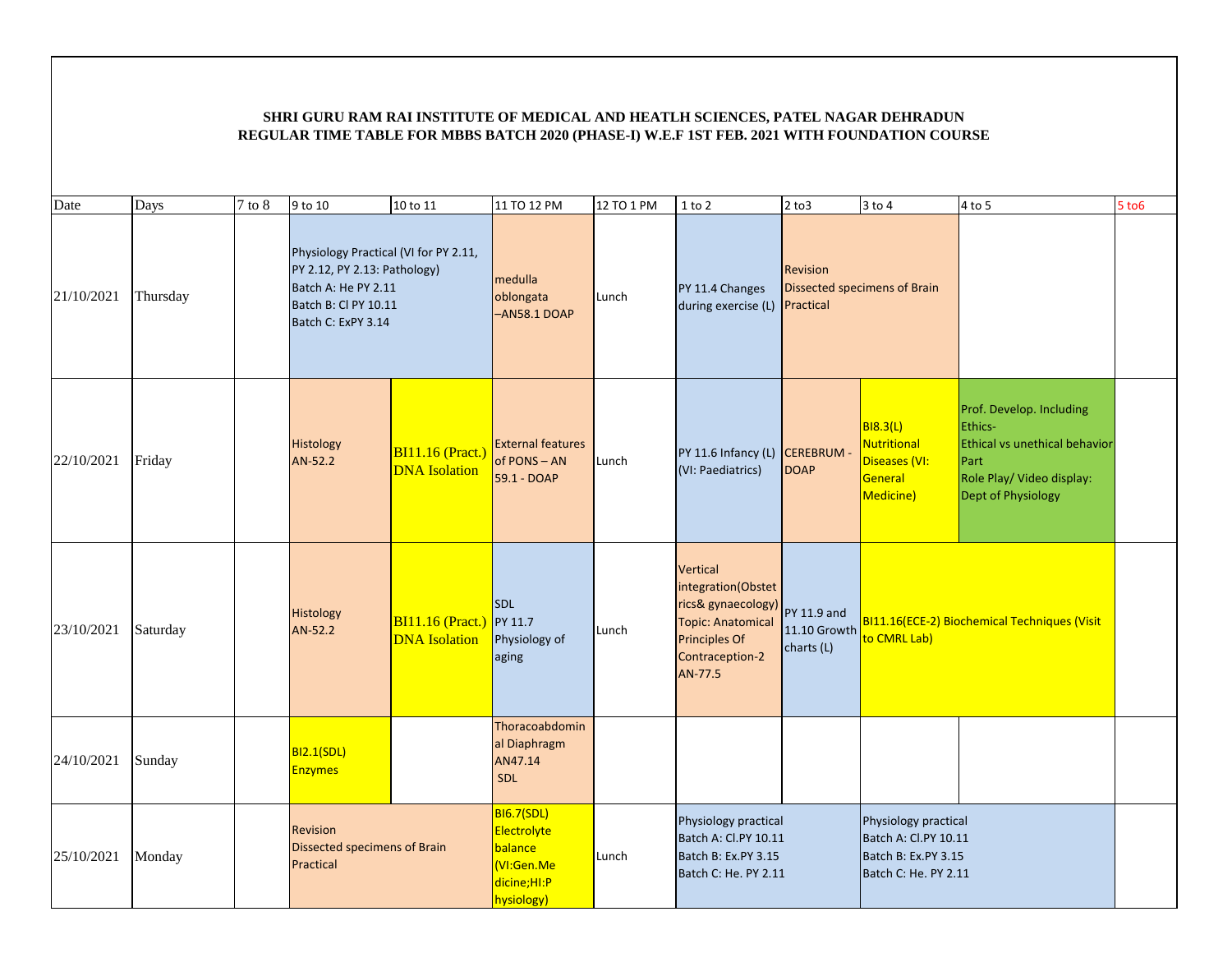| Date       | Days      | 7 to 8 | 9 to 10                                                                                     | 10 to 11                                               | 11 TO 12 PM                                             | 12 TO 1 PM | $1$ to $2$                            | $2$ to $3$                                                                                                                              | $3$ to $4$                        | $4$ to 5                                                                                                                                          | 5 to 6 |
|------------|-----------|--------|---------------------------------------------------------------------------------------------|--------------------------------------------------------|---------------------------------------------------------|------------|---------------------------------------|-----------------------------------------------------------------------------------------------------------------------------------------|-----------------------------------|---------------------------------------------------------------------------------------------------------------------------------------------------|--------|
| 26/10/2021 | Tuesday   |        | <b>COMMUNITY MEDICINE</b><br><b>Biostatistics 6.4 (SGT)</b>                                 |                                                        |                                                         | Lunch      | <b>Features of</b><br>Midbrain - DOAP | Revision<br>Practical                                                                                                                   | Dissected specimens of Lower Limb |                                                                                                                                                   |        |
| 27/10/2021 | Wednesday |        | Revision<br>Dissected specimens of Lower Limb<br>Practical                                  |                                                        | Prenatal diagnosis<br>AN-81.1-3<br>(L)                  | Lunch      | of aging (L)                          | PY 11.7 Physiology BI11.17 (ECE-8) Renal Failure<br>(VI MED & PATH) visit to dialysis unit                                              |                                   |                                                                                                                                                   |        |
| 28/10/2021 | Thursday  |        | Physiology practical<br>Batch A: Cl.PY 10.11<br>Batch B: Ex.PY 3.15<br>Batch C: He. PY 2.11 |                                                        | Prenatal diagnosis<br>AN-81.1-3<br>(L)                  | Lunch      | PY 11.12<br>Meditation(L)             | Revision<br>Limb<br>Practical                                                                                                           | Dissected specimens of Lower      |                                                                                                                                                   |        |
| 29/10/2021 | Friday    |        | Histology<br>AN-52.2                                                                        | Repeat<br><b>Estimation of</b><br><b>Blood Glucose</b> | BI11.21 (Pract.) Prenatal diagnosis<br>AN-81.1-3<br>(L) | Lunch      | PY 11.7<br>Antioxidants (L)           | Vertical<br>integration(O<br>bstetrics&<br>gynaecology)<br>Topic:<br>abortion,<br>decidual<br>reaction<br>&pregnancy<br>test<br>AN-78.5 | of Carbohydrate<br>metabolism     | Prof. Develop. Including<br>Ethics-<br>BI3.8(L) Analytes Ethical vs unethical behavior<br>Part<br>Role Play/ Video display:<br>Dept of Physiology |        |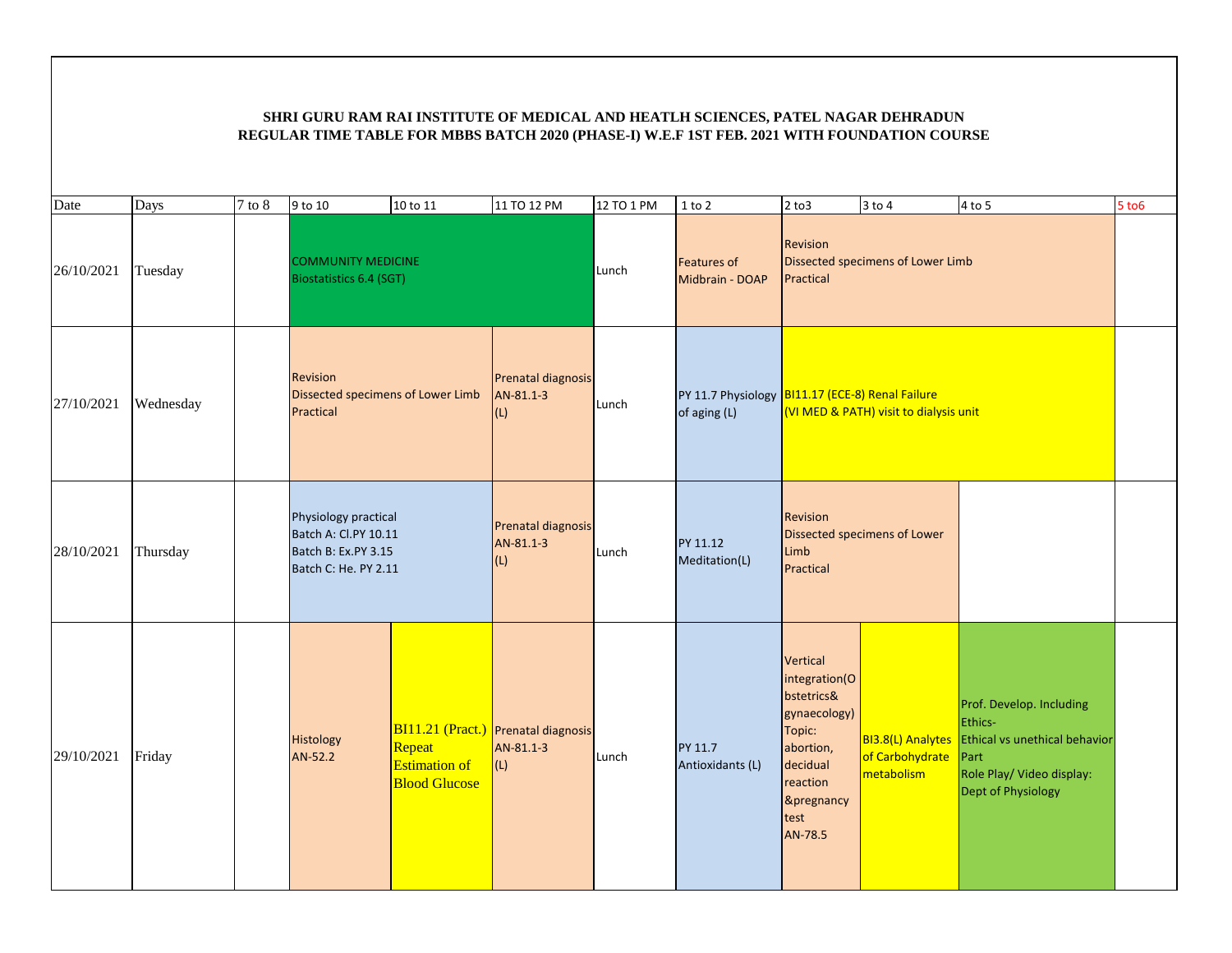| Date       | Days      | $7$ to $8$ | 9 to 10                                                                                                                                                          | 10 to 11                                                                          | 11 TO 12 PM                                                             | 12 TO 1 PM | $1$ to $2$                                                                                  | $2$ to $3$                                                           | $3$ to $4$                                                                                                | 4 to 5 | 5 to 6 |
|------------|-----------|------------|------------------------------------------------------------------------------------------------------------------------------------------------------------------|-----------------------------------------------------------------------------------|-------------------------------------------------------------------------|------------|---------------------------------------------------------------------------------------------|----------------------------------------------------------------------|-----------------------------------------------------------------------------------------------------------|--------|--------|
| 30/10/2021 | Saturday  |            | Histology<br>AN-52.2                                                                                                                                             | <b>BI11.21 (Pract.)</b><br>Repeat<br><b>Estimation of</b><br><b>Blood Glucose</b> | SDL<br>PY 11.7<br>Antioxidants                                          | Lunch      | Estimation of Fetal PY 2.4 & 2.5<br>age<br>AN80.6<br>(L)                                    | s and<br>Anaemias<br>revision (L)                                    | Physiology practical<br>Erythropoiesi Batch A: Cl.PY 10.11<br>Batch B: Ex.PY 3.15<br>Batch C: He. PY 2.11 |        |        |
| 31/10/2021 | Sunday    |            |                                                                                                                                                                  |                                                                                   |                                                                         |            |                                                                                             |                                                                      |                                                                                                           |        |        |
| 1/11/2021  | Monday    |            |                                                                                                                                                                  |                                                                                   |                                                                         |            |                                                                                             |                                                                      |                                                                                                           |        |        |
| 2/11/2021  | Tuesday   |            |                                                                                                                                                                  |                                                                                   |                                                                         |            |                                                                                             |                                                                      |                                                                                                           |        |        |
| 3/11/2021  | Wednesday |            | Deepawali Holidays                                                                                                                                               |                                                                                   |                                                                         |            |                                                                                             |                                                                      |                                                                                                           |        |        |
| 4/11/2021  | Thursday  |            |                                                                                                                                                                  |                                                                                   |                                                                         |            |                                                                                             |                                                                      |                                                                                                           |        |        |
| 5/11/2021  | Friday    |            |                                                                                                                                                                  |                                                                                   |                                                                         |            |                                                                                             |                                                                      |                                                                                                           |        |        |
| 6/11/2021  | Saturday  |            |                                                                                                                                                                  |                                                                                   |                                                                         |            |                                                                                             |                                                                      |                                                                                                           |        |        |
| 7/11/2021  | Sunday    |            |                                                                                                                                                                  |                                                                                   |                                                                         |            |                                                                                             |                                                                      |                                                                                                           |        |        |
| 8/11/2021  | Monday    |            | Revision<br>Dissected specimens of Lower Limb<br>Practical                                                                                                       |                                                                                   | <b>BI6.1 (SDL)</b><br>Metabolism in<br>fasting &well fed Lunch<br>state |            | Physiology practical<br>Batch A: Cl.PY 10.11<br>Batch B: Ex.PY 3.15<br>Batch C: He. PY 2.11 |                                                                      | Physiology practical<br>Batch A: Cl.PY 10.11<br>Batch B: Ex.PY 3.15<br>Batch C: He. PY 2.11               |        |        |
| 9/11/2021  | Tuesday   |            | Hospital based ECE 9: Visit to cardiology department for<br>exercise stress test, Cardiac autonomic function test and<br><b>ECG</b><br>PY 5.12, 5.13 and PY 5.14 |                                                                                   |                                                                         | Lunch      | <b>Umbilical Cord</b><br>AN80.7<br>(L)                                                      | <b>Revision</b><br>Dissected specimens of Lower<br>Limb<br>Practical |                                                                                                           |        |        |
| 10/11/2021 | Wednesday |            | <b>Anatomy Dissection Revision</b>                                                                                                                               |                                                                                   | Nervous tissue<br>histology-1<br>AN-68.1<br>(L)                         | Lunch      | PY 3.4, 3.8, 3.9<br><b>BI5.5 (SGT)</b><br>Neuromuscular<br>junction and its<br>applied (L)  |                                                                      | Analytes in protein metabolism                                                                            |        |        |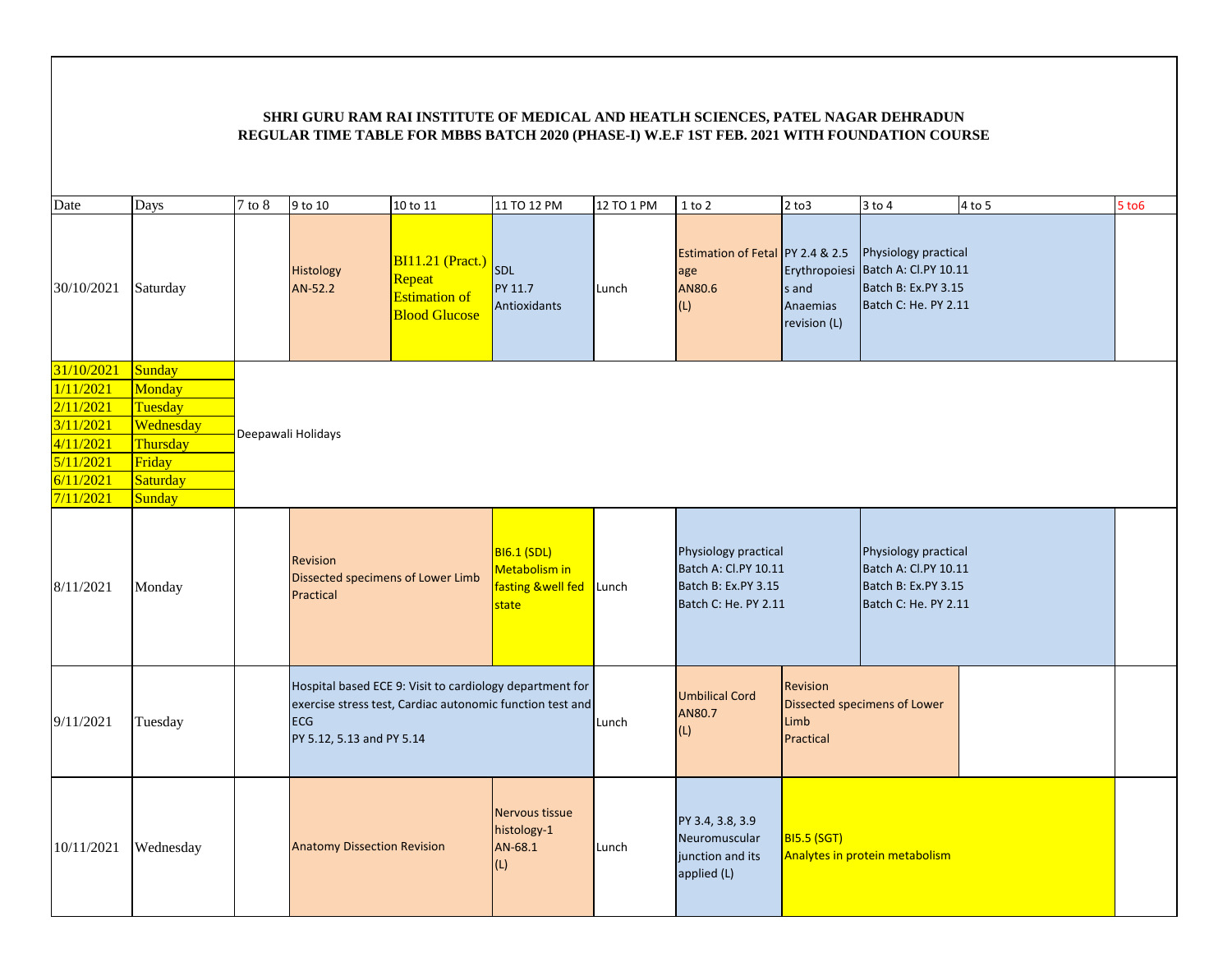| Date       | Days     | $7$ to $8$ | 9 to 10                                                                                     | 10 to 11                                                                       | 11 TO 12 PM                                                                    | 12 TO 1 PM | $1$ to $2$                                                                                  | $2$ to $3$                                                           | $3$ to $4$                                                                                  | $4$ to $5$                                                                                                                             | $5$ to $6$ |
|------------|----------|------------|---------------------------------------------------------------------------------------------|--------------------------------------------------------------------------------|--------------------------------------------------------------------------------|------------|---------------------------------------------------------------------------------------------|----------------------------------------------------------------------|---------------------------------------------------------------------------------------------|----------------------------------------------------------------------------------------------------------------------------------------|------------|
| 11/11/2021 | Thursday |            | Physiology practical<br>Batch A: Cl.PY 10.11<br>Batch B: Ex.PY 3.15<br>Batch C: He. PY 2.11 |                                                                                | Nervous tissue<br>histology-1<br>AN-68.2,68.3<br>(L)                           | Lunch      | PY 5.8 and 5.9<br><b>CVS</b> regulation<br>and cardiac<br>output revision<br>(L)            | <b>Revision</b><br>Viscera of pelvis(Specimens)<br>Practical         |                                                                                             |                                                                                                                                        |            |
| 12/11/2021 | Friday   |            | Histology<br>AN-52.2                                                                        | $BI11.9$ (Pract.)<br>Repeat<br><b>Estimation of</b><br>TG, TC &<br><b>HDLC</b> | <b>Genetics-I</b><br>AN-73.1 (L)                                               | Lunch      | PY 6.6 Regulation<br>of respiration and<br>hypoxia revision<br>(L)                          | Genetics-2<br>AN-73.2(L)                                             | BI3.8(L) Analytes<br>of Carbohydrate<br>metabolism                                          | Prof. Develop. Including<br>Ethics-<br>Ethical vs unethical behavior<br>Part<br>Role Play/ Video display:<br><b>Dept of Physiology</b> |            |
| 13/11/2021 | Saturday |            | <b>Histology</b><br>AN-52.2                                                                 | $BI11.9$ (Pract.)<br>Repeat<br><b>Estimation of</b><br>TG, TC &<br><b>HDLC</b> | <b>BI7.5(SDL)</b><br><b>Xenobiotics</b>                                        | Lunch      | Genetics-3<br>AN-73.3 (L)                                                                   | PY 6.4high<br>altitude and<br>deep-sea<br>physiology<br>revision (L) | <b>COMMUNITY</b><br><b>MEDICINE</b><br><b>BIOSTATISTICS</b><br>6.3(L)                       | <b>SDL</b><br>Genetics-3<br>AN-73.3                                                                                                    |            |
| 14/11/2021 | Sunday   |            | <b>SDL</b><br><b>PY 4.3 GIT</b><br>movements                                                |                                                                                |                                                                                |            |                                                                                             |                                                                      | <b>Sports</b>                                                                               |                                                                                                                                        |            |
| 15/11/2022 | Monday   |            | <b>Revision</b><br>Viscera of pelvis(Specimens)<br>Practical                                |                                                                                | <b>BI9.1(SDL)</b><br><b>Extra cellular</b><br>matrix<br>(VI: Gen.<br>Medicine) | Lunch      | Physiology practical<br>Batch A: Cl.PY 10.11<br>Batch B: Ex.PY 3.15<br>Batch C: He. PY 2.11 |                                                                      | Physiology practical<br>Batch A: Cl.PY 10.11<br>Batch B: Ex.PY 3.15<br>Batch C: He. PY 2.11 |                                                                                                                                        |            |
| 16/11/2021 | Tuesday  |            | Physiology practical<br>Batch A: Cl.PY 10.11<br>Batch B: Ex.PY 3.15<br>Batch C: He. PY 2.11 |                                                                                | PY 7.6 micturition<br>revision SGT                                             | Lunch      | Genetics-4<br>AN-74.1 (L)                                                                   | <b>Revision</b><br>Viscera of pelvis(Specimens)<br>Practical         |                                                                                             |                                                                                                                                        |            |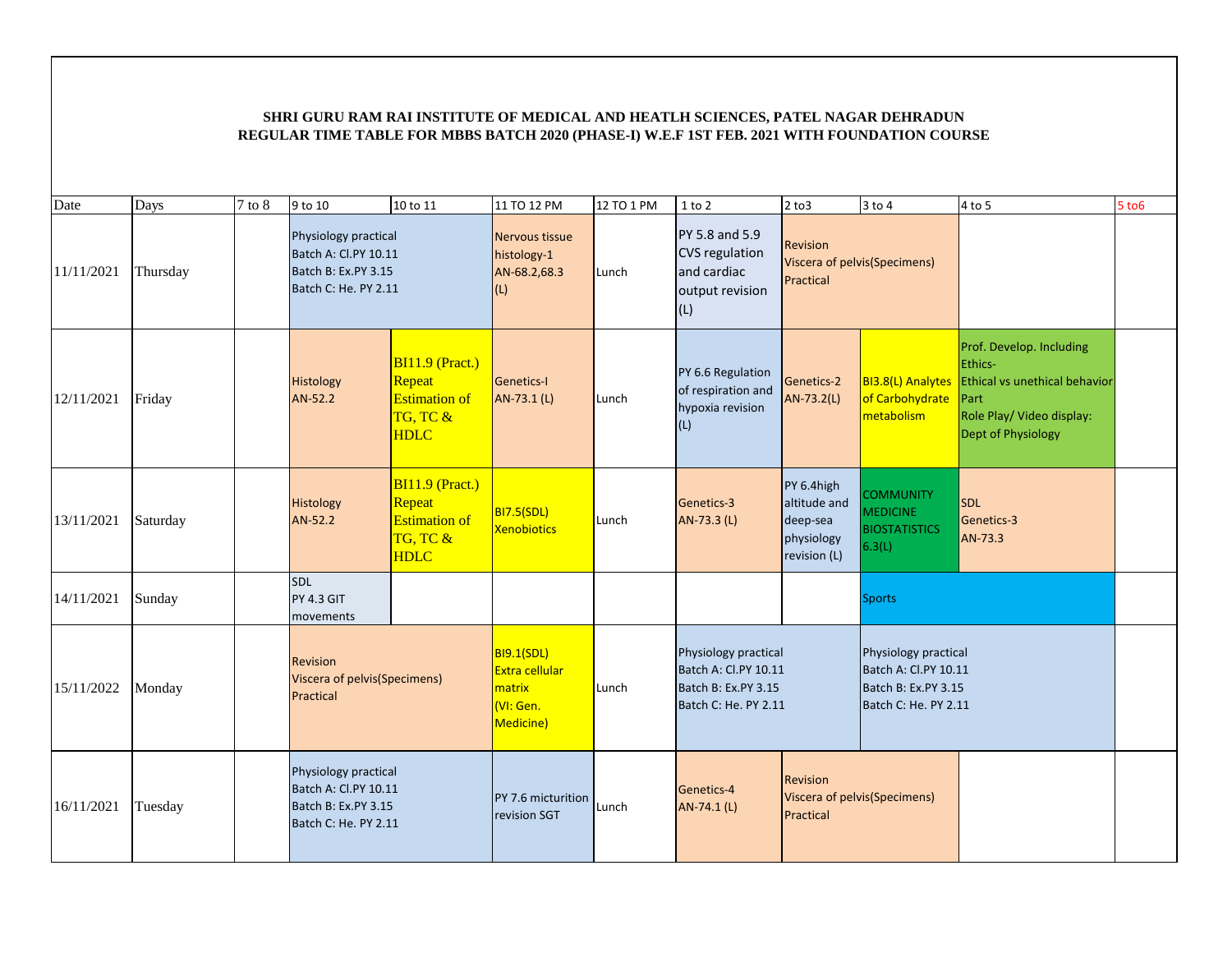| Date       | Days      | 7 to 8 | 9 to 10                                                                                     | 10 to 11                                                                                       | 11 TO 12 PM                                                                                  | 12 TO 1 PM | $1$ to $2$                                                                                  | $2$ to $3$                                                         | $3$ to $4$                                                                                  | 4 to 5                              | $5$ to $6$ |
|------------|-----------|--------|---------------------------------------------------------------------------------------------|------------------------------------------------------------------------------------------------|----------------------------------------------------------------------------------------------|------------|---------------------------------------------------------------------------------------------|--------------------------------------------------------------------|---------------------------------------------------------------------------------------------|-------------------------------------|------------|
| 17/11/2021 | Wednesday |        | <b>ECE-9 (Anatomy Department)</b><br>Integration with General Medicine<br>IM17.1            | ECE in classroom setting: role play/ Video/ Paper case<br>(Cases of various kinds of Headache) |                                                                                              | Lunch      | <b>PY 4.3 GIT</b><br>movements<br>revision SGT                                              | <b>BI 8.2 (SGT)</b><br>PEM                                         |                                                                                             |                                     |            |
| 18/11/2021 | Thursday  |        | Physiology practical<br>Batch A: Cl.PY 10.11<br>Batch B: Ex.PY 3.15<br>Batch C: He. PY 2.11 |                                                                                                | Genetics-5<br>AN-74.2 (L)                                                                    | Lunch      | PY 4.7 Jaundice<br>revision(L)                                                              | Revision<br>Viscera of pelvis(Specimens)<br>Practical              |                                                                                             |                                     |            |
| 19/11/2021 | Friday    |        | Guru Nanak Jyanti                                                                           |                                                                                                |                                                                                              |            |                                                                                             |                                                                    |                                                                                             |                                     |            |
| 20/11/2021 | Saturday  |        | Histology<br>AN-52.2                                                                        | <b>BI11.21 (Pract.)</b><br>Repeat<br><b>Estimation of</b><br><b>Blood Glucose</b>              | <b>SDL</b><br>PY 4.7 Jaundice<br>revision                                                    | Lunch      | Genetics-6<br>AN-74.3 (L)                                                                   | $PY10.3$ and<br>10.4 Pain and<br>muscle<br>spindle<br>revision (L) | <b>COMMUNITY</b><br><b>MEDICINE</b><br><b>BIOSTATISTICS</b><br>6.4(L)                       | <b>SDL</b><br>Genetics-6<br>AN-74.3 |            |
| 21/11/2021 | Sunday    |        | <b>BI7.2(SDL)</b><br>Molecular                                                              |                                                                                                |                                                                                              |            |                                                                                             |                                                                    | <b>Sports</b>                                                                               |                                     |            |
| 22/11/2021 | Monday    |        | <b>Revision</b><br>Viscera of pelvis(Specimens)<br>Practical                                |                                                                                                | <b>BI7.4 (SDL)</b><br>Molecular<br>Techniques (VI:<br><b>Pedia&amp; General</b><br>Medicine) | Lunch      | Physiology practical<br>Batch A: Cl.PY 10.11<br>Batch B: Ex.PY 3.15<br>Batch C: He. PY 2.11 |                                                                    | Physiology practical<br>Batch A: Cl.PY 10.11<br>Batch B: Ex.PY 3.15<br>Batch C: He. PY 2.11 |                                     |            |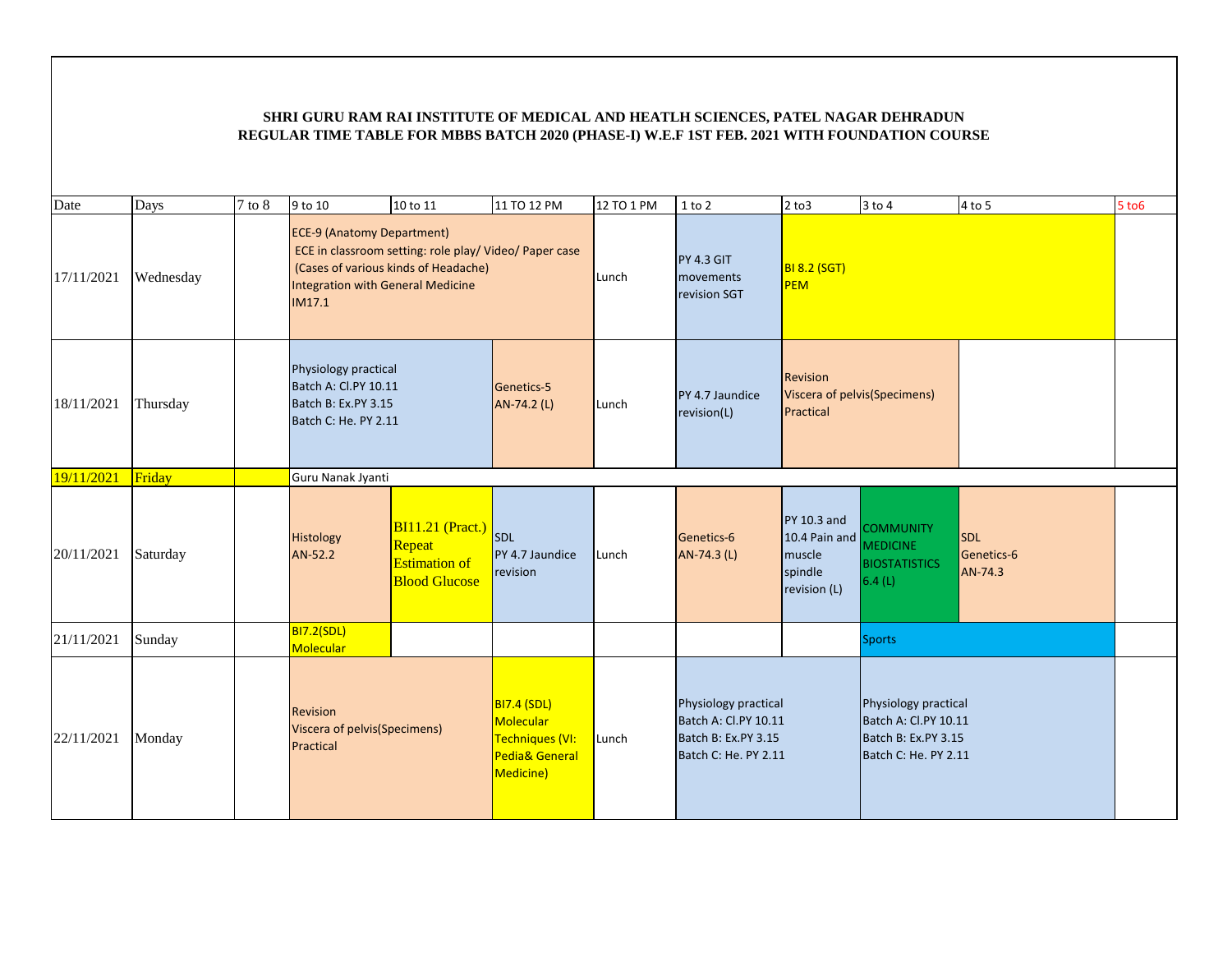| Date       | Days      | $7$ to $8$ | 9 to 10                                                                                     | 10 to 11                                                                                                    | 11 TO 12 PM                                           | 12 TO 1 PM               | $1$ to $2$                                                 | $2$ to $3$                                                        | $3$ to $4$                                                                                   | 4 to 5                                                                                                                          | $5$ to $6$ |
|------------|-----------|------------|---------------------------------------------------------------------------------------------|-------------------------------------------------------------------------------------------------------------|-------------------------------------------------------|--------------------------|------------------------------------------------------------|-------------------------------------------------------------------|----------------------------------------------------------------------------------------------|---------------------------------------------------------------------------------------------------------------------------------|------------|
| 23/11/2021 | Tuesday   |            | Hospital based ECE 10: Anaesthesia for Basic life<br>support<br>PY 11.14                    |                                                                                                             | Lunch                                                 | Genetics-7<br>AN-74.4 (L | Revision<br>Viscera of Abdomen<br>(Specimens)<br>Practical |                                                                   |                                                                                              |                                                                                                                                 |            |
| 24/11/2021 | Wednesday |            | Revision<br><b>Viscera of Abdomen (Specimens)</b><br>Practical                              |                                                                                                             | Genetics-8<br>AN-75.1 (L)                             | Lunch                    | PY 10.9 Speech (L)                                         | BI11.17 (ECE-9) Nephrotic Syndrome (Visit to Nephrology<br>ward)  |                                                                                              |                                                                                                                                 |            |
| 25/11/2021 | Thursday  |            | Physiology practical<br>Batch A: Cl.PY 10.11<br>Batch B: Ex.PY 3.15<br>Batch C: He. PY 2.11 |                                                                                                             | Genetics-9<br>AN-75.2 (L)                             | Lunch                    | PY 10.9 Memory                                             | <b>Revision</b><br>Viscera of Abdomen<br>(Specimens)<br>Practical |                                                                                              |                                                                                                                                 |            |
| 26/11/2021 | Friday    |            | Histology<br>AN-52.2                                                                        | BI11.8 (Pract.)<br>Repeat<br><b>Estimation of</b><br><b>Total Protein,</b><br>Albumin & A:G<br>ratio        | Genetics-10<br>AN-75.3 (L)                            | Lunch                    | Revsion PY 10.5<br><b>ANS</b>                              | Genetics-11<br>AN-75.4 (L)                                        | BI4.5/BI4.7(L)<br>Interpretation of<br>analytes of Lipid<br>Metabolism (VI:<br>Gen.Medicine) | Prof. Develop. Including<br>Ethics-<br>Ethical vs unethical behavior<br>Part<br>Role Play/ Video display:<br>Dept of Physiology |            |
| 27/11/2021 | Saturday  |            | Histology<br>AN-52.2                                                                        | <b>BI11.8 (Pract.)</b><br>Repeat<br><b>Estimation</b> of<br><b>Total Protein,</b><br>Albumin & A:G<br>ratio | <b>SDL</b><br>PY 10.9 Speech, PY Lunch<br>10.9 Memory |                          | Genetics-12<br>AN-75.5 (L)                                 | <b>Revison PY</b><br>$10.5$ ANS (L)                               | <b>COMMUNITY</b><br><b>MEDICINE</b><br><b>BIOSTATISTICS</b><br>6.3(L)                        | <b>SDL</b><br><b>Vertical integration(ENT)</b><br>Topic: Myringotomy                                                            |            |
| 28/11/2021 | Sunday    |            |                                                                                             |                                                                                                             |                                                       |                          |                                                            |                                                                   | <b>Sports</b>                                                                                |                                                                                                                                 |            |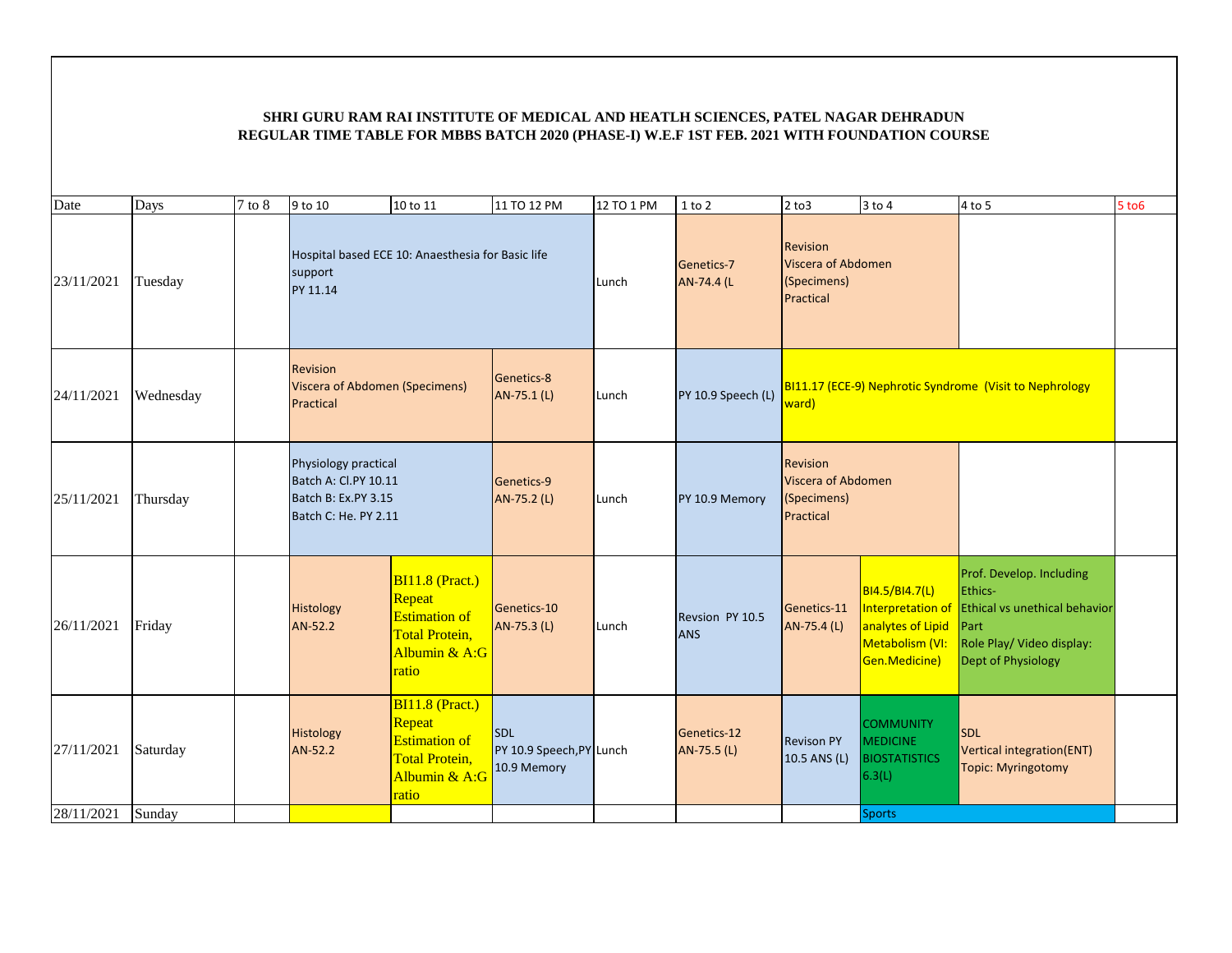| Date       | Days      | $7$ to $8$ | $9$ to 10                                                                                                              | 10 to 11                              | 11 TO 12 PM                                                                         | 12 TO 1 PM | $1$ to $2$                                            | $2$ to $3$                                                                            | $3$ to $4$                               | $4$ to 5 | $5$ to $6$ |
|------------|-----------|------------|------------------------------------------------------------------------------------------------------------------------|---------------------------------------|-------------------------------------------------------------------------------------|------------|-------------------------------------------------------|---------------------------------------------------------------------------------------|------------------------------------------|----------|------------|
| 29/11/2021 | Monday    |            | <b>Revision</b><br>Viscera of Abdomen (Specimens)<br>Practical                                                         |                                       | <b>BI6.5(SDL)</b><br>Vitamins<br>(VI:Gen.Medicine)                                  | Lunch      | <b>Revision Practical On Demand</b>                   |                                                                                       | <b>Revision Practical On Demand</b>      |          |            |
| 30/11/2021 | Tuesday   |            | <b>COMMUNITY MEDICINE</b><br><b>BMW Management 14.2( SGT)</b>                                                          |                                       |                                                                                     | Lunch      | Vertical<br>integration(ENT)<br>Topic:<br>Myringotomy | <b>Revision</b><br>Viscera of Abdomen<br>(Specimens)<br>Practical                     |                                          |          |            |
| 1/12/2021  | Wednesday |            | <b>ECE-10 (Anatomy Department)</b><br>ECE in classroom setting:<br>Diameter of maternal Pelvis and its Types<br>OG14.1 |                                       |                                                                                     | Lunch      | Physiology<br>lectures Revision<br>on Demand          | <b>BI8.2 PEM (ECE-10)</b><br><b>Visit to Pedia Ward</b>                               |                                          |          |            |
| 2/12/2021  | Thursday  |            | <b>Revision Practical On Demand</b>                                                                                    |                                       | Vertical<br>integration(Gener<br>al surgery)<br>Topic: Phimosis &<br>circumcision(L | Lunch      | Physiology<br>lectures Revision<br>on Demand          | <b>Revision</b><br>Viscera of Abdomen<br>(Specimens)<br>Practical                     |                                          |          |            |
| 3/12/2021  | Friday    |            | <b>Histology</b><br>AN-52.2                                                                                            | <b>BI11.16 (Pract.)</b><br><b>TLC</b> | Embryology<br>Models<br><b>DOAP</b>                                                 | Lunch      | Physiology<br>lectures Revision<br>on Demand          | Integration<br>(orthopaedics<br>Topic:<br>vertebral<br>column<br>anomalies<br>AN-50.4 | BI 11.17 (L)<br><b>Thyroid Disorders</b> |          |            |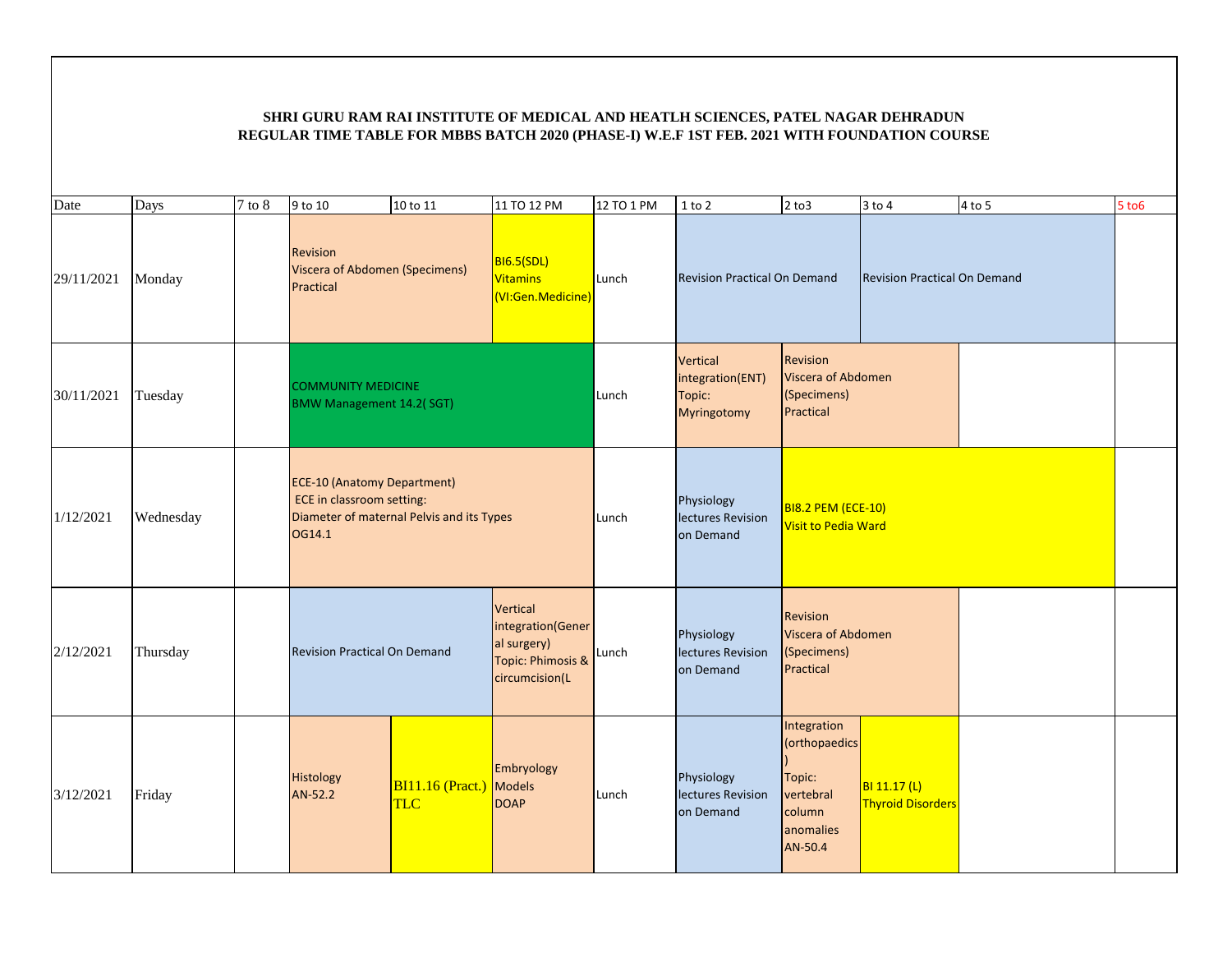| Date       | Days      | 7 to 8 | 9 to 10                                                 | 10 to 11                                        | 11 TO 12 PM                                                                                    | 12 TO 1 PM | $1$ to $2$                           | $2$ to $3$                                      | $3$ to $4$                                                            | 4 to 5                                                                                      | $5$ to $6$ |
|------------|-----------|--------|---------------------------------------------------------|-------------------------------------------------|------------------------------------------------------------------------------------------------|------------|--------------------------------------|-------------------------------------------------|-----------------------------------------------------------------------|---------------------------------------------------------------------------------------------|------------|
| 4/12/2021  | Saturday  |        | Histology<br>AN-52.2                                    | <b>BI11.16 (Pract.) Oxidative Stress</b><br>TLC | BI7.6/BI7.7(SDL)<br>(VI: Gen. Med.,<br>Pathology)                                              | Lunch      | <b>Revision Lecture</b><br>on Demand | Physiology<br>lectures<br>Revision on<br>Demand | <b>COMMUNITY</b><br><b>MEDICINE</b><br><b>BIOSTATISTICS</b><br>6.4(L) | <b>SDL</b><br>Integration (orthopaedics)<br>Topic: vertebral column<br>anomalies<br>AN-50.4 |            |
| 5/12/2021  | Sunday    |        | <b>BI 8.3 (SDL)</b><br>Nutritional<br><b>Disorders</b>  |                                                 |                                                                                                |            |                                      |                                                 | <b>Sports</b>                                                         |                                                                                             |            |
| 6/12/2021  | Monday    |        | Revision<br>Viscera of Abdomen (Specimens)<br>Practical |                                                 | BI4.5/BI4.7(SDL)<br>Interpretation of<br>analytes of Lipid<br>Metabolism (VI:<br>Gen.Medicine) | Lunch      | <b>Revision Practical On Demand</b>  |                                                 | <b>Revision Practical On Demand</b>                                   |                                                                                             |            |
| 7/12/2021  | Tuesday   |        |                                                         |                                                 |                                                                                                |            |                                      |                                                 |                                                                       |                                                                                             |            |
| 8/12/2021  | Wednesday |        |                                                         |                                                 |                                                                                                |            |                                      |                                                 |                                                                       |                                                                                             |            |
| 9/12/2021  | Thursday  |        |                                                         |                                                 |                                                                                                |            |                                      |                                                 |                                                                       |                                                                                             |            |
| 10/12/2021 | Friday    |        |                                                         |                                                 |                                                                                                |            |                                      |                                                 |                                                                       |                                                                                             |            |
| 11/12/2021 | Saturday  |        |                                                         |                                                 |                                                                                                |            |                                      |                                                 |                                                                       |                                                                                             |            |
| 12/12/2021 | Sunday    |        |                                                         |                                                 |                                                                                                |            |                                      |                                                 |                                                                       |                                                                                             |            |
| 13/12/2021 | Monday    |        |                                                         |                                                 |                                                                                                |            |                                      |                                                 |                                                                       |                                                                                             |            |
| 14/12/2021 | Tuesday   |        |                                                         |                                                 |                                                                                                |            |                                      |                                                 |                                                                       |                                                                                             |            |
| 15/12/2022 | Wednesday |        |                                                         |                                                 |                                                                                                |            |                                      |                                                 |                                                                       |                                                                                             |            |
| 16/12/2021 | Thursday  |        |                                                         |                                                 |                                                                                                |            |                                      |                                                 |                                                                       |                                                                                             |            |
| 17/12/2021 | Friday    |        | PRE UNIVERSITY EXAMINATION                              |                                                 |                                                                                                |            |                                      |                                                 |                                                                       |                                                                                             |            |
| 18/12/2021 | Saturday  |        |                                                         |                                                 |                                                                                                |            |                                      |                                                 |                                                                       |                                                                                             |            |
| 19/12/2021 | Sunday    |        |                                                         |                                                 |                                                                                                |            |                                      |                                                 |                                                                       |                                                                                             |            |
| 20/12/2021 | Monday    |        |                                                         |                                                 |                                                                                                |            |                                      |                                                 |                                                                       |                                                                                             |            |
|            |           |        |                                                         |                                                 |                                                                                                |            |                                      |                                                 |                                                                       |                                                                                             |            |